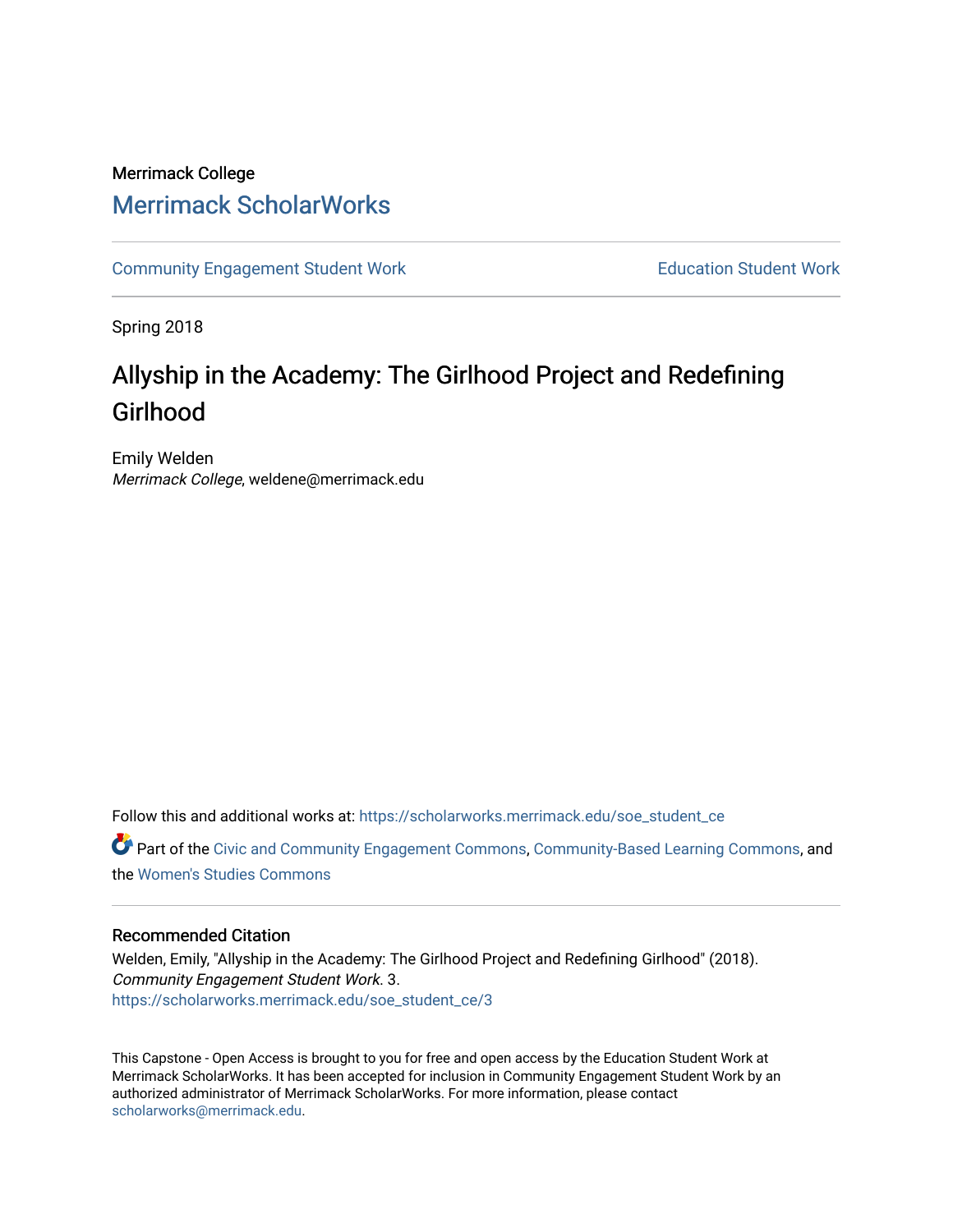Running head: ALLYSHIP IN THE ACADEMY

## Allyship in the Academy: The Girlhood Project and Redefining Girlhood

Emily Welden

Merrimack College

2018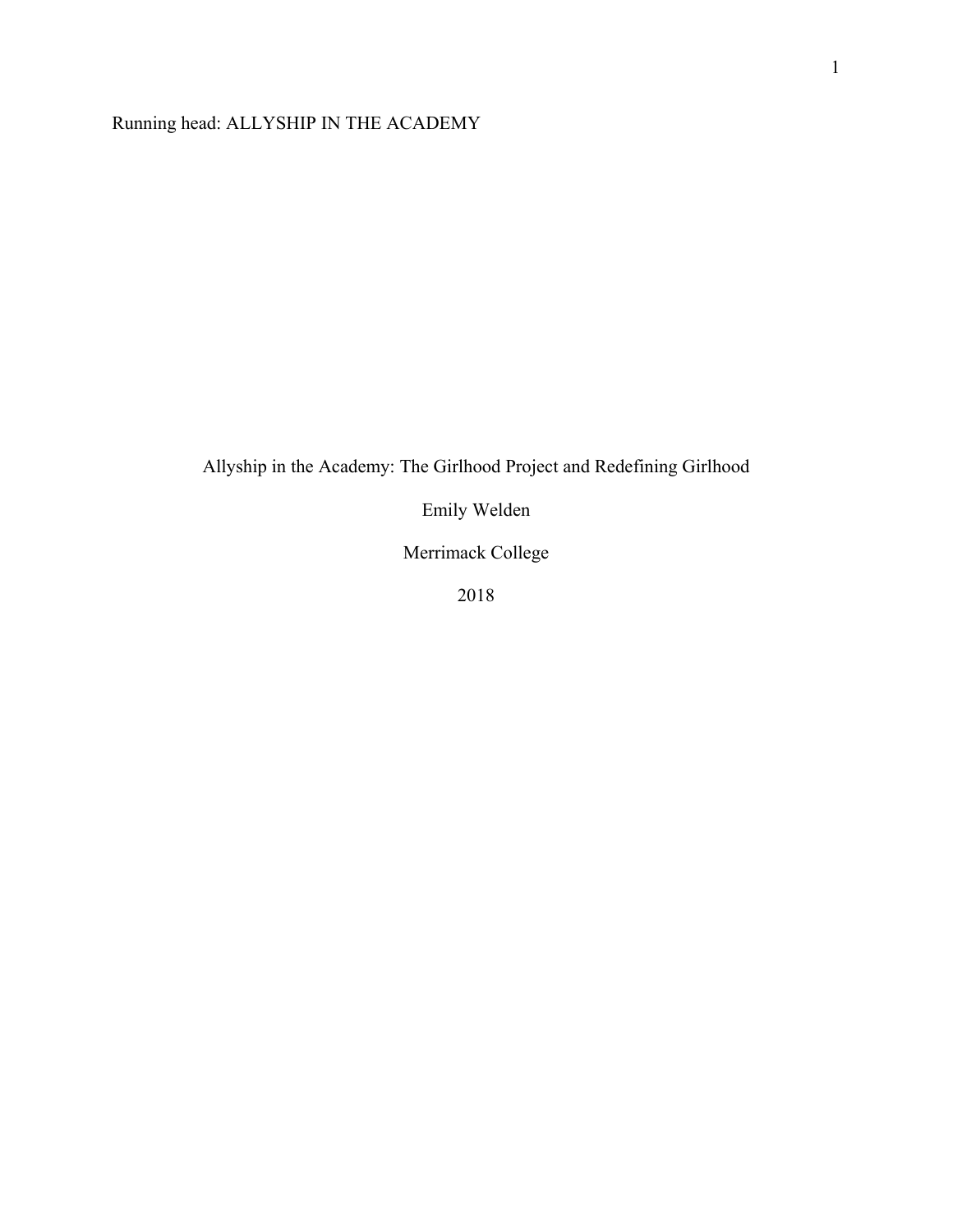#### MERRIMACK COLLEGE

#### CAPSTONE PAPER SIGNATURE PAGE

## CAPSTONE SUBMITTED IN PARTIAL FULFILLMENT OF THE REQUIREMENTS FOR THE DEGREE

#### **MASTER OF EDUCATION**

 $IN$ 

## **COMMUNITY ENGAGEMENT**

CAPSTONE TITLE: Allyship in the Academy: The Girlhood Project and Redefining Girlhood

**AUTHOR:** Emily Welden

## THE CAPSTONE PAPER HAS BEEN ACCEPTED BY THE COMMUNITY ENGAGEMENT PROGRAM IN PARTIAL FULFILLMENT OF THE REQUIREMENTS FOR THE DEGREE OF MASTER OF EDUCATION IN COMMUNITY ENGAGEMENT.

Audrey Falk, Ed.D. DIRECTOR, COMMUNITY **ENGAGEMENT** 

May 11, 2018 **DATE** 

Melissa Nemon, Ph.D. INSTRUCTOR, CAPSTONE COURSE

audrey Falk<br>SIGNATURE<br>Melisia Nemon **SIGNATURE** 

May 11, 2018 **DATE**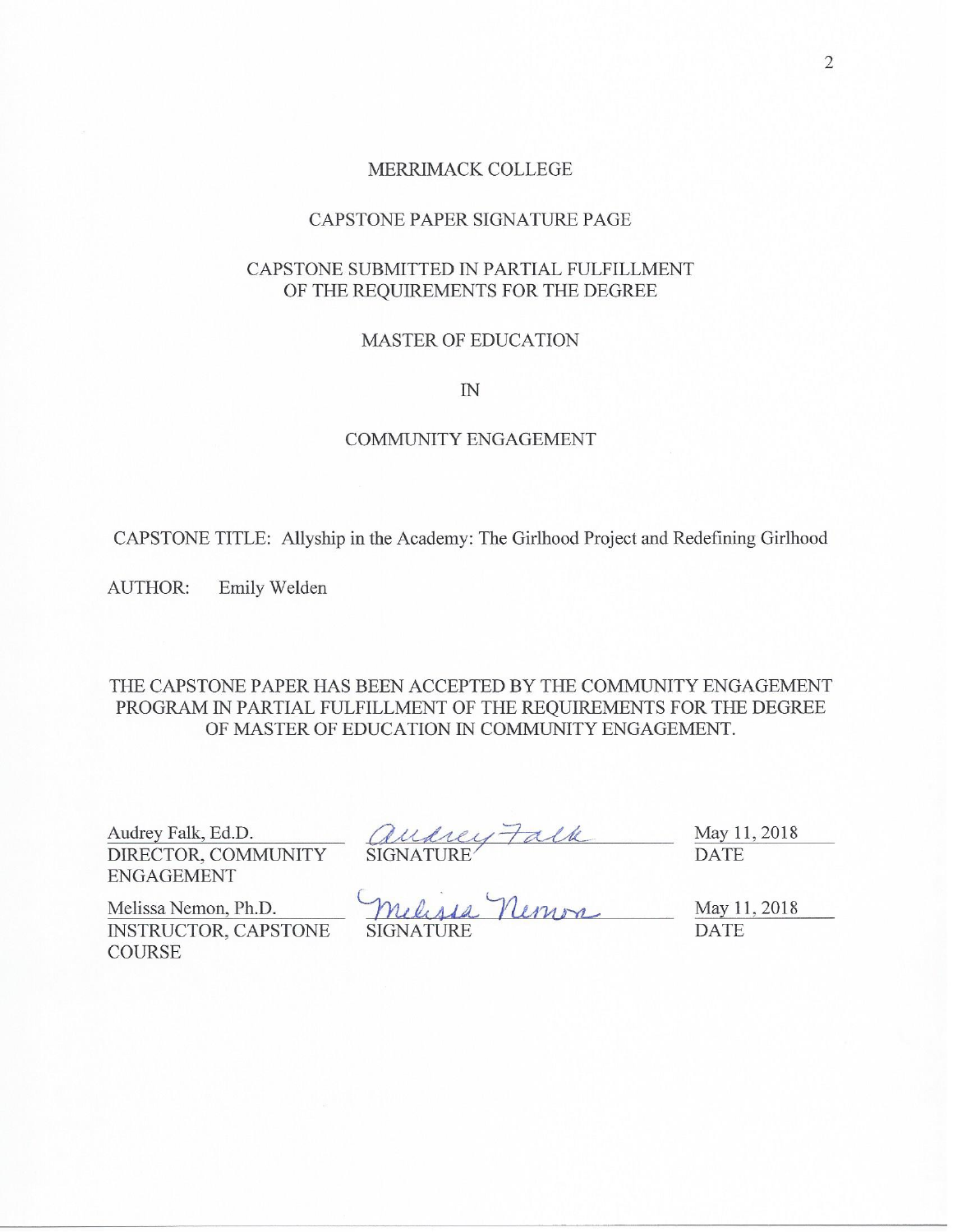#### **Acknowledgements**

 To the foundation of love and curiosity Christine and Scott built for me – to the vibrant expressions of self I know as Sarah and Corey – to my beautiful and inspiring Bracelets – to The Girlhood Project and Dr. Amy Rutstein-Riley for beginning my path of gender service and study – to Kaitie Chakoian and Katjana Ballantyne for walking with me down that path – to Mark (this is another one for your cabinet) - to Izzy and Stacia for being part of this, and for connecting me with the unfailing R. O'Connor – to the endless support and drive from Dr. Melissa Nemon – to my forever cherished CE cohort and our future collaborations - to the infinite types of feminine, masculine and non-binary ways of being which have helped me grow – and to all those made invisible for daring to speak and live truth –

Thank you.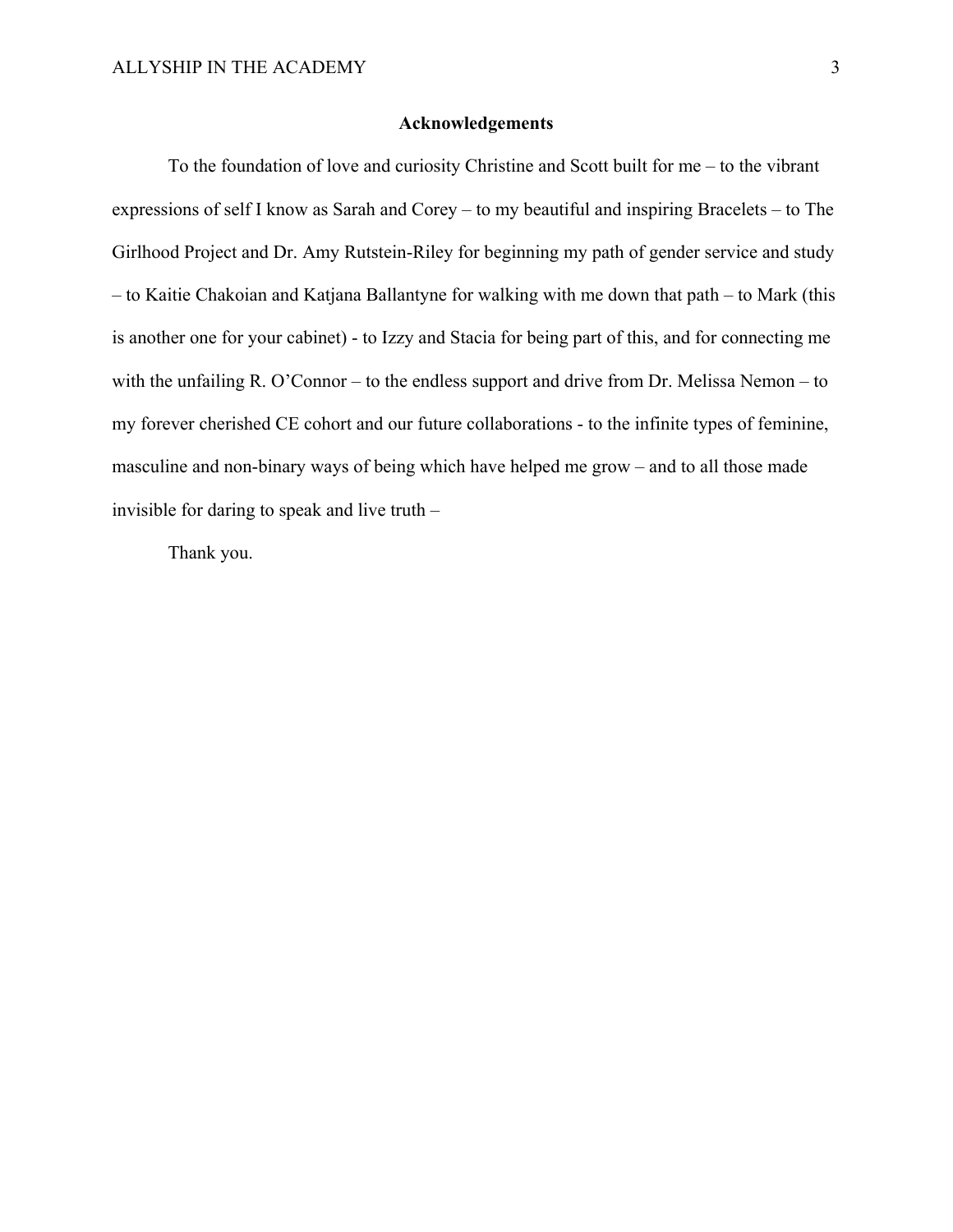## **Abstract**

 The emerging field of Girl Studies reflects increasing interest in social justice programming and research in higher education. Yet much girl-centered work has tied the concept of allyship to traditional service models, without examining the power structures reinforced by top-down service practices. Academia, social movements, and larger society have historically failed to center the voices of girls or the diversity of girlhood(s). In partnership with The Girlhood Project, this project utilizes practice rooted in theory to deconstruct those power systems which reinforce hegemonic identity and deny agency. Using qualitative data from coconstructive discussions about allyship and girlhoods, "Allyship in the Academy" examines enacted themes of identity, relationship, and oppressive social norms.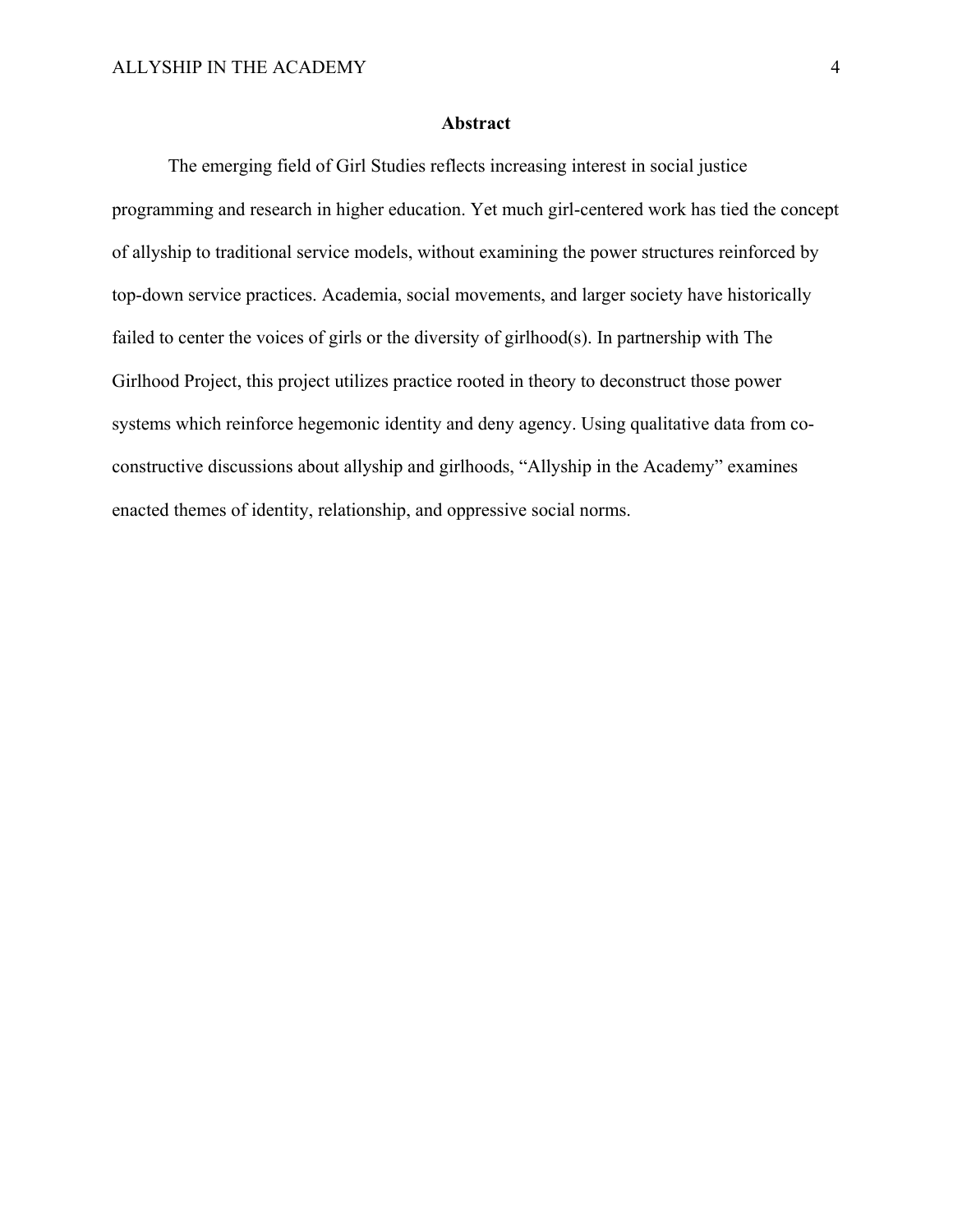## **Executive Summary**

 Girl-centered service and research has traditionally left unexamined its own enforcement of hegemonic identity and oppressive power structures, even when utilizing the concept of allyship. "Redefining Girlhood: From Margin to Center" is a conference hosted by The Girlhood Project (Cambridge, MA) and serves as a programmatic frame of exploration in how the field of Girls' Studies and girl service can utilize Critical Race Theory, Queer Theory, and Positive Youth Development to center marginalized identities and knowledge.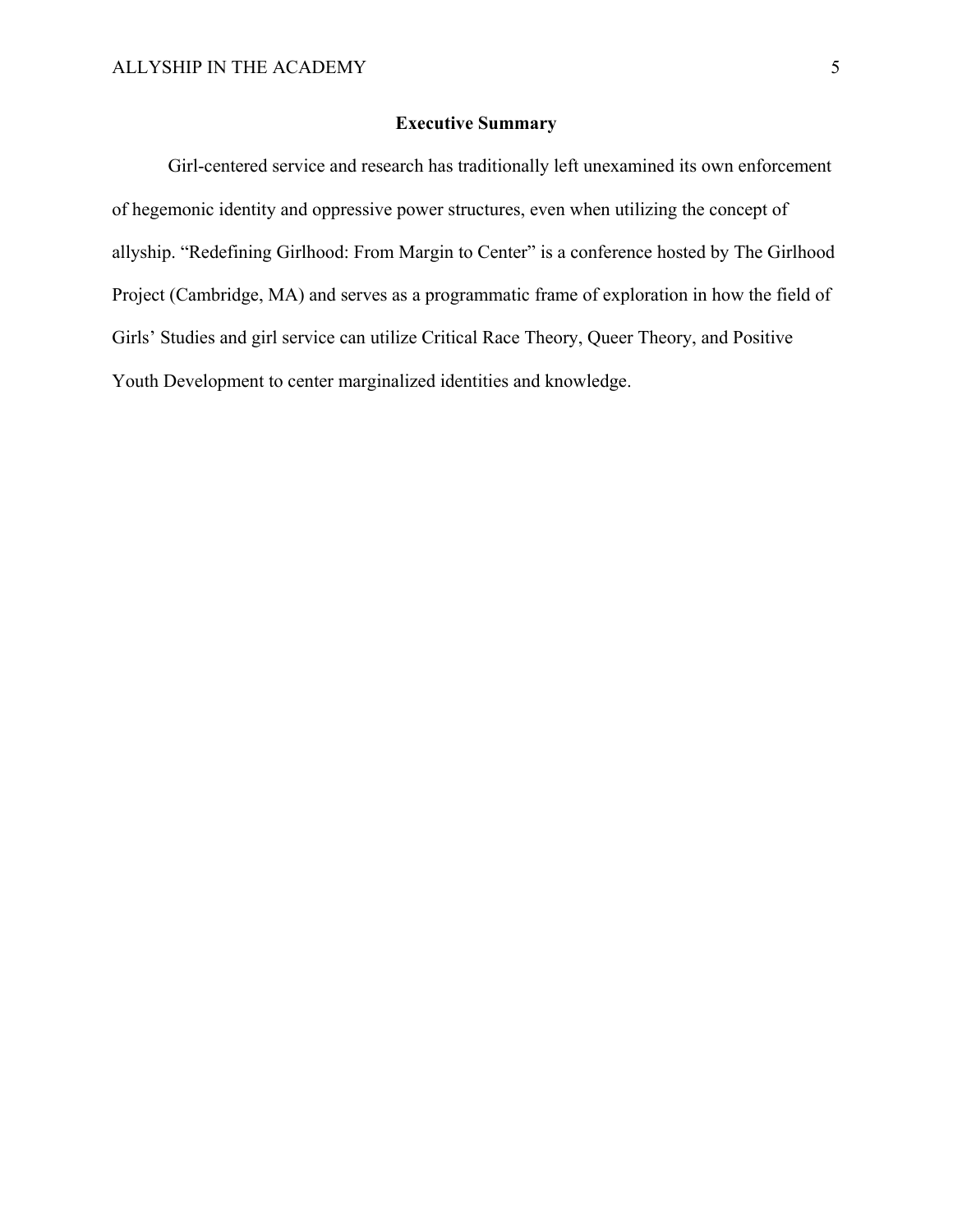## **Table of Contents**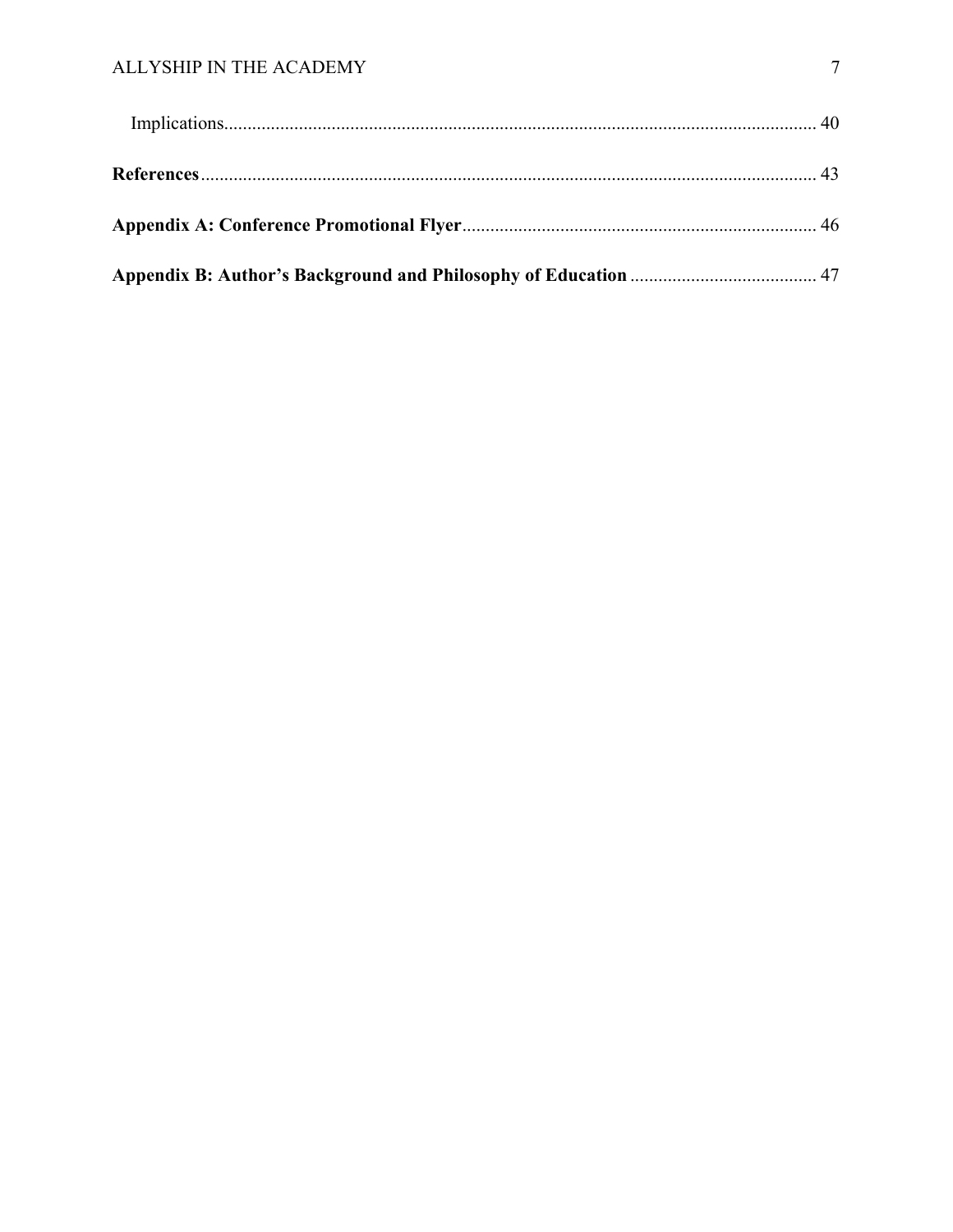#### **Allyship in the Academy: The Girlhood Project and Redefining Girlhood**

 The relationship between activism and academia has a complex history. Women's studies, now more commonly referred to as Gender Studies, has transformed the academic landscape through curricula, research, and the legitimization of gender theory as an intellectual framework (Lipkin, 2009). However, it also has a history of playing into the hierarchical structures of academia (Collins, 2002). Like the Women's Movement of the 1960's and 1970's that inspired the discipline, Gender Studies has struggled with a reputation of elitism and racism. While women of many marginalized identities (such as women of color, queer women, poor women, etc.) were early revolutionaries in these movements, their contributions are often attributed to their more privileged White counterparts who were more acceptable to a broad mainstream audience (Collins, 2002). This trend followed feminists and civil rights activists from community work into academia.

 Yet those within higher education are uniquely placed to engage with social justice action. The exposure to multiple disciplines of thought, intellectual and social resources, and access to individual and institutional expertise are incredible resources for those who want to deeply understand social issues and actions. It is a highly privileged thing to be academically respected (or to be associated with a respected academic institution), and privilege comes with the responsibility of allyship (Freire 2014). The study of gender in a sociological framework is fundamentally about identity, and further about the ways that different identities are situated within a social context. The fields of sociology, social movements, and feminist theory approach this examination with the ultimate value of promoting equality across identities and therefore is rooted in social justice action, not merely in analysis. Because of this foundational value, it is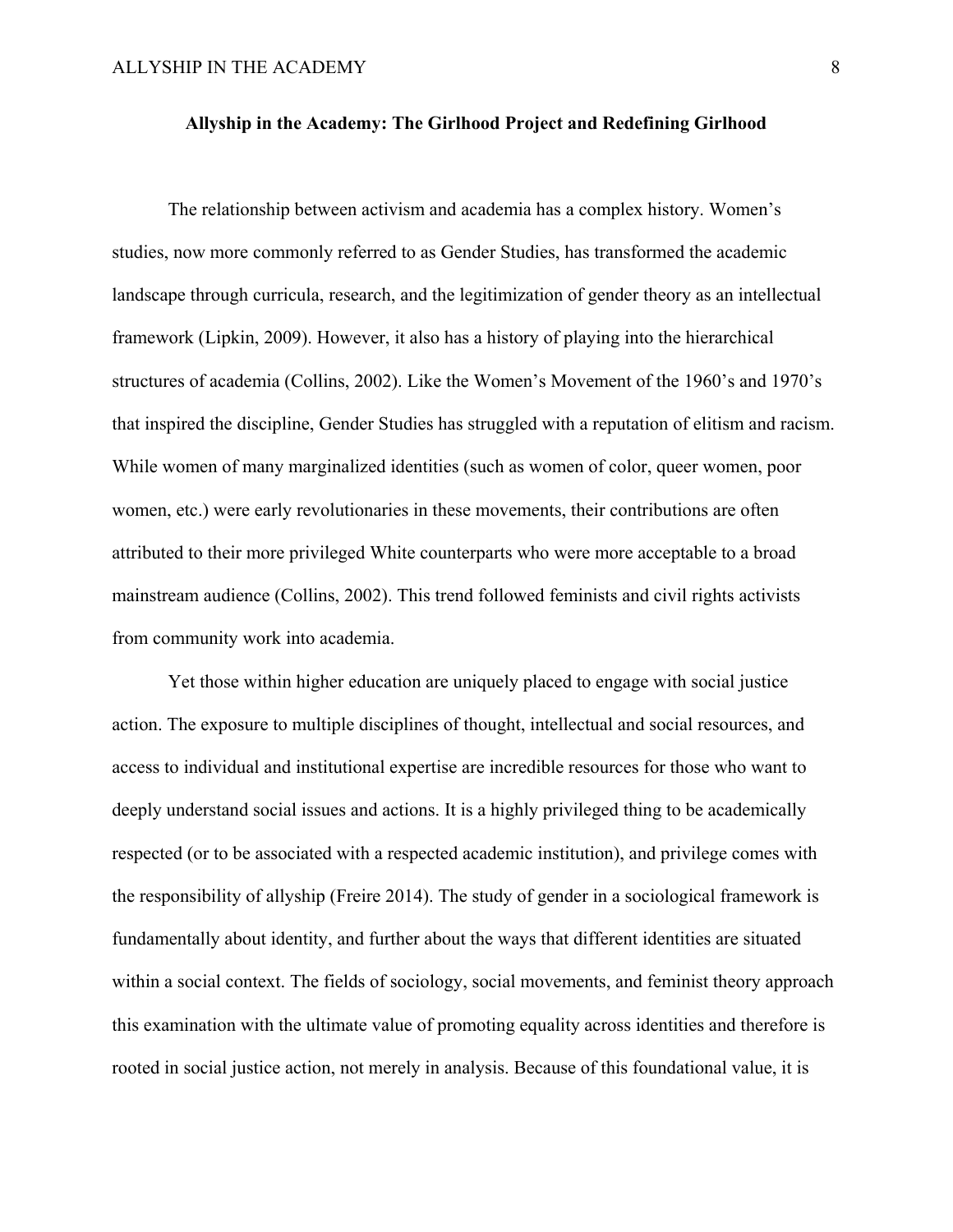important that the discipline and its sub-disciplines remain intersectional and impact focused by utilizing allyship perspectives both in content of curricula and in facilitation and organizational structure.

 The field of Girls' Studies is an extension of Gender Studies with a raised focus on how girls and young women experience their identities (Lipkin, 2009). While this emerging field has centered a group marginalized for both oppressed gender and age, it has often excluded the specific experiences of girls of color, Indigenous girls, LGBTQIA+ individuals, girls with disabilities, and girls from immigrant families or backgrounds. Even within an academic field dedicated to egalitarian spaces, one can see manifestations of oppression. It is with this history and potential in mind that I submit this exploration of research and action with The Girlhood Project.

 The Girlhood Project (TGP) is the public name of a six-credit service-learning class (Girlhood, Identity, and Girl Culture) at Lesley University, located in Cambridge Massachusetts. TGP utilizes intensive academic work studying feminist pedagogy and intersectional Girlhood Studies. It uses a positive youth development model and team-based approach with a group of Teaching Assistants, a class of Lesley University undergraduate students, and a cohort of middle school aged girls from Somerville Public Schools (and for the first time in 2018, a cohort of students from Belmont High School). TGP is at a transitional point in its development and is looking to restructure within the next year. As a part of this initiative, TGP hosted a one-day conference titled "Redefining Girlhood: From Margin to Center", where girl-serving organizations, professionals, and students gathered to collaboratively learn about our everevolving understandings of girlhood. Using feminist pedagogy and co-construction of knowledge, I and the TGP team collaborated with Dr. Amy Rutstein-Riley (Dean of Faculty,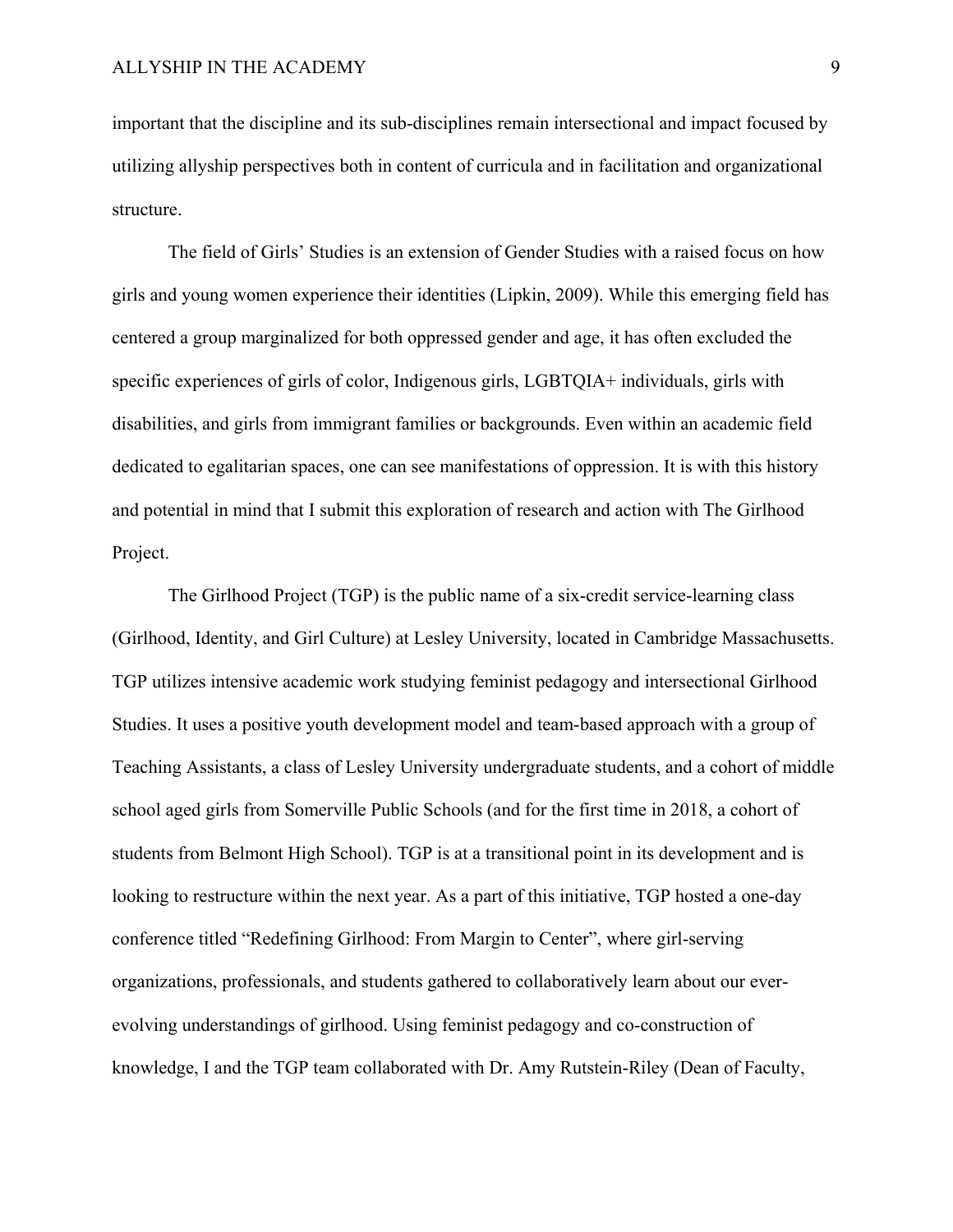#### ALLYSHIP IN THE ACADEMY 10

Professor and principal investigator of the course) in building this conference on the theories used in TGP (including Positive Youth Development, Feminist Pedagogy, and Intersectional Identity Development). One of the foundational threads connecting these theories is that of allyship. This is the area where I propose TGP does particularly important and effective work: training future allies with a focus on accountability across multiple identities. Grassroots activism has been doing this work for a long time (Yee, 2011). If academia is to truly implement social justice education through curricula and programming a heavy focus must be placed on examining the inherent privilege in higher education and on providing opportunities to develop allyship skills. In order for academic and activist work to effectively and ethically combine, people and groups need to understand concepts of oppression and privilege beyond simple recognition of terminology. Too often service professionals operate under a Savior complex or other unexamined motivations (Davis, 2006) and continue to perpetuate systems of exploitation, often without being aware they are doing so or denying negative impact. Understanding socially constructed norms, the history of service and education, and the questions one must ask of these structures allows educators and students to pursue social justice work with a deeper sense of ethical responsibility.

 In this paper I will be exploring the themes of The Girlhood Project through literature review as well as project implementation for the conference "Redefining Girlhood: From Margin to Center". In particular, I will be focusing on allyship within academic and service contexts and creating opportunities for discussion on the importance of grounding programs like TGP in social justice values.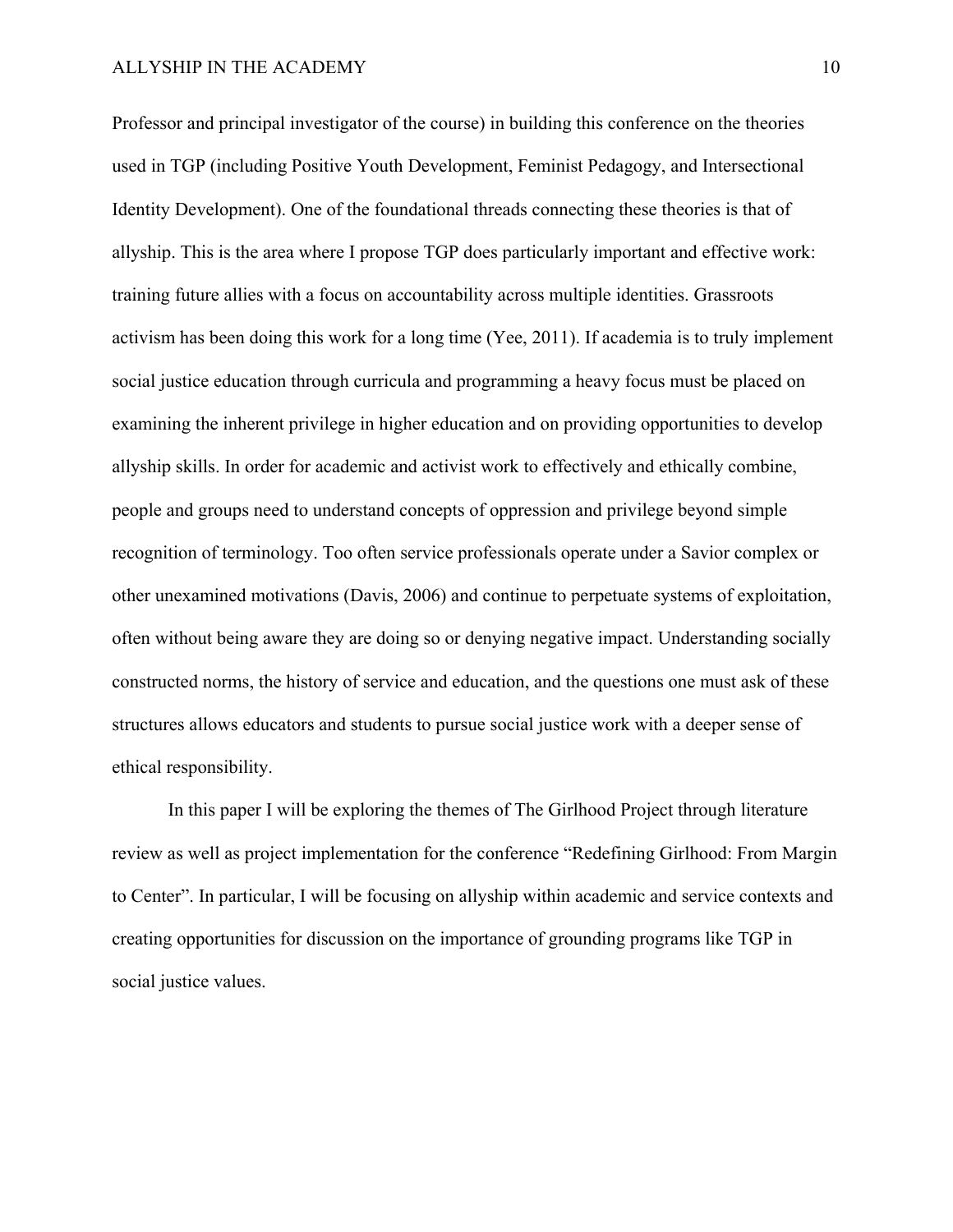#### **Literature Review**

 The 1980's and 90's saw an increase of research and literature focusing on girls' adolescent development and educational experiences. The majority of literature studying girls has often been based in the experiences of White girls in suburban, middle class settings, as their needs and identities fit fairly easily into traditional frameworks and methods of research. This has allowed the field of Girl Studies to recently emerge as a legitimate academic discipline yet contributes to continued erasure of girls who did not fit within those identities (Collins, 2002). People of color, people with disabilities, women, those with low or minimal income, youth, and LGBTQIA+ people are often excluded from academic respect, and this marginalization can be observed not only in which girls are studied but how adults have determined girls can best be aided through their perceived challenges (Brown, 2009; Clonan-Roy, Jacobs, & Nakkula, 2016).

 Recently there has been a stronger focus in both academic Girls' Studies and communitybased girls' programming on letting girls speak for themselves and involving girls as central agents in their own problem solving. Identity development is foundational to navigating solutions and goal setting, yet many (if not most) girls are exposed to a very narrow definition of girlhood. One dimensional "girl-ness" does not map authentically onto real girls, who are incredibly complex and exist in intersections of many identities. Being able to explore, develop, appreciate, and name their identities as they process them gives girls a foundation from which to best navigate a society that dismisses and targets them. Without opportunities to do so, girls are often forced to cobble together identities from socially approved or enforced hegemonic ideals (Brown, 2009; Lipkin, 2009). Research and programming which aims to uplift girls, but which does not center the voices of girls themselves risks perpetuating stereotypical and harmful assumptions of girlhood (Collins, 2002), and in fact denies the agency supposedly promoted.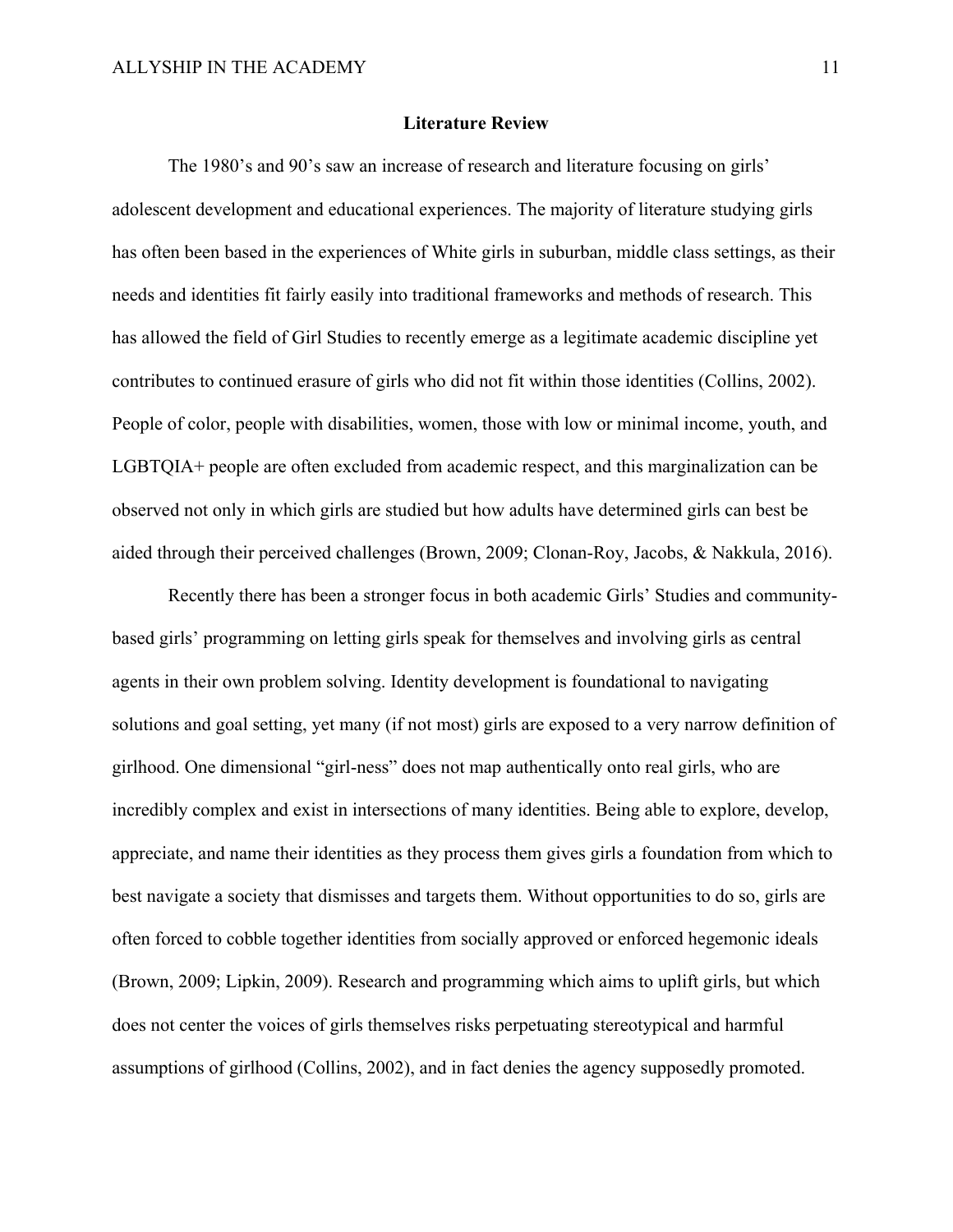In particular, 1990's research on girls focused on the needs and challenges of the experience of girlhood. This included issues such as lack of self-esteem, "shrinking" through disordered eating or social withdrawal and assimilation, and inability to set sexual boundaries in relationships with boys (Lipkin, 2009 & Brown 2009). As this line of research progressed, it also began recognizing the presence of anger and aggression in girls, especially in communities of girls who did not identify with the White, suburban, middle-class, cis-heterosexual model previously studied. That aggression often "manifested in anti-girl ways, reflecting an internalized belief that girls deserve or should expect violent or humiliating treatment" (Lipkin, 2009, p. 113). Generally, this has been interpreted to mean that girls with observable aggressive behaviors are manifesting anti-girl and essentially self-hatred belief systems. This is certainly true in some cases, but never in such a simple way. Research using a primarily deficit-based approach does not typically explore the complexity or potentiality in girls expressing anger. Confrontational behaviors were generally classified as aggressive behaviors, and simply as additional problems that girls experience. The socio-political environments girls live within are rarely positioned as threats which cause defensive reactions in girls and young women.

 As activism and research has progressed, there is increasing interest in what girls are expressing when these behaviors are present (and what they are achieving, such as speaking up for themselves, setting boundaries, advocating for each other, etc). Some girls live in a reality that demands bold defensive measures to physically and emotionally protect themselves, and it is sometimes argued that the label of "aggressive" is simply an outsider's interpretation of a girl's "assertive" (Harper, Katsulis, Lopez, & Gillis, 2013). The complexity is clear: it is still true that some defensive constructs can impede a girl's ability to thrive as she grows and can in some cases perpetuate risk to her wellbeing. Girls (and all young people) are whole beings, and their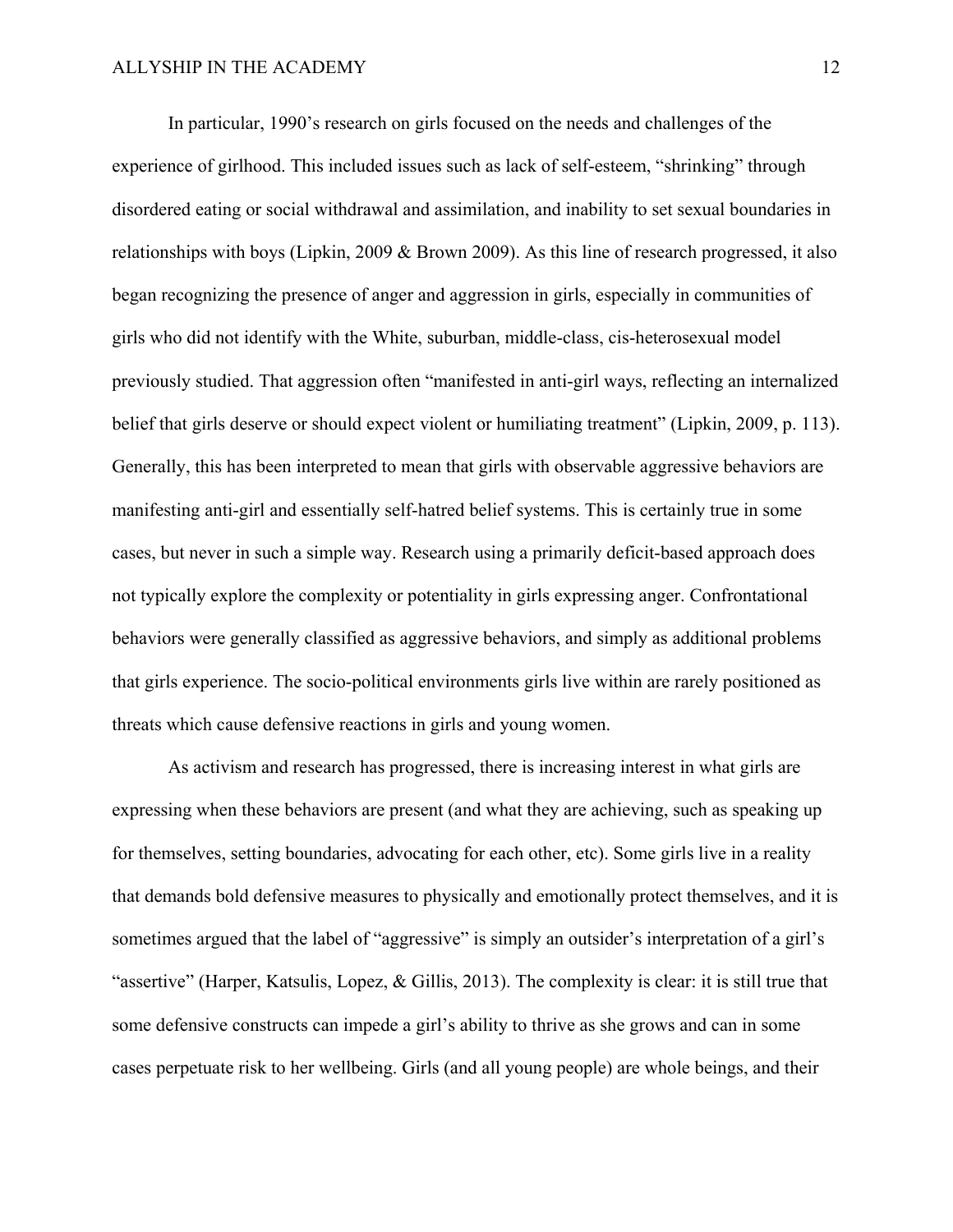defenses should be examined as potential strengths that they and their adult allies can develop and evolve.

 Positive Youth Development (PYD) takes a strength-based perspective on youth and their potential. Clonan-Roy, Jacobs, and Nakkula (2016) outline an approach to PYD that intentionally centers the experiences and identities of girls of color, and therefore utilize an intersectional framework. A focus of this model is the "developmental period of adolescence and the identity sense-making that occurs as girls of color become more aware of the significance of their different identities and related statuses in society" (Clonan-Roy, Jacobs, & Nakkula, 2016, p. 99). This is a time of opportunity for young people, if they have access to support, respect, and resources to explore cultural meaning and social identities (Dejong & Love, 2016). PYD is also informed by Critical Race Feminism, which critiques "additive conceptions of the identities of women of color, which view women of color as being women + people of color" (Clonan-Roy et al., 2016, p. 98). While well intentioned, work that focuses solely on the hardships and challenges of girls of color contributes to defining them by their oppression and contributes to a simplistic understanding of girls and girl culture. Therefore, it contributes their dehumanization.

 Dehumanization is the process by which the essential human-ness of a person or group of people is ignored or made invisible. It allows people (and, let us not forget, girls are people) to be treated as something between "less human than me/us" and an object (Kilbourne, 2014). Many of us are familiar with girls and women being objectified through violence and harassment, but this process can make girls into objects to be saved as well (Brown, 2009). Again, despite the good intentions present in this objectification, the impact is a diminished understanding of girls and girlhood. Girls of color have a complex and multifaceted experience of oppression and have typically been the subjects of deficit-based study, if they are studied at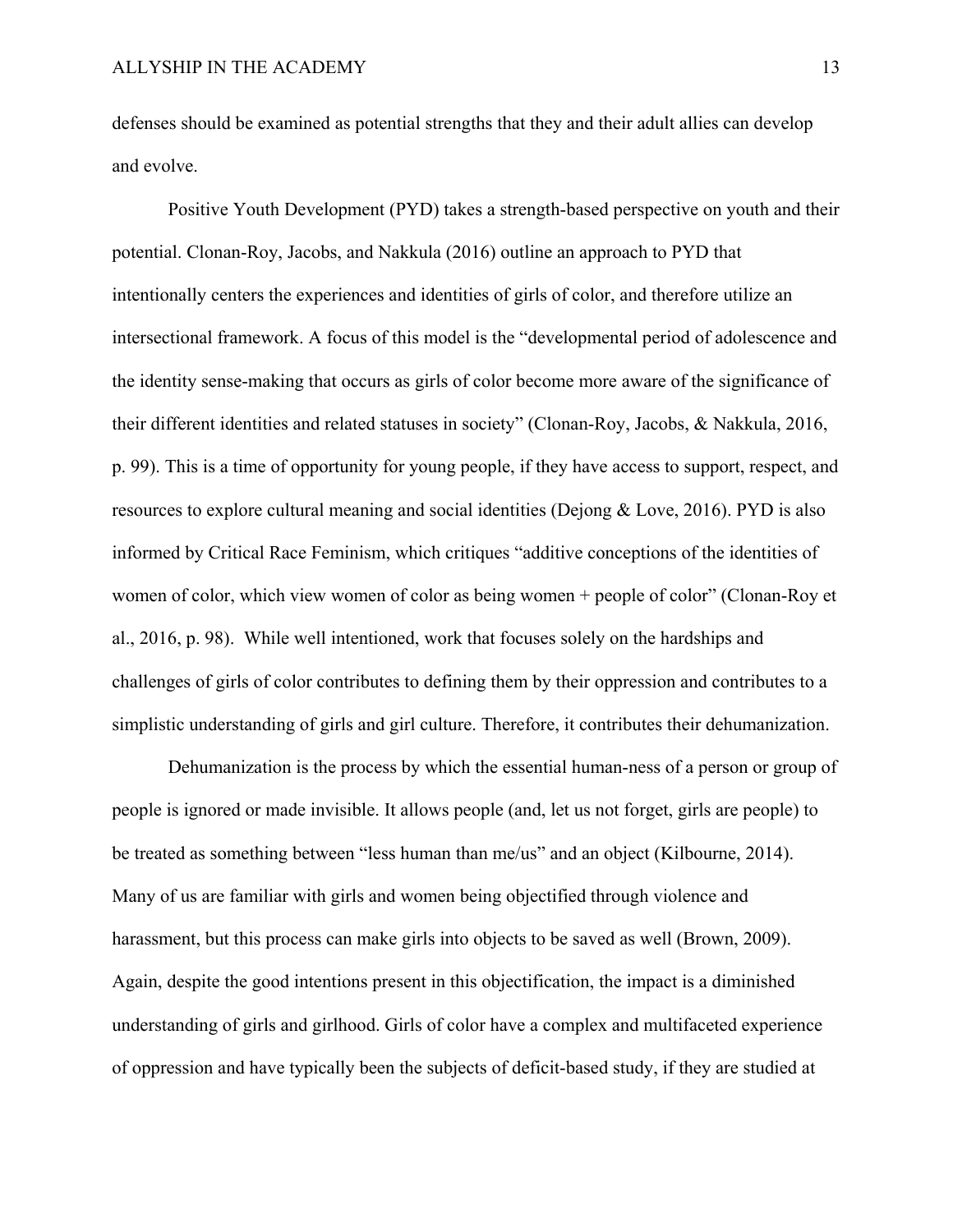all. PYD provides a framework that encourages strategies and tools for resistance for girls that push past "resisting for survival" and towards "resisting for liberation" (Clonan-Roy et al., 2016, p. 113) by celebrating their strengths and experiences (Brown, 2009).

#### *Social Justice in the Academy*

 Definitions of girlhood, academic success, and service need to be constantly open to questioning and evolution, while still remaining rooted in the best practices of engaged participation. Freire (2014, p.19) writes that while there is an expectation that teachers "know" and students "do not know", there is a constant exchange of learning and teaching from all directions. Where human beings are present, there is culture, socialization, and transference. Entering a classroom does not remove biases or scripts present in the larger culture (Collins, 2002).

 While the content of TGP (The Girlhood Project) centers egalitarian and social justice informed pedagogy, it cannot be removed from its environment: the academy. Institutions of higher education are all unique and operate with different social values. And as with all institutions, there are structural reflections of social and cultural norms. There is a history of oppression and exclusion in academia that needs to be addressed, especially (but not only) in fields where individuals are being primed for community and direct service work (Lipkin, 2009 & Yee, 2011). If the work of TGP and other similar programs are to proceed effectively, ethically, and intentionally, the flaws of academia need to be examined openly within the classroom (Hill, 2016). Students with privileged identities are more likely to gain admittance to competitive four-year colleges or universities, making students with marginalized identities frequently isolated or actively excluded in higher education (Carnevale, A. & Strohl, J., 2013). Privileged students therefore do not have learning opportunities to confront their implicit biases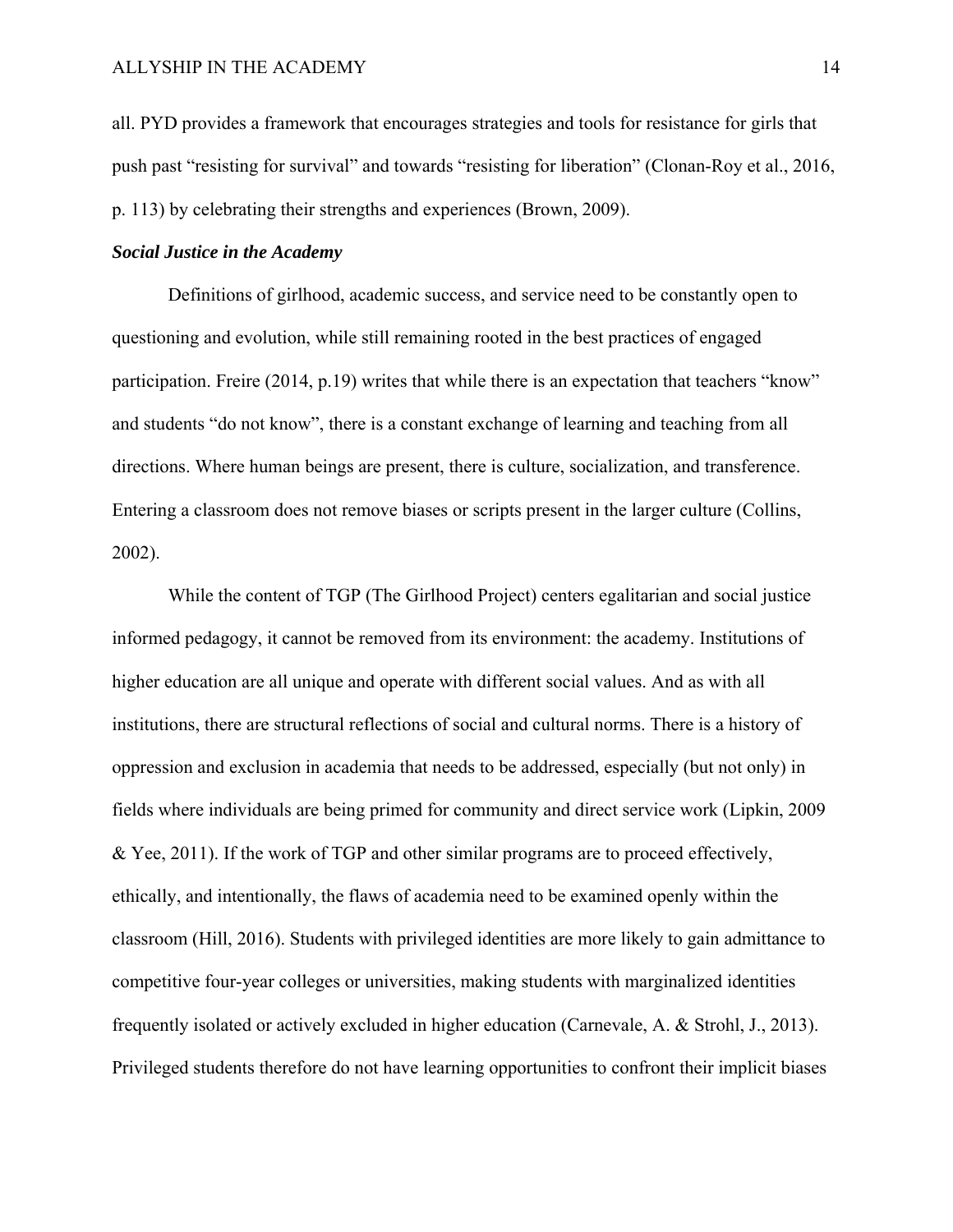and students with more marginalized identities are not given equal educational and networking opportunities. This is a cycle of privilege seen across systems, and although academia has made efforts to increase accessibility, the culture of privilege is hard to shake. In the book *Feminism For Real; Deconstructing the Academic Industrial Complex of Feminism*, Yee uses poetry to explore the frustration of studying feminist theory and social justice work in a higher education institution:

"Feminism in academia -- OWN UP TO YOURSELF

Do not pretend to be the godsend intellectually paving the revolution...

...Some of us need to engage with feminist theory

So we can ground it in our community activist work

Our creative works

Our personal relationships

For our families, communities and histories

For our own fucking deserved peace of minds

Maybe we need to know how to make sense of oppression

Because we're so heartbroken" (2011, p. 27)

 In this excerpt, Yee calls on academic feminism to be more than an intellectual venture. Feminism (defined by bell hooks (2000) as a movement to end sexism, sexist exploitation, and oppression) is not really feminism without the concept of praxis (education paired with action), an intentional approach to pedagogy, and a vision of deconstructing oppressive power systems.

#### *Feminist Pedagogy*

 Feminist pedagogy is the use of feminist principles to intentionally and collaboratively approach education, construction of knowledge, action, and group process (The Girlhood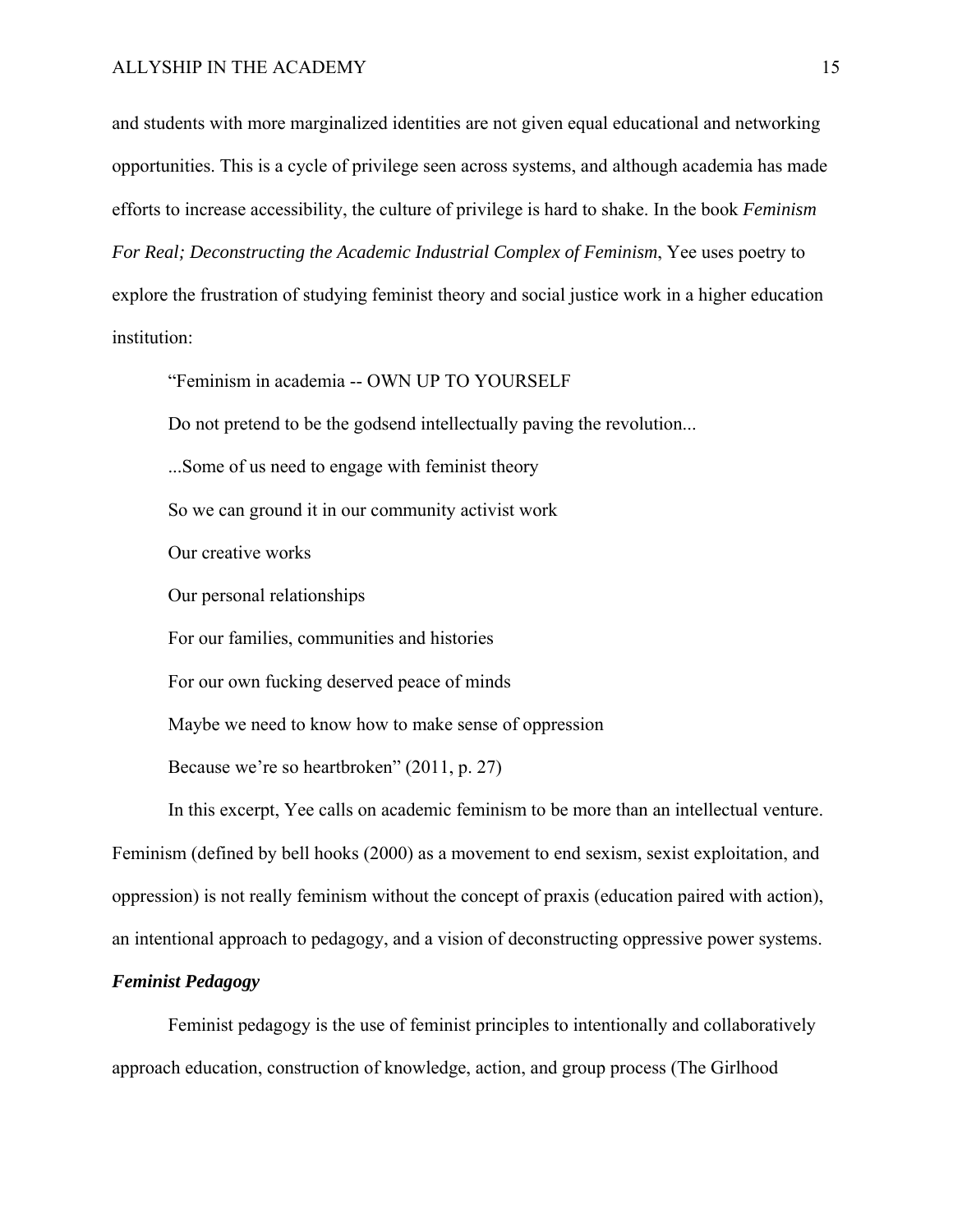#### ALLYSHIP IN THE ACADEMY 16

Project, n.d.). This approach directly confronts internalized colonialist concepts of individualism and meritocracy, which believes that I am an individual making decisions on my own that impact only myself, and how cleverly I make those decisions (or how diligently I work towards realizing them) is the sole indicator of my worth. But as Love (2013) asserts, no single human can be charged with the responsibility or capability to create, or indeed destroy, the oppressive systems in place today. This is not to say that single individuals cannot make great impact or be an impetus of great change. Rather, people or ideas in isolation do not make or break a culture's systems (though they do maintain them). So how do we work against the systems limiting girls in our culture? And how do we educate other adult allies to value girls' contributions in this work?

 Paulo Freire's classic work, Pedagogy of the Oppressed, demanded that the pedagogy of the oppressed be created with, not for, the oppressed (1970). TGP uses a similar philosophy by centering the intersectional voices of girls through active deconstruction of traditional hierarchical group processes (The Girlhood Project, n.d.). Girls have a multiplicity of marginalized identities and have historically had little influence over the direction or interpretation of their lives. Even with the emergence of Girls' Studies as an academic field, girls have still been repeatedly excluded from active participation in research which objectified them and their experiences. Simply put, girls have rarely had the chance to tell their own stories. This replication of oppressive structures within social justice work is not unusual, and results from a faulty understanding of liberation. Again, Freire writes that "Oppressors...cannot find in [their] power the strength to liberate either the oppressed or themselves…" and an attempt to do so "almost always manifests itself in the form of false generosity...in order to have the continued opportunity to express their 'generosity,' the oppressors must perpetuate injustice as well" (1970,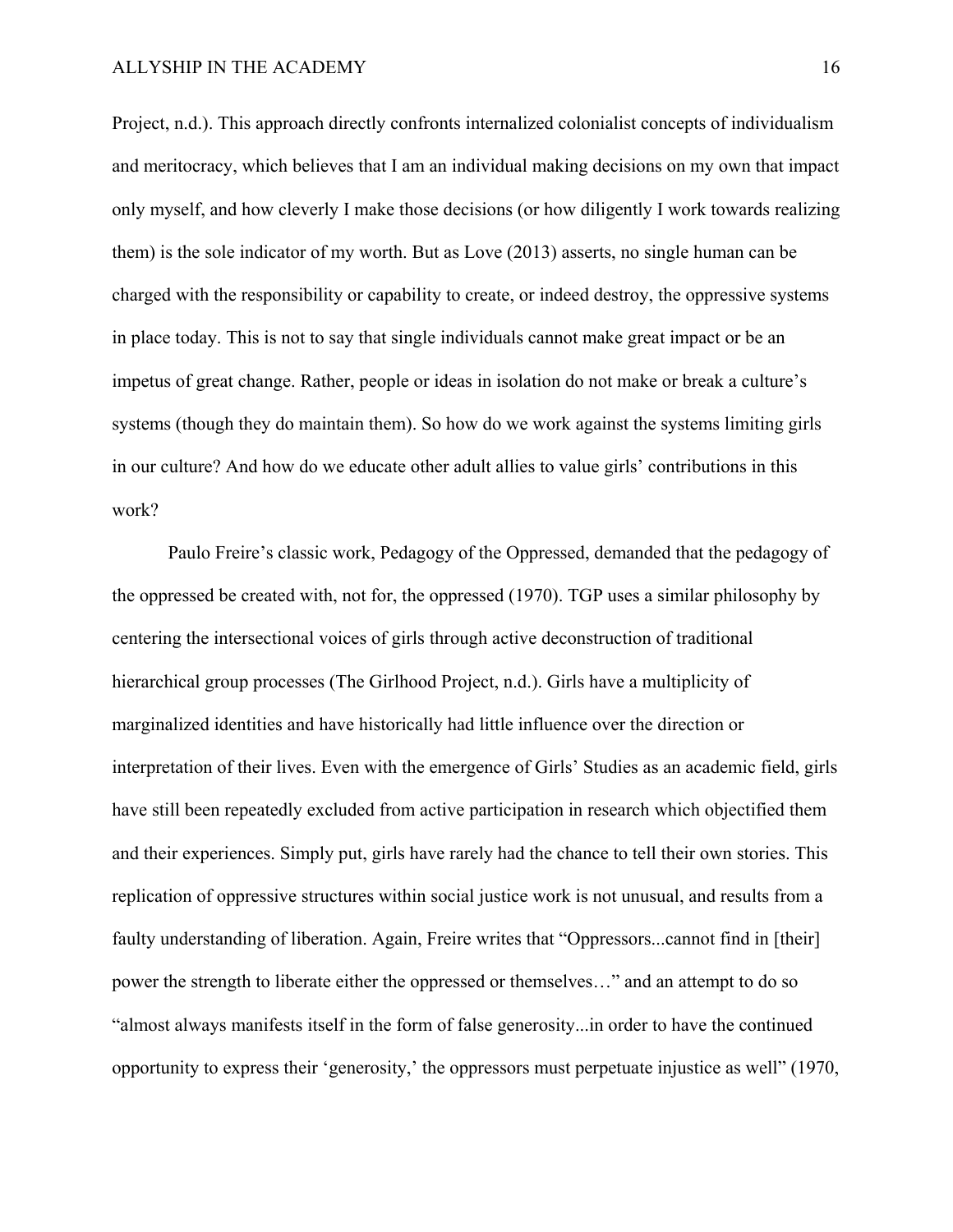p.29). As a community of social justice activists and academics, we are still working on how to use privilege towards liberation, or whether utilizing privilege (even "for good"), simply strengthens power systems. A vital starting point is keeping space and building access for marginalized individuals and communities to lead their own liberation movements and narratives.

#### *Intentional Service*

 More recently than Freire, Adam Davis (2006) wrote on the potential pitfalls of an unexamined pursuit of service. The industry of service (non-profit organizations, college service learning courses such as TGP, traditional volunteering, etc.) is growing, and many of us do not pause to consider why we are serving, who is truly benefiting from that service, or what the long term impacts of service work are.

 Davis also makes the argument that while service, like any human activity, can be good, bad, or both, it is not simple: "...the belief that service is good should not mean that we blind ourselves to the complexity of service" (2006, p. 4). The service ideal is so beautifully presented that there is minimal incentive to approach it critically. Yet in order to ethically pursue work that is often defined as "service", we must examine that work with the knowledge that while it can do good, it can also be a mere bandage to much more pressing issues. It can also serve to reinforce the gap between those who receive service and those who want to serve (also known as allies).

#### *The Ethical Ally*

 For those of us dedicated to pursuing social justice work, these issues explored by Davis become tangible when our intersectional identities move between environments. The privileged identities that we hold mean that we have certain blind spots, and if we want to create change, we must work on acting an ally (Johnson, 2001; Lamont, n.d.) and not merely claiming it as an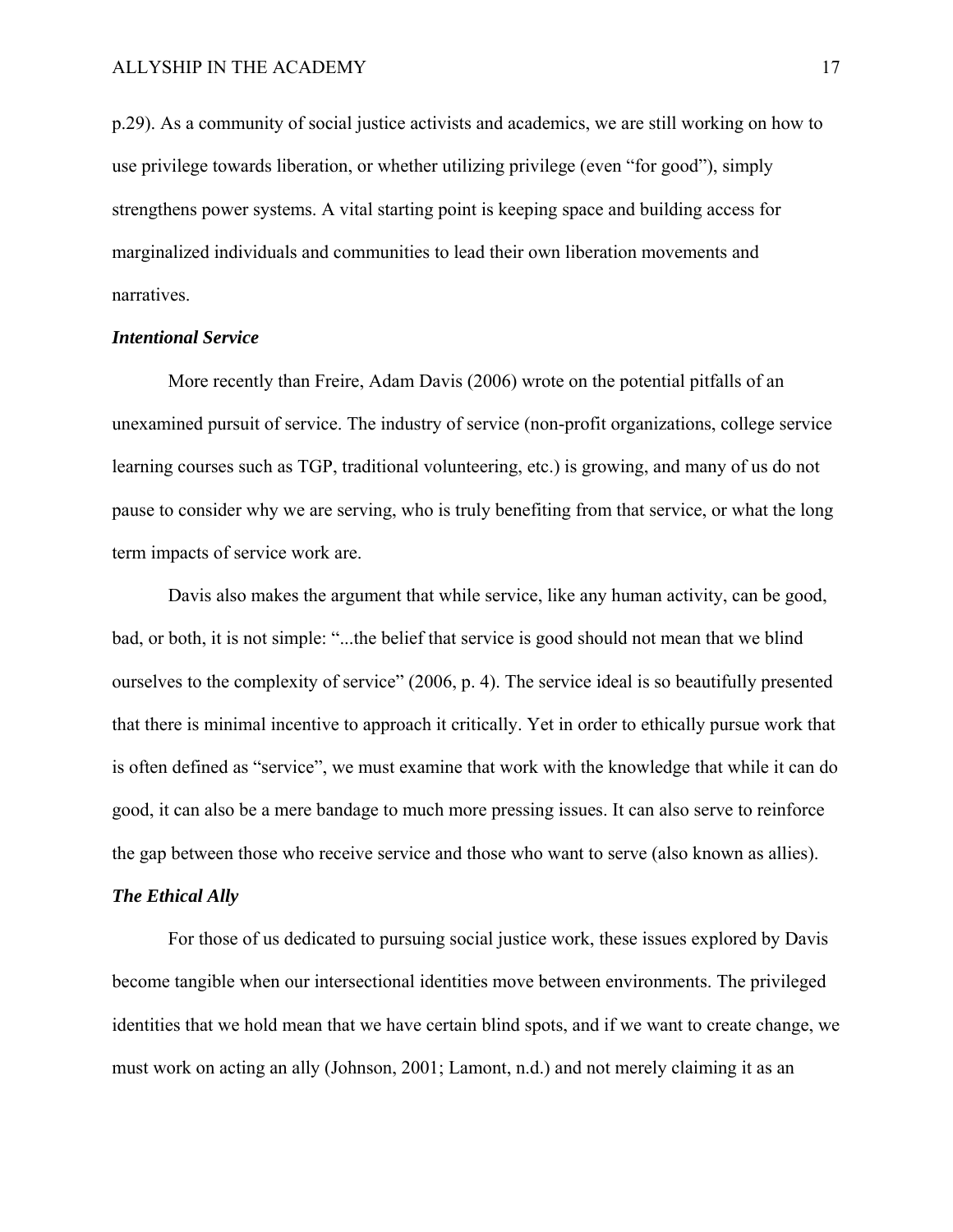#### ALLYSHIP IN THE ACADEMY 18

identity. An ally is somebody who does not experience a certain manifestation of oppression, but who struggles against it alongside those who do. The same challenges that Davis explores in his writing about service work can be applied to allyship. There are many harmful ways to pursue one's work as an ally, such as speaking over those I am trying to support, policing the expression or tone of an oppressed person or movement, and taking credit for the work done by others less visible than I (Lamont). Allies however remain vital to the sustainability of social movements. For girls, allies are crucial in order for their voices to emerge from the layers of sexism and ageism, not to mention potential layers of racism, homophobia, transphobia, xenophobia, ableism, and more (Dejong & Love, 2016; Clonan-Roy et. al, 2016). Both ageism and sexism work to trivialize those who are female, feminine, or young by discrediting their identities as inherently silly, immature, hysterical, or petulant (Brown, 2009; Chase et. al, 2016; & Dejong & Love, 2016). In reality, girls are experts on their experiences, and it is the responsibility of their allies to validate and uplift them.

#### *Enacted Allyship*

 Social justice education is about liberation; liberation from ignorance towards action against oppression. While the path it offers comes with a great deal of responsibility, liberation is about choice, which is unavailable to us when we are unaware (Collins, 2002; Freire 2014; Hill, 2016; hooks, 2000; & Love, 2013). Therefore, educators must incorporate social justice into facilitation, and not be contented with describing how it operates outside of the classroom in the "real world". The classroom, as many Black Feminists such as Dominique Hill and Patricia Hill Collins have said, is a social setting, with the same biases, identities, and histories as any social location in our lives. One way that programs (and academic courses) are turning their attention internally is through direct interaction with the social scripts, identities, and assumptions present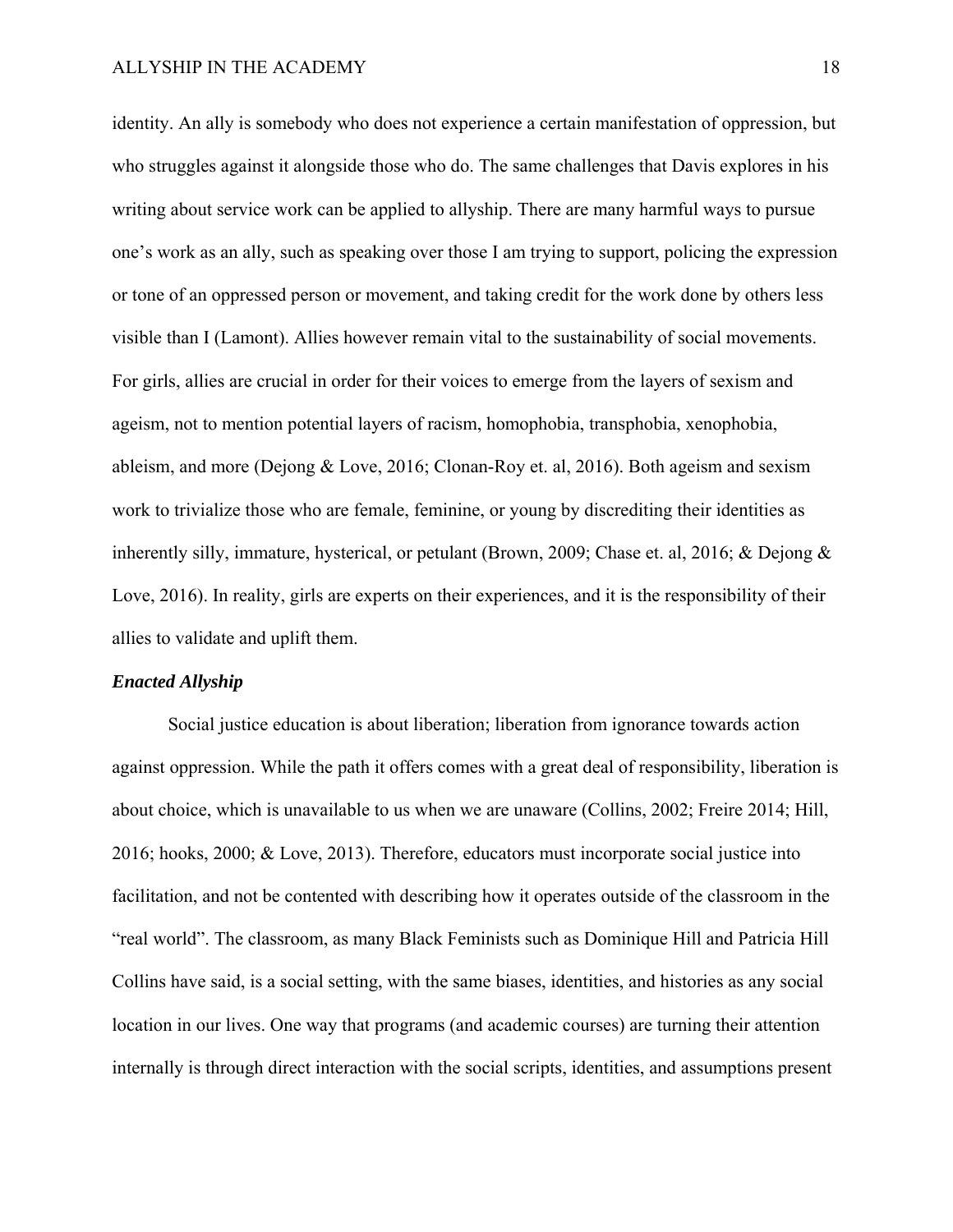within a group (academic or otherwise). Again, I will cite Dominique Hill, a leading educator on social justice and cultural identities, who asks: "How do we utilize both social identities and our reading of them as productive and educative tools?" (2016, p. 4). If academic settings are social contexts just as much as any other setting, then they can either perpetuate social norms or provide opportunities to deconstruct those norms. Hill elaborates: "Situating the classroom as a cultural site allows it to be understood as an interactive and contextually located space where bodies, people, and power relations intermingle" (2016, p. 8).

 Awareness does not inevitably lead to action. This is why educational approaches to liberation and justice must be based on praxis, or the combination of intellectual work and action (The Girlhood Project, n.d.; Freire, 1970; Bell, Goodman, & Oullett, 2016; Love, 2013; & Yee, 2011). Once a student begins a process of critical consciousness (Love, 2013), they can either commit to action or regress into guilt and denial. Educators have a responsibility to provide tools and opportunities for practice in the work of social justice. As previously discussed, unexamined engagement with a marginalized community can (and usually does) perpetuate power dynamics found in the greater culture. "…it is necessary to trust in the oppressed and in their ability to reason. Whoever lacks this trust will fail to initiate (or will abandon) dialogue, reflection, and communication" (Freire, 1970, p. 53). Girls must influence their own progress and be trusted to express their identities and experiences in their own voices.

 Educators and practitioners should continue to explore the intersections of Girls' Studies, social justice in academia, and in feminist pedagogy within higher education and service learning. This will remain a vital framework for how we serve girls and those who support them, especially as our definitions of "girlhood" continue to evolve past a binary framework. "As researchers and adult allies, we cannot measure girls' success or resilience against only the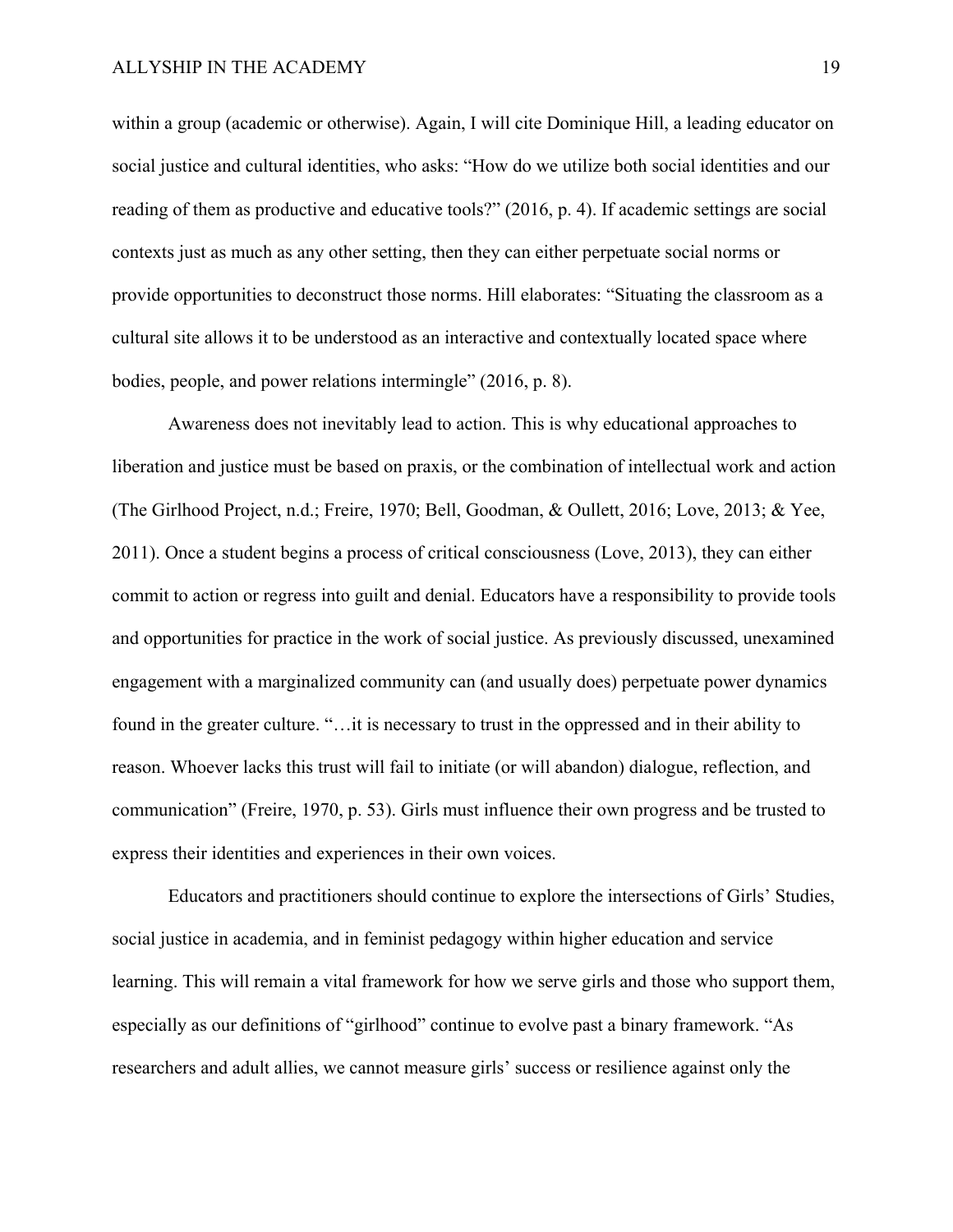dominant, neoliberal, and positivistic scripts for success: we must consider the local, contextual factors that shape their decisions and life trajectories." (Clonan-Roy et al., 2016, p. 115). Deconstructing traditional hierarchies within academic and service contexts through feminist pedagogy and positive youth development can create space for girls to be active participants in the programs that serve them.

#### **Project Plan**

 In collaboration with The Girlhood Project, I contributed to a day-long Girls' Studies conference hosted at Lesley University titled "Redefining Girlhood: From Margin to Center". Through co-construction and the active centering of marginalized identities, we aimed to explore intersectional girlhood and confront difficult realities of allyship and social justice work.

#### *Situation Statement*

Girls, women, and gender non-binary/gender non-conforming folks have been and continue to be targeted by overt and covert oppression. As a result, those within these identities are at increased risks for violence, abuse, exclusion from opportunity, and general dehumanization (Chase, Catalano, & Griffin, 2016). Adding youthfulness to these identities means that individuals are less able to advocate for themselves without the support of adult allies, and are therefore in need of respectful and strength based support (Clonan-Roy, Jacobs, & Nakkula, 2016; DeJong & Love, 2016). Social Justice Education and the creation of collaborative spaces create opportunities for community building and identity exploration in an affirming context. These spaces also allow for aspiring or current allies to examine their own biases, intents and impacts, and goals for change.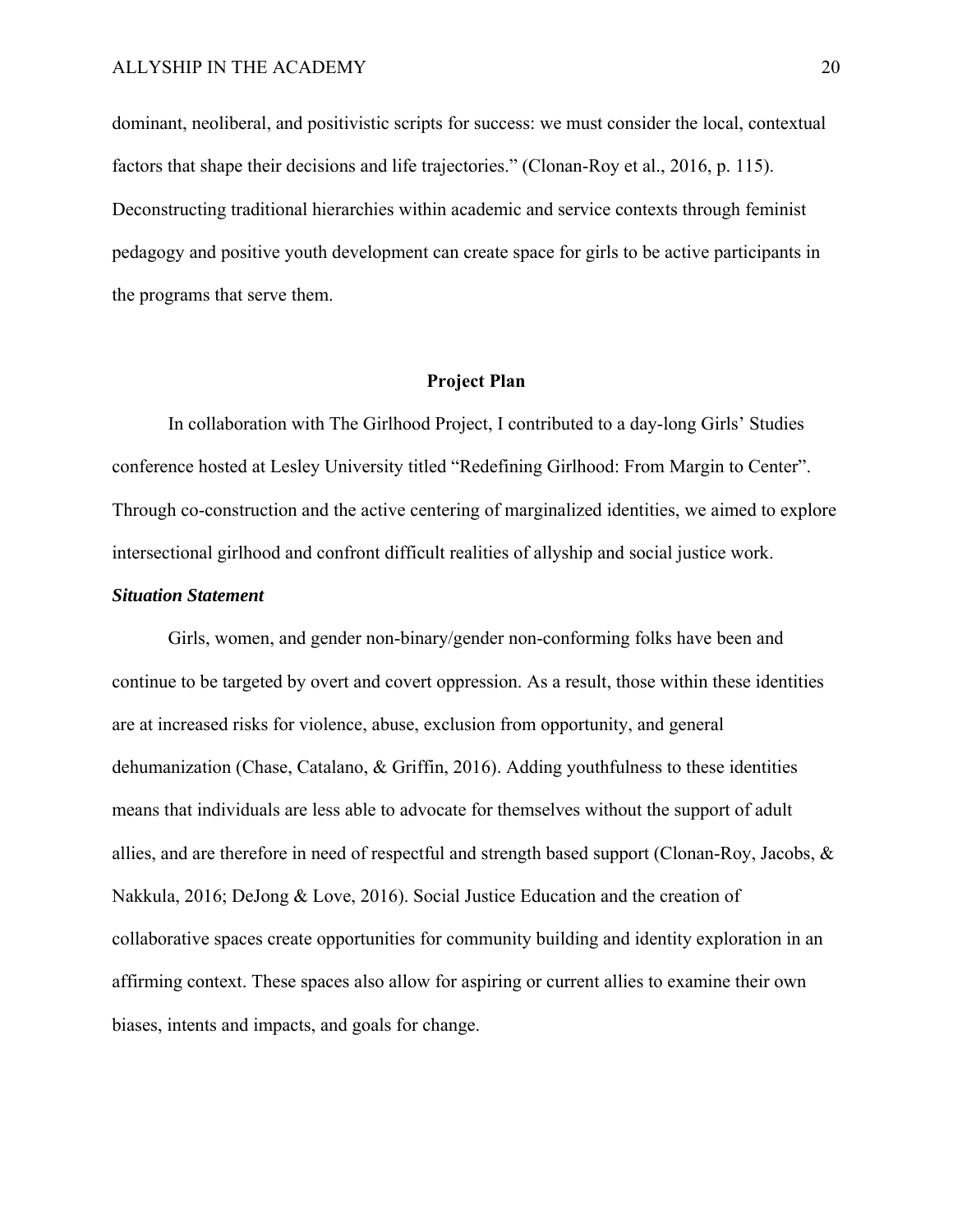## *Conference Message*

 In TGP's first ever conference, "Redefining Girlhood: From Margin to Center" we explored the many identities and cultures of girlhood through "celebration, co-creation, community, and critique" (The Girlhood Project). Through hosting this conference, we sought to inform our communities on the theories and actions of TGP by facilitating an event with an intentionally intersectional perspective on identities, direct service work, and academic understandings of girlhood. We believe that mindful dedication to dialogue allows frequently silenced voices to be heard and leads to an increase in the knowledge and skills necessary for people to engage ethically in their work with others. The very concept of Girlhood is everevolving, and in order to best make space and to advocate for girls, we need to be open to learning from a diversity of experiences. While well intentioned, academic and programmatic initiatives have made harmful mistakes in the past by promoting a singular understanding of girls and women. When we are afraid or unwilling to be inclusive of complexity, we perpetuate the silencing of marginalized identities and contribute to a cultural system of oppression. This impact happens regardless of intent (Indigenous Action Media, 2014). "Redefining Girlhood" allowed us to share what we've learned, challenge ourselves, and support others doing excellent work with and on behalf of girls, young women, and the many invisible shades of girlhood.

## *Project Goals*

Goal 1: Coordinate a day-long conference, including the following elements:

- 6-8 breakout workshop sessions, geared around the philosophies and academic content of TGP
- Engaged workshop facilitators (internal and external to TGP) and keynote speakers
- Community Building opportunities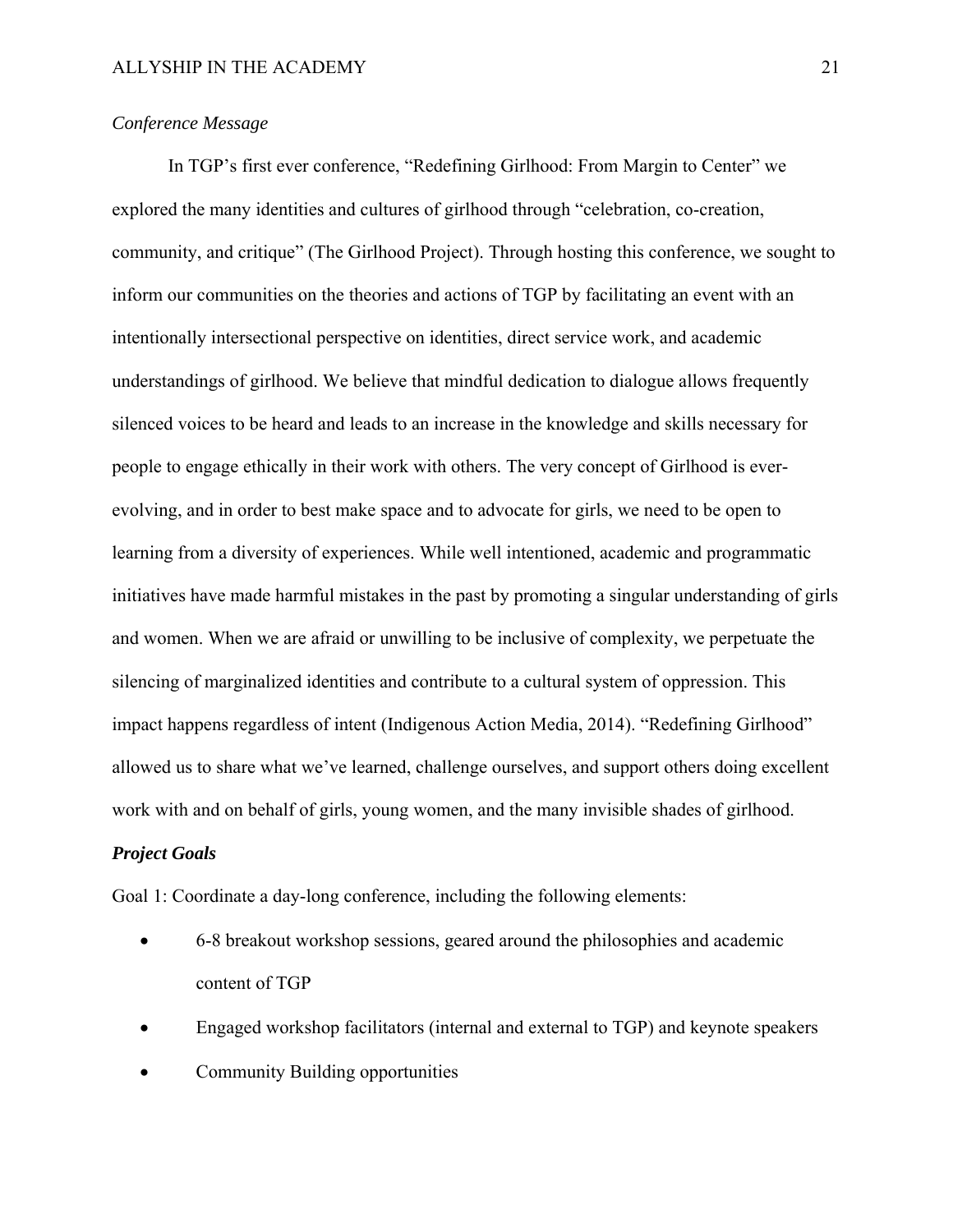- o Tabling from community organizations doing work to enrich the lives of marginalized identities from a social justice lens
- o Networking and socializing time

Goal 2: Evaluate impact of sessions and overall conference experience. Participants will increase their knowledge of feminist pedagogy and co-construction of knowledge, and to utilize those theories in their work.

Goal 3: Incorporate foundational themes from the course into the conference through structure, facilitation, and content including feminist pedagogy, social justice praxis, and intersectional identity development

Techniques for evaluation of these goals are described in following Assessment section.

### *Target Audience and Stakeholders*

Lesley University undergraduate students

The students enrolled in the TGP's 6 credit course dedicate a great deal of time to the class during their semester. We want to provide opportunities for them to network with those doing this work professionally, and to learn from as many perspectives as possible. This conference was the first day of the weekend intensive which begins their TGP experience, and we aimed to create a foundational context for their academic and actionoriented work. Teaching Assistants and other student representatives also promoted the conference in additional classes and student groups.

#### Community Organizations

Community organizations and initiatives that support the field TGP operates in (social justice, education, youth work, gender justice, etc.) were invited to participate in several capacities during the conference. Organizations had opportunities to educate, provide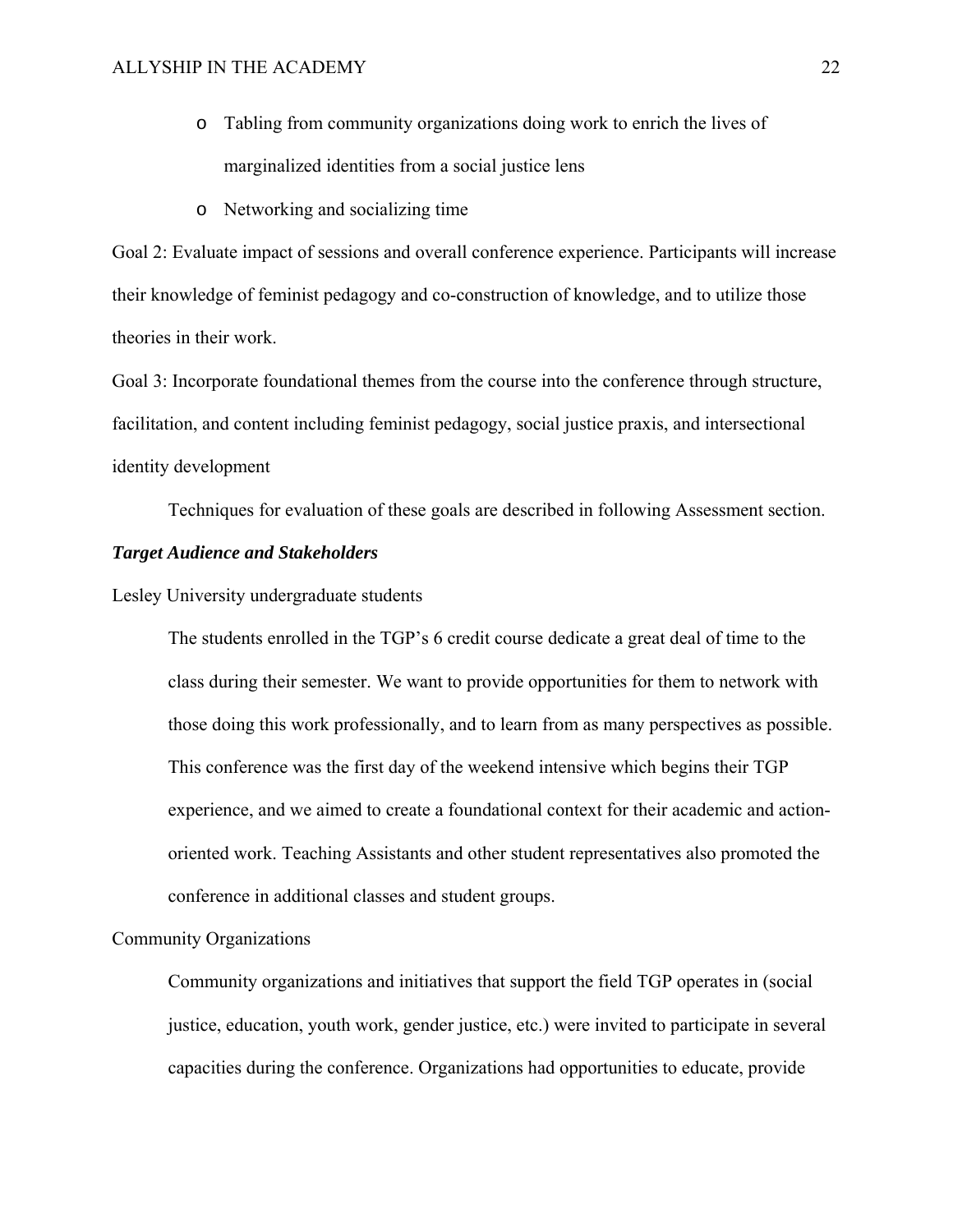engagement opportunities with their work, and to learn from each other and TGP. The community organizations we invited include the following: BAGLY (Boston Area Gay Lesbian Youth), BARCC (Boston Area Rape Crisis Center), Big Sister Association of Greater Boston, Boston's Children Hospital: Center for Young Women's Health, Boston Glow, Breakthrough Greater Boston, East End House, Girls' Angle: A Math Club for Girls, Girls Develop It, Girls' Inc, Girls' Leap, Girls Rock Campaign Boston, Girls on the Run Boston, Girl Scouts of Eastern Mass, Girls Who Code, Keshet, Margaret Fuller Neighborhood House, Pink & Black, Planned Parenthood, Science Club for Girls, Strong Women Strong Girls, SURJ (Showing Up for Racial Justice), Tutoring Plus, Title IX Girls' Running Club, YWCA Boston, ZUMIX

#### Academic Researchers

We were also interested in those involved in research about the experiences, strengths, and needs of girls and young women, intergenerational education, and feminist pedagogy. Some educators were invited to deliver workshops, and we hope to engage this group in future TGP initiatives and projects. For the most part these individuals were recruited through our program director, Amy Rutstein-Riley.

#### *Program Messaging*

Messaging for the conference included the following description:

*The Girlhood Project (TGP) at Lesley University is celebrating ten years of transformative teaching, learning, service and feminist scholarship. We're bringing together Girlhood scholars, Girl-serving organizations, Girl-centered change makers, TGP alumni and friends for a one-of-a-kind conference experience. Please join Dr. Amy Rutstein-Riley and TGP Community for a day of Celebration, Co-Creation, Community, and Critique!*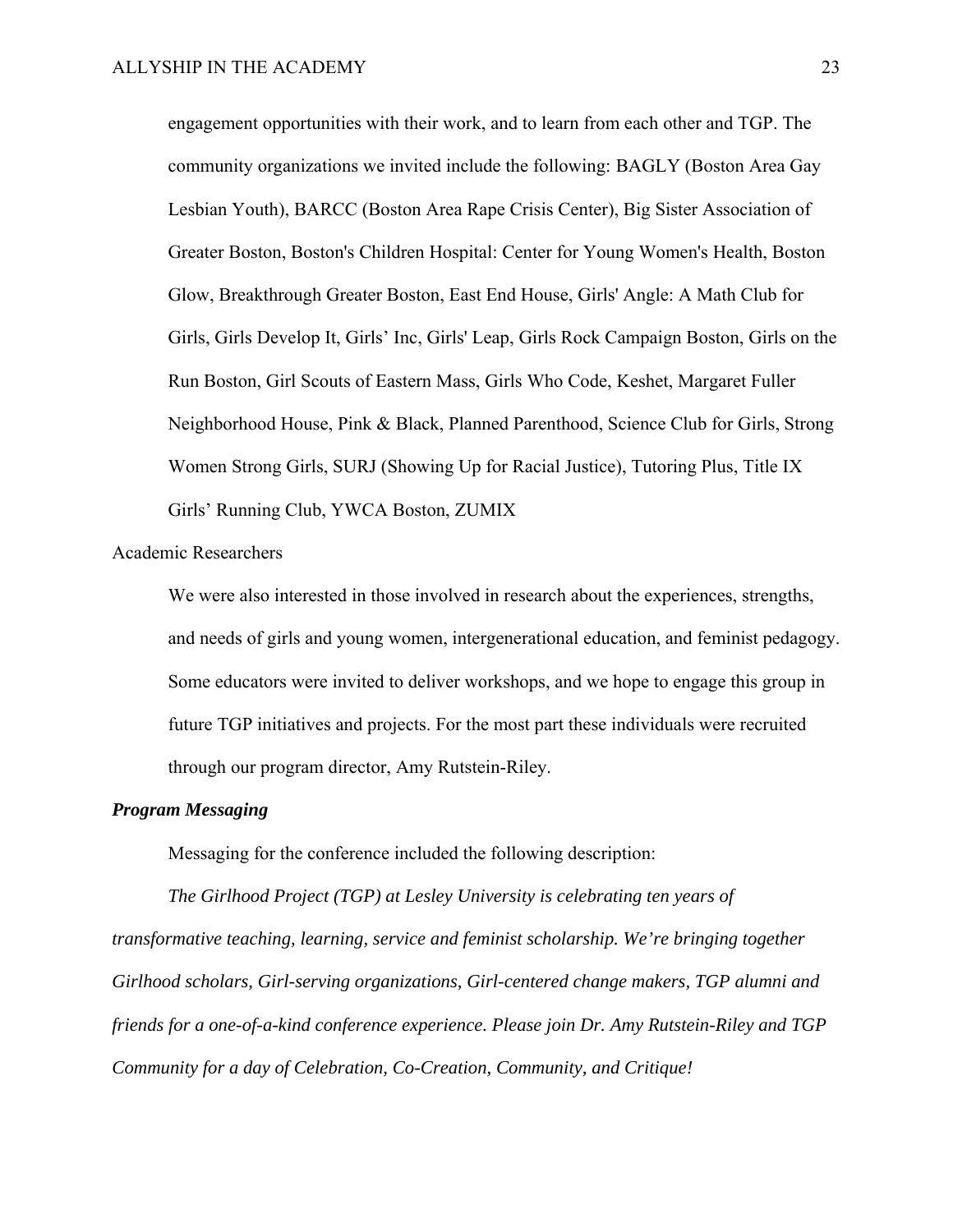Please see Appendix A for a copy of the conference flyer.

#### *Incentives for Engagement*

 Kickoff: TGP has been operating for a full decade, and this conference served to celebrate that work as well as our "kickoff" of our next phase of work. Attending this conference allowed people and organizations to give input towards TGP's goals and engage in an initiative with the potential for growth.

 Academic credit: Students enrolled in the course attended the conference as a class requirement, and other Lesley University students were able to attend for extra credit (according to professorial discretion).

 Networking: As this conference was open to students, the university community, and the public, there were many opportunities for people to connect with peers and with those outside of their current social/professional sphere. Workshops, meals, and designated networking breaks provided either open networking or structured conversation.

Food: We provided free light breakfast, lunch, and coffee during the conference.

 Location: TGP's conference was held in University Hall at Lesley University. Clearly this is convenient for Lesley University students but was also an accessible location for those commuting (the building is located next to the Porter Square stop on the MBTA Red Line, by several bus lines, and has parking available).

 Speakers: In addition to the workshop facilitators, who have a great deal of expertise, our two invited plenary speakers are highly respected and well known. Dr. Dominique Hill is, as described in her professional bio:

"A body-lyricist, disrupter, Black girl celebrator, and ethnographer committed to inciting questions that foreground voices, bodies, and knowledges of often disappeared and/or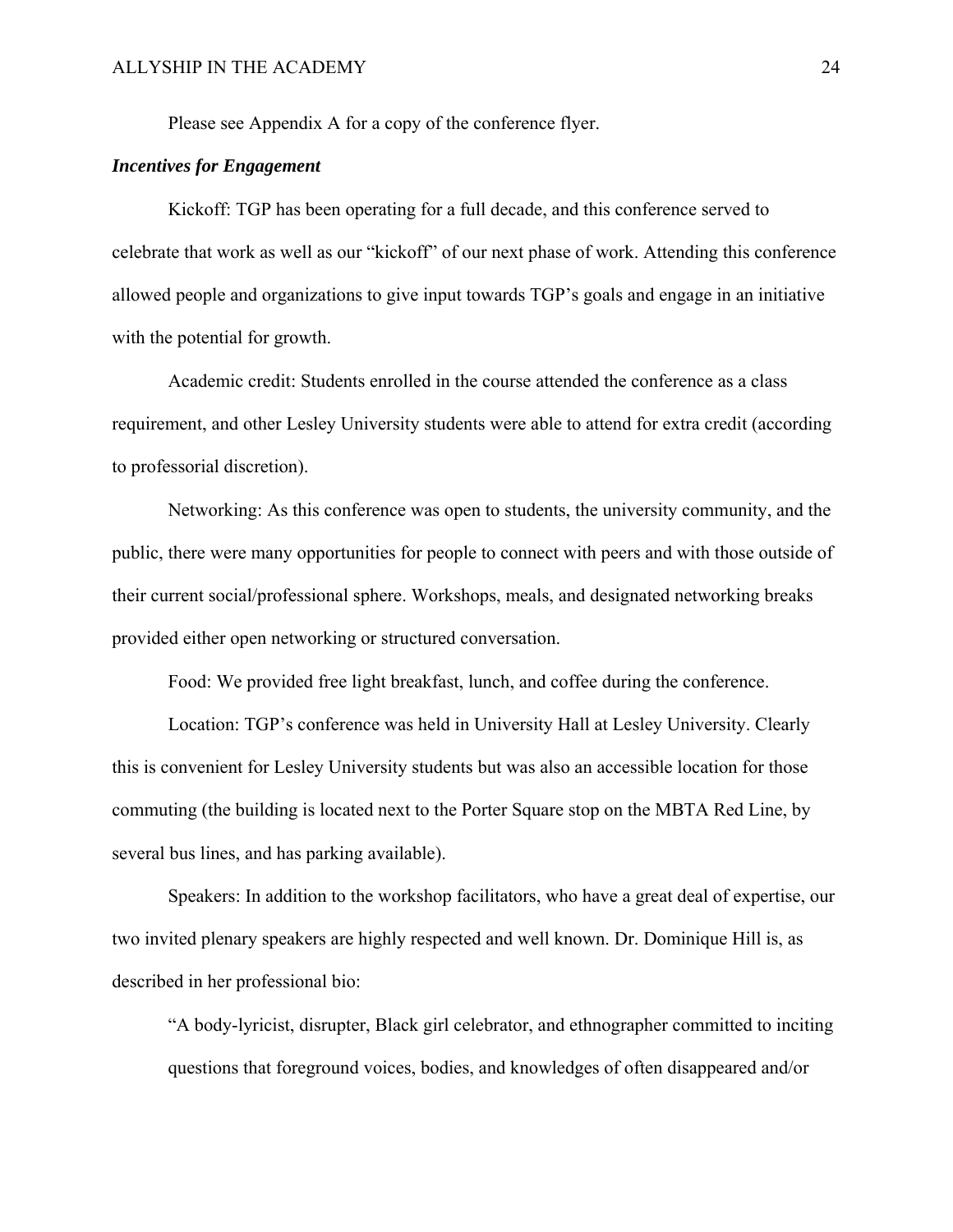silenced populations. Her work situates the body as a pivotal vessel for research, teaching/learning processes, and generating collective action. She is currently a visiting assistant professor of Black Studies at Amherst College."

 Our closing plenary speaker was the first and only Black woman of the Boston City Council, Ayanna Pressley, who has just announced her campaign to run for Congress. Her professional bio follows:

"Ayanna Pressley's career has been marked by history-making campaigns and a relentless determination to advance a policy agenda focused on girls and women, breaking cycles of poverty and all forms of violence, and reducing trauma in our communities. Pressley was first elected to the Boston City Council on November 3, 2009, becoming the first woman of color ever to do so. In 2011, she became the first woman in 30 years and the first person of color ever to top the ticket. On the trail and in office, Pressley doesn't shy away from sharing her story as a survivor of childhood sexual abuse and sexual assault as a college student. Pressley founded and Chairs the City Council's Committee on Healthy, Women, Families, and Communities and has built broad and diverse coalitions to advance lasting, meaningful reforms to complex social issues like teen pregnancy and trauma. Pressley is an Aspen-Rodel Fellow in Public Leadership  $(2012)$ ."

#### *Outreach Methods*

 Personal contacts and networks: I did outreach via phone and email to colleagues of mine from girl serving organizations (both those who I worked with directly and community partners I have developed relationships with), and others on the planning team did the same.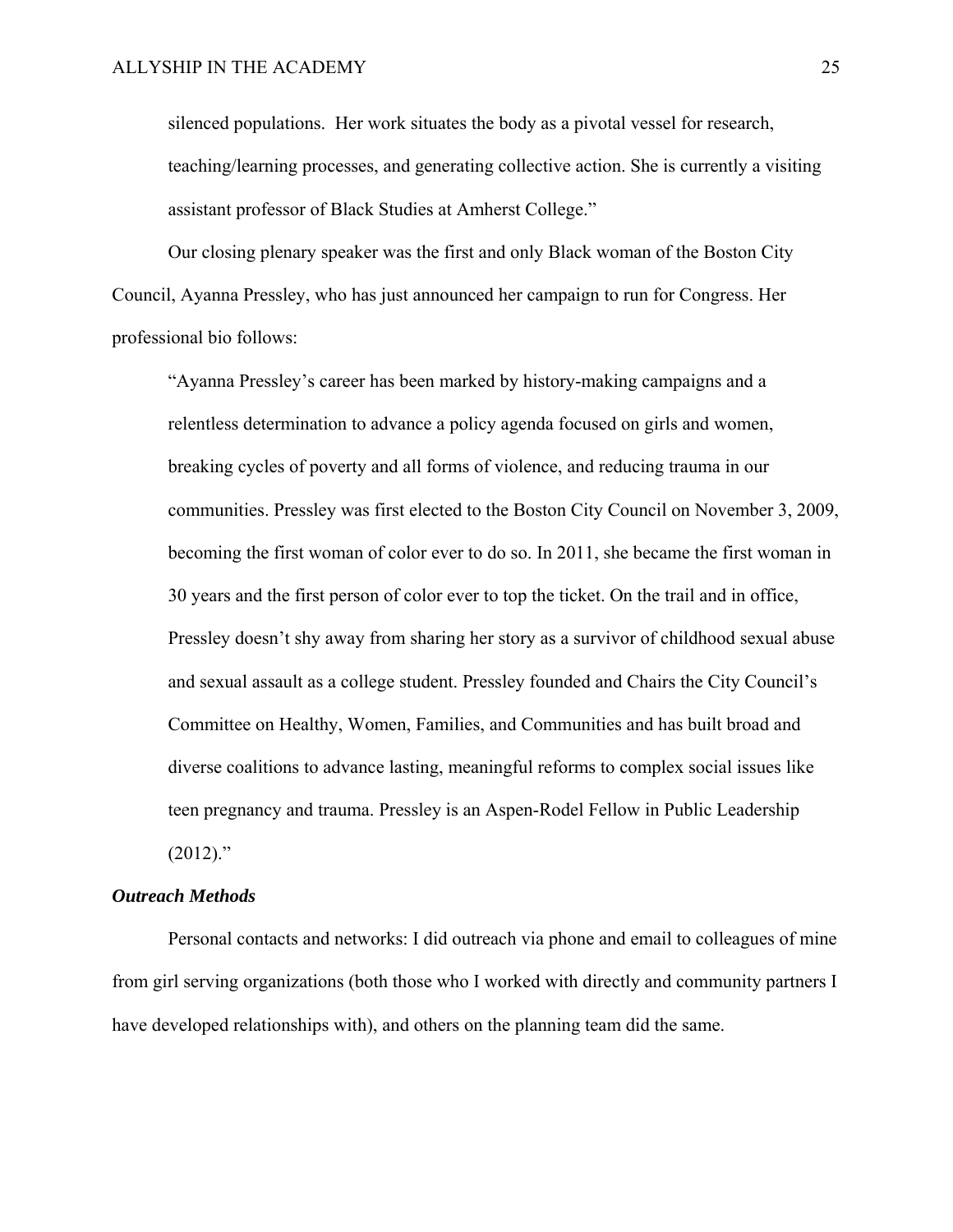Emailed invitations: Two people on the planning team created invitations to distribute to personal contacts, alumna of TGP, and broader communities.

 In person pitches to classes: One person on the planning team, who also teaches at Lesley University, as well as the TA team made in-class pitches to current Lesley students and faculty. As this is a method and a target contained within the university, it did not need aggressive outreach.

 Social media: One person on the planning team created an Eventbrite, which we circulated on TGP's social media and through our own social media platforms.

| <b>NAME</b>        | <b>RESPONSIBILITIES</b>          | <b>CONTACT</b>     |
|--------------------|----------------------------------|--------------------|
|                    |                                  | <b>INFORMATION</b> |
| Emily Welden       | Organize and coordinate workshop | Phone:             |
|                    | proposals and presenters         | Email:             |
|                    | Evaluation of data               |                    |
|                    | Workshop content reflected in    |                    |
|                    | conference themes                |                    |
|                    | Co-facilitate the workshop       |                    |
|                    | "Queering Identity: Breaking the |                    |
|                    | Binary of Girlhood"              |                    |
|                    | Keynote outreach                 |                    |
|                    | Particular focus on outreach to  |                    |
|                    | Boston City Councilor Ayanna     |                    |
|                    | Pressley                         |                    |
|                    | Outreach to community partners   |                    |
| Amy Rutstein-Riley | <b>Faculty Director</b>          | Phone:             |
|                    | Overall course directing         | Email:             |

## *Responsibilities Chart*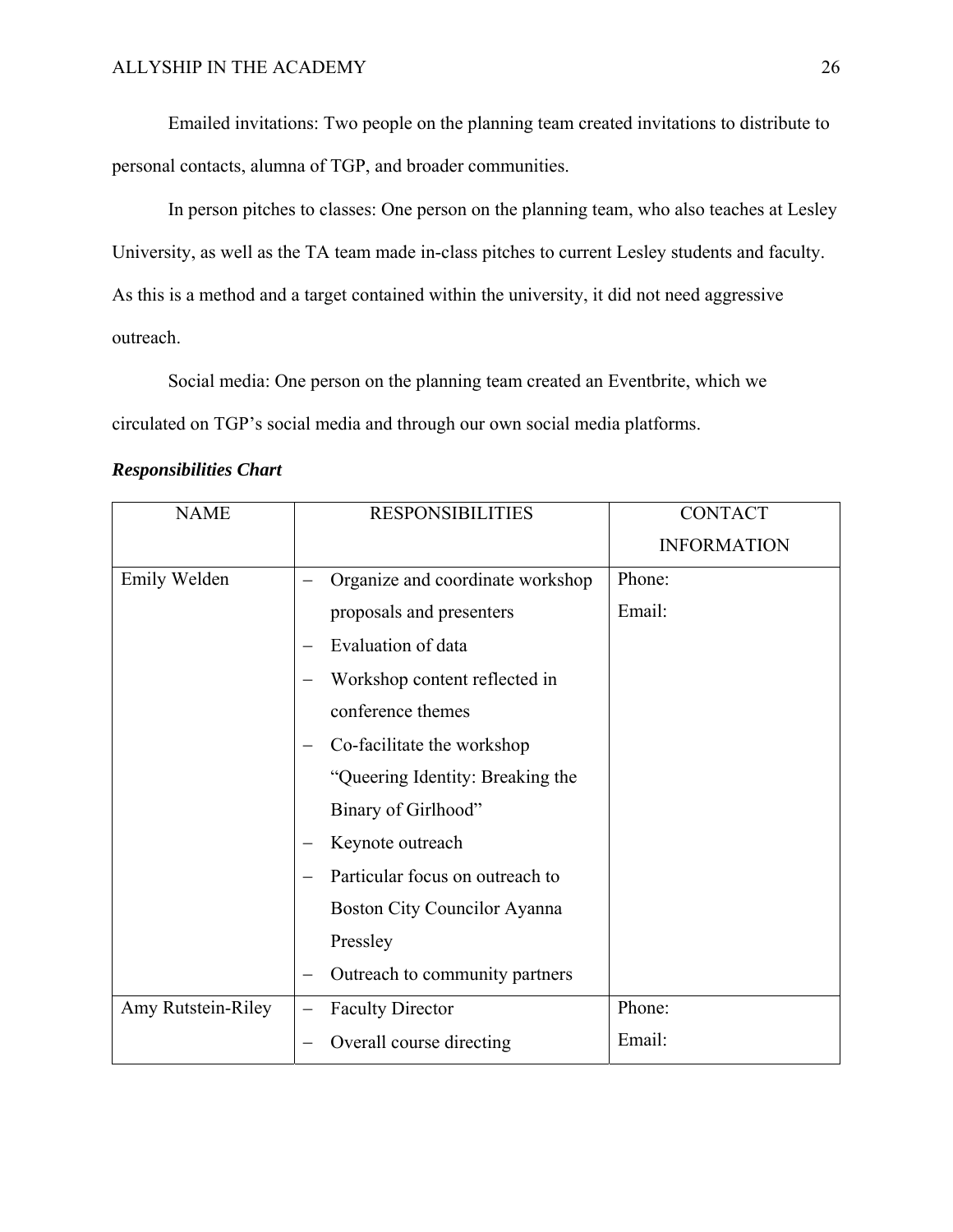|            | Liaison with LU (space,           |        |
|------------|-----------------------------------|--------|
|            | coursework, faculty coordination, |        |
|            | etc)                              |        |
|            | Coordinate TA team                |        |
|            | Keynote outreach: Dominique Hill  |        |
|            | Academic network outreach         |        |
|            | Delivery of opening keynote       |        |
| Sarah V.   | Community outreach                | Phone: |
|            | Outreach to LU students and alum  | Email: |
|            | Invitation letter creation        |        |
|            | Coordination with Lesley          |        |
|            | University food and building      |        |
|            | services                          |        |
| Cheryl W.  | LU Faculty and former graduate    | Phone: |
|            | research assistant                | Email: |
|            | <b>Budgeting</b>                  |        |
|            | <b>Student Outreach</b>           |        |
| Kathryn V. | Meeting minutes                   | Phone: |
|            | Task organization                 | Email: |
|            | Workshop content reflected in     |        |
|            | conference themes                 |        |
|            | Craft conference invitation copy  |        |
|            | Lead lunch discussion session     |        |
| Blu T.     | Design of invitations and         | Phone: |
|            | recruitment materials             | Email: |
|            | Co-facilitation of "Queering      |        |
|            | Identity: Breaking the Binary of  |        |
|            | Girlhood"                         |        |
|            | Set up of registration (including |        |
|            | fees)                             |        |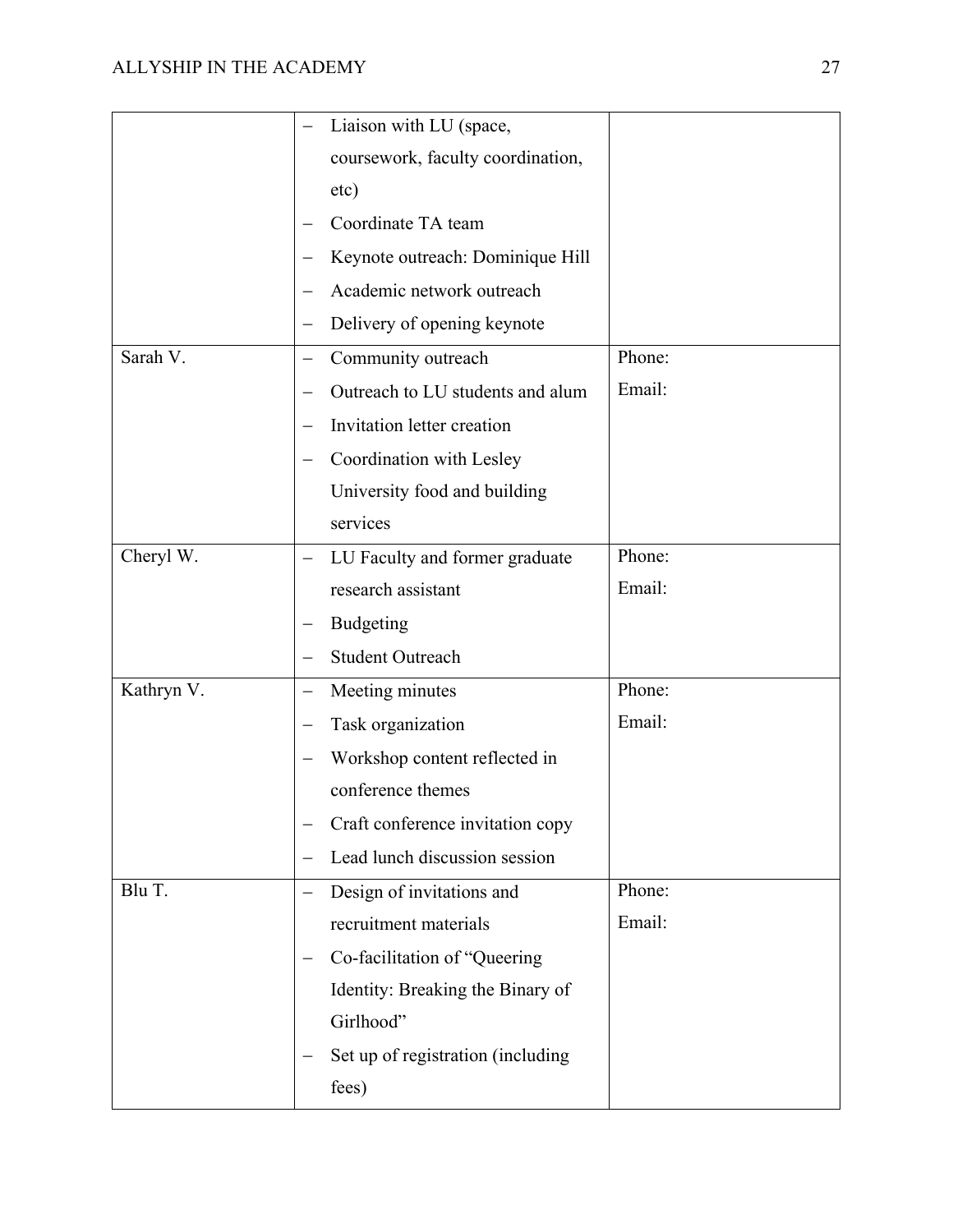| TA Team | Student coordination and outreach   | Phone: |
|---------|-------------------------------------|--------|
|         | Conference invitation graphic       | Email: |
|         | design                              |        |
|         | Panel moderating                    |        |
|         | Setting up, registration, directing |        |
|         | participants, breakdown of event    |        |
|         | space                               |        |

## *Tools/Measure to Assess Progress*

 Several assessment tools were developed for this project, although only one was fully implemented. Survey questions were created with input from TGP's conference team, and Dr. Rutstein-Riley gave permission for all data to be used in this project. The questions included:

- On a scale of 1-10, how would you rate this workshop?
- What was your favorite part of this workshop?
- What suggestion would you make to improve the workshop?
- What will you take away from this workshop to use in your personal, professional, or academic life?

Surveys were collected after each workshop by facilitators or volunteers. They were intended to assess the successes and areas for improvement of each workshop, which included:

- The Personal is Political: Engaging Girls in Political Advocacy: Goals included networking, education on current advocacy strategies, and awareness of political activism accessible to youth
- TGP Alum Panel Professional Pathways: Goals included networking, awareness of community work, and career planning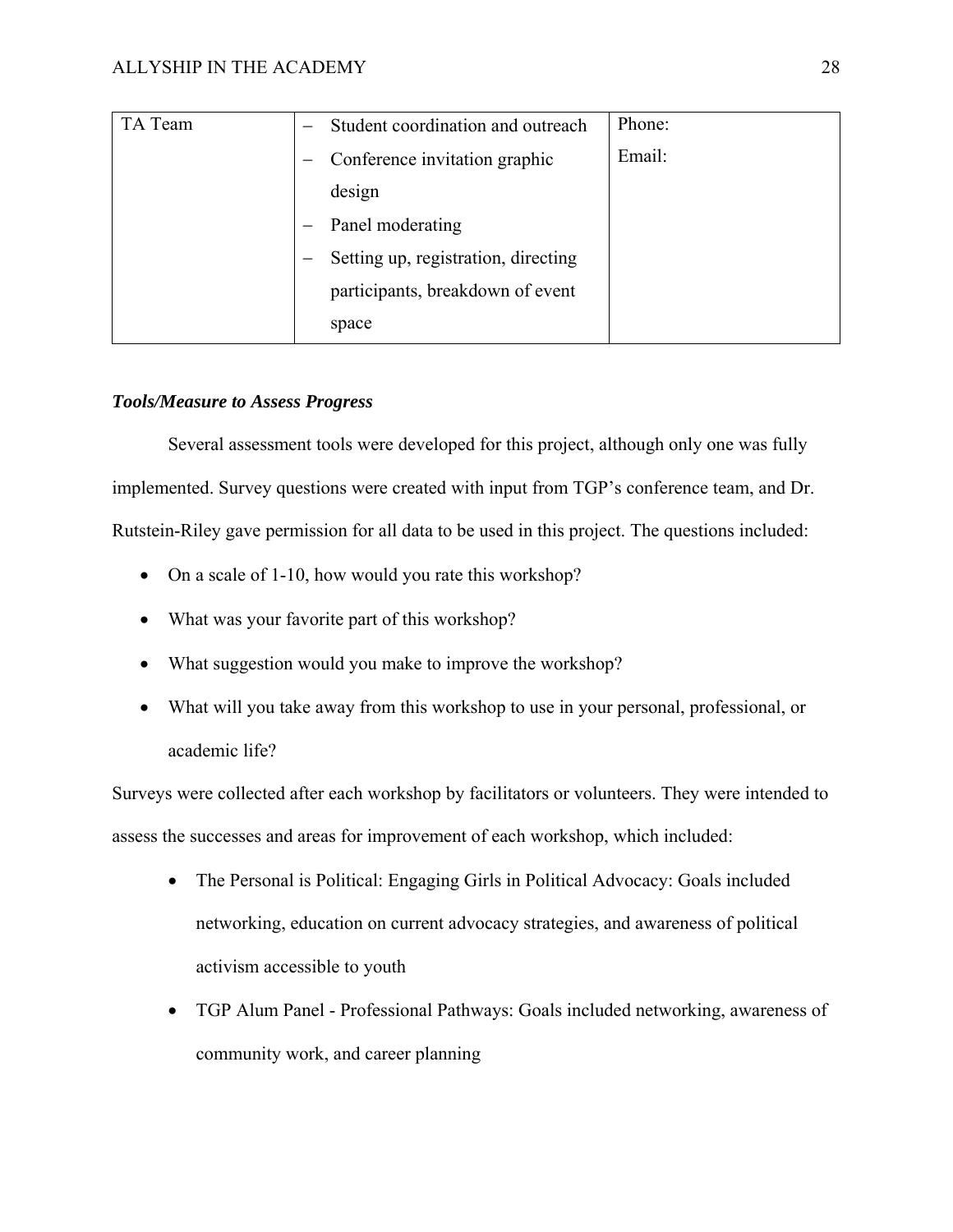- The Girlhood Project Toolbox: Goals included educating on the common activities used in TGP around media literacy and identity exploration
- An Enthusiastic Yes: Goals included educating about consent, sexual rights and autonomy, and common barriers to healthy sexual relationships
- Ethical Allyship for Intersectional Girlhoods: Goals included educating on the basic concepts of privilege and oppression, and creating skills around advocating as an ally
- Zine Making for Social Change: The Lesley University library team has particular expertise in zines as artistic expression and activist tradition. Goals included collaboration between participants and expression of individual stories.
- Queering Identity: Breaking the Binary of Girlhood: Goals included educating participants on LGBTIA+ identities and common misconceptions around those identities, and building awareness of the need to expand our definitions of "girlhood"

Attendees were also encouraged to write on an index card anonymously to tell us about their takeaways, learning moments, or suggestions while still in the conference space. This allowed inthe-moment reflection to be captured.

The final tool of assessment (and the one most pertinent to this project) was the coconstructive lunch discussion. Participants were encouraged to discuss questions at their tables. They wrote and drew on paper "tablecloths", which were then used as data and feedback. Terms such as "ally" were explained during facilitation to ensure participants understood the questions being asked. Discussions were based on the following questions:

 What does girl / girlhood mean to you? How do we need to expand our understanding of girls / girlhood?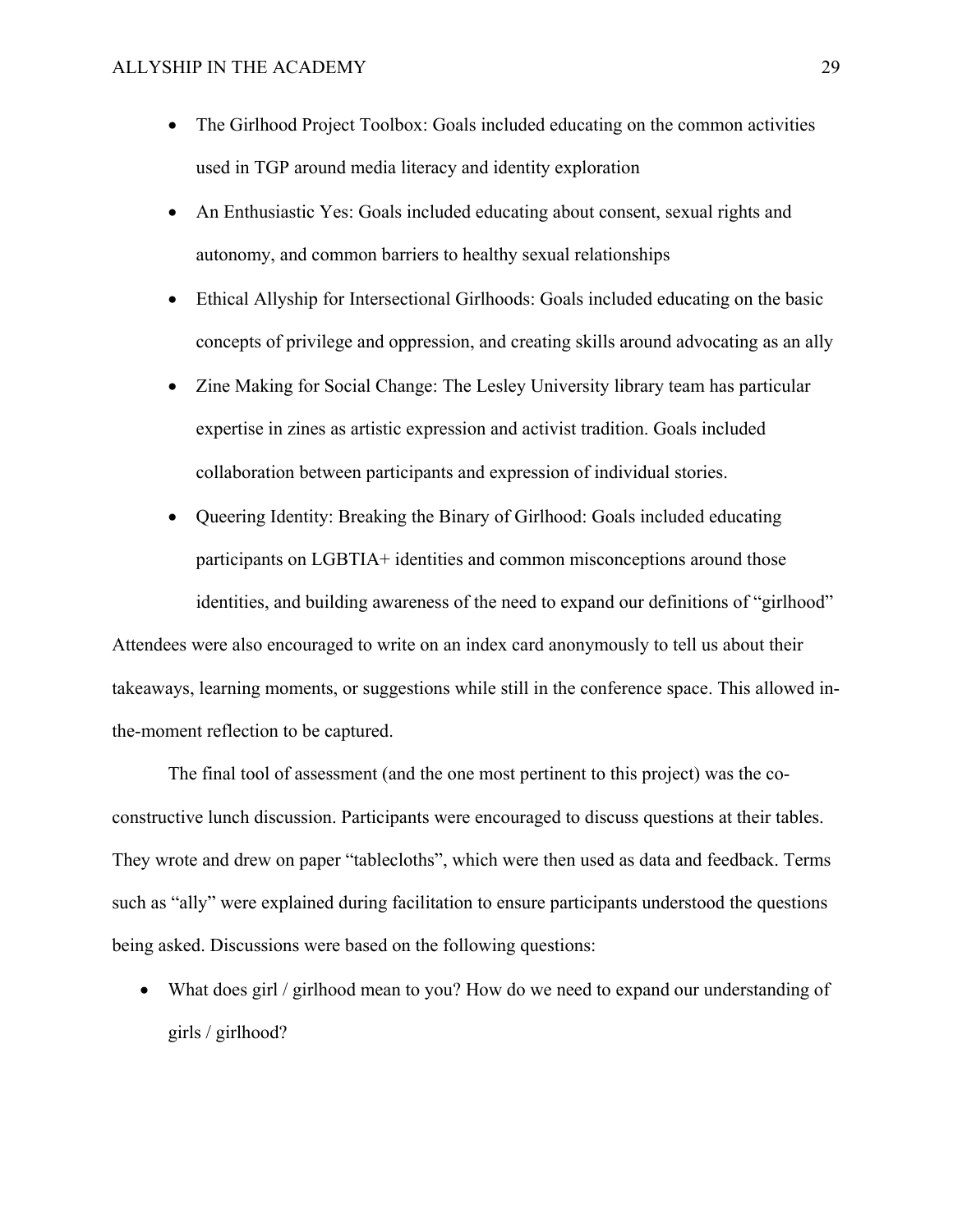As an adult ally to youth, how are you showing up for them? If you are youth, what do you most want and need from your adult allies?

## *Implementation Timeline*

| September 2017 | September 9: Brainstorming                                                                 |  |  |
|----------------|--------------------------------------------------------------------------------------------|--|--|
|                | September 27: Role assignments                                                             |  |  |
| October 2017   | October 23: Content brainstorming                                                          |  |  |
| November 2017  | November 3: Emily and Sarah: Conference structure and agenda                               |  |  |
|                | November 8: Workshop content and conference themes                                         |  |  |
|                | November 20: Budgeting and Outreach: Release invitation letters                            |  |  |
| December 2017  | December 13: Team update meeting, finalizing outreach materials and                        |  |  |
|                | speakers                                                                                   |  |  |
|                | December 16: Full day retreat                                                              |  |  |
|                | Conference planning                                                                        |  |  |
|                | TGP 2018-2019 programming strategy<br>$\bullet$                                            |  |  |
| January 2018   | January 20 <sup>th</sup> : Finalization of speakers and scheduling                         |  |  |
|                | January 29 <sup>th</sup> : Final outreach to attendees and day-of details sent to speakers |  |  |
| February 2018  | February 2: Conference                                                                     |  |  |
|                | February 3&4: Weekend intensive class                                                      |  |  |

TGP Conference Agenda: February 2nd, 2018

8:30-9:00 Breakfast and Registration

9:00-9:30 Welcome and Intros

9:30-10:30 TGP Presentation from Amy Rutstein-Riley

10:30-11:30 Morning Keynote from Dominique Hill

11:30-11:45 Break

11:45-12:45 Workshop sessions I

12:45-1:00 Break/Transition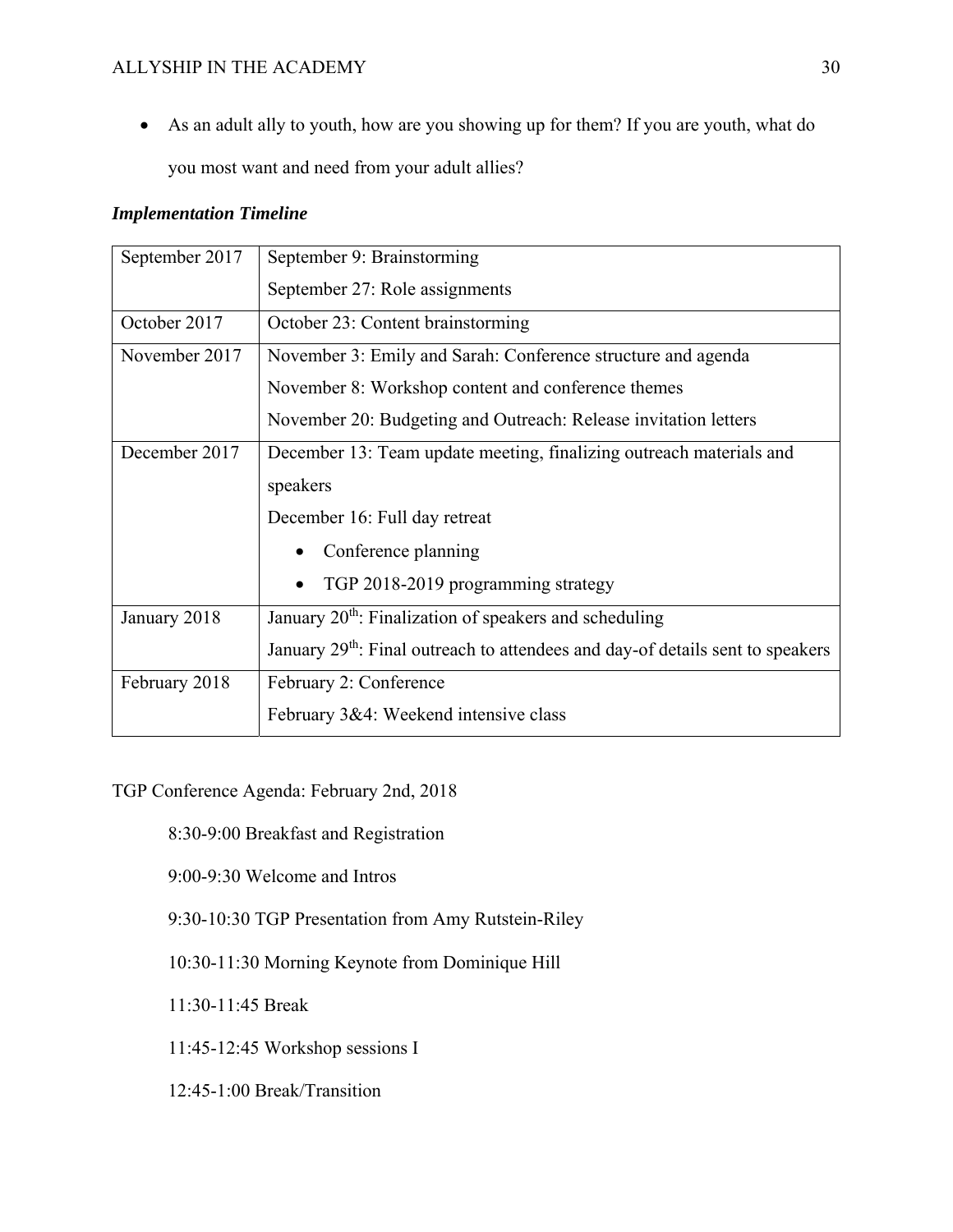1:00-1:45 Lunch (table discussions)

1:45-2:00 Break/transition

2:00-3:00 Workshop sessions II

3:00-3:30 Break/networking/community partners tabling

3:30-4:30 Closing Keynote with Boston City Councilor Ayanna Pressely

4:30-5:00 Break down event space

## *Logical Framework*

We will

Host a day-long conference centering on the pedagogy used in The Girlhood Project. The focus will be the field of Girls' Studies, the use of feminist praxis, and the work of Girl Serving Organizations.

So that

We can bring together community members, social justice organizations and activists, and those involved in girls' studies research and programming.

So that

We can co-construct knowledge and goals for girls' programming and social justice education and promote engagement in TGP (as well as other related work).

So that

We can educate new TGP students, youth, other professionals, and ourselves on the intersectional experiences and identities within the concept of "Girlhood".

So that

Additional perspectives can inform our curriculum and approaches to youth work and social justice praxis.

So that (Impact Outcome)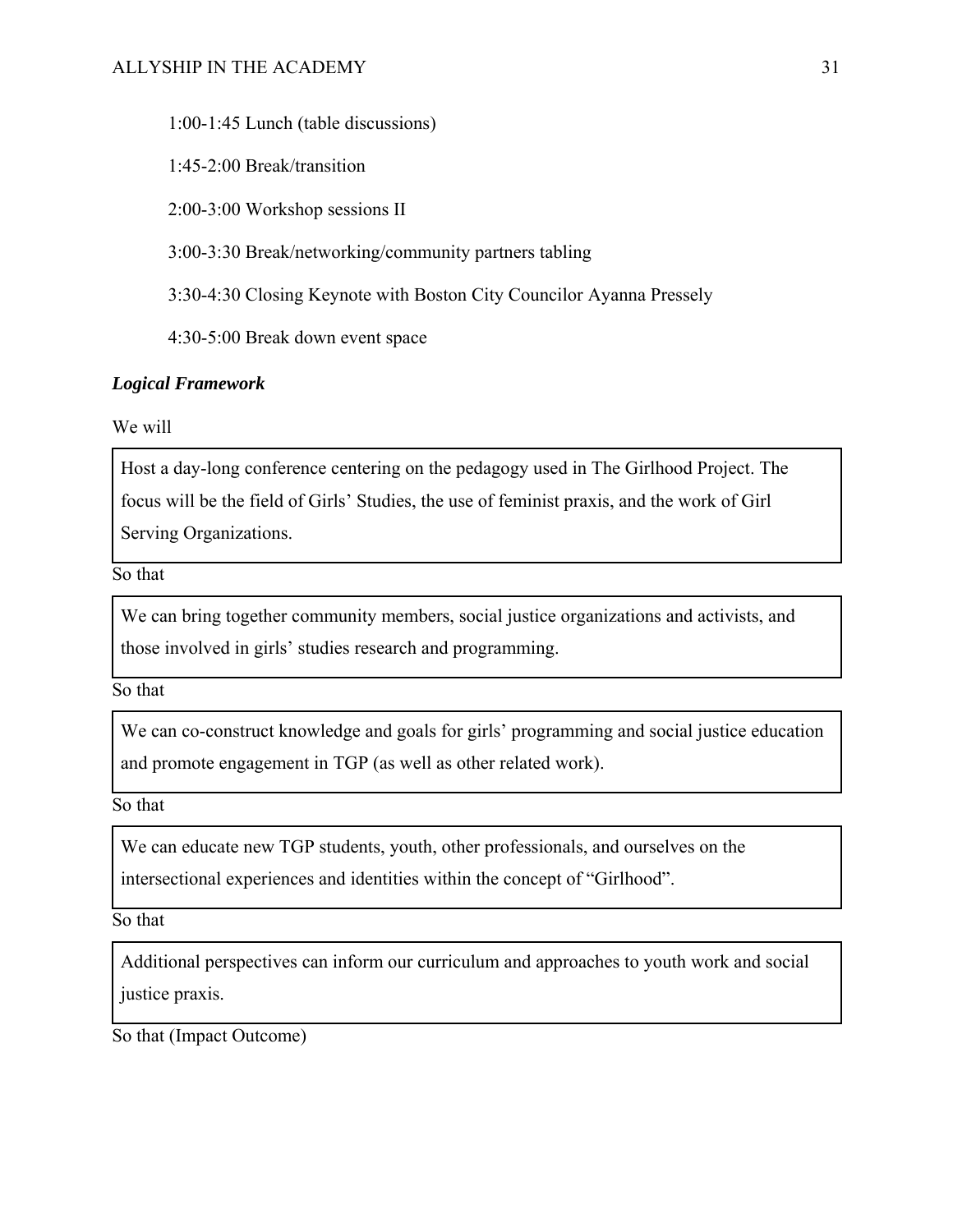TGP and connected groups continue to evolve in ways that reflect the girls we serve and to utilize the most progressive activism and theory in our communities

## *Impacts Reflected in Logic Model*

## Individual Impacts

- Feeling of community and connection to an important project
- Education on the work of TGP as well as topics covered by workshops and panels
- Collaboration with other scholars and activists

## Community Impacts

- Networking between social change groups
- Contribution from larger community to creation of TGP community
- Further establish TGP as a unique and noteworthy part of the Lesley University Community

## Structural Impacts

- Provide skills and motivation for students and activists to continue social change work
- Create a conference space that counters traditional academic hierarchy and structure
- Raise typically silenced and marginalized identities and voices

#### **Methodology**

 As this project's logic model explains, the main impact goal of the "Redefining Girlhood: From Margin to Center" conference was to use The Girlhood Project's practice of "celebration, co-creation, community, and critique" (The Girlhood Project) to incorporate multiple identities and perspectives into our conversations about girlhood. The goal impact for this action is to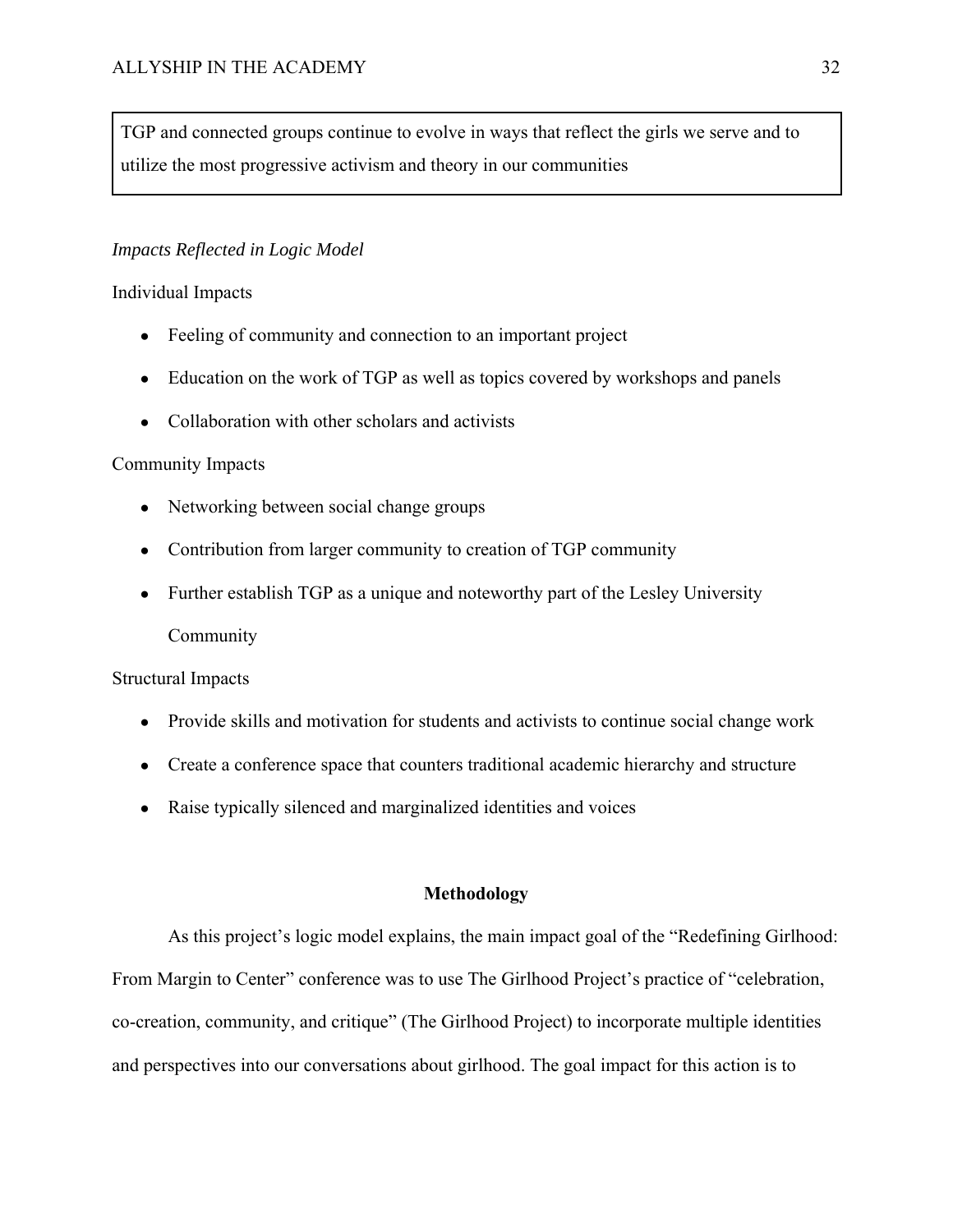continue de-centering traditional power structures usually present in gender justice and youth programs and research.

#### *Participants*

 Participants for this project involved several demographics. TGP's approach to group process meant that each person present for the conference and workshops was a contributor to this process, as feminist theory emphasizes co-construction and narrative data. The main participants can be separated into the following categories:

- Lesley University Undergraduate Students: The students enrolled in the TGP's 6 credit course attended the conference as the first day of their weekend intensive requirement.
- Nonprofit practitioners: Community organizations and initiatives that support the field TGP operates in (social justice, education, youth work, gender justice, etc.) were invited to participate in several capacities during the conference. They were invited to set up outreach tables of their own and some were asked to participate in workshop delivery. The community organizations who participated include the following:
	- BARCC (Boston Area Rape Crisis Center)
	- Big Sister Association of Greater Boston
	- Girls' Inc
	- Girls' Leap
	- Girls Rock Campaign Boston
	- Planned Parenthood
- Researchers and Educators: We intentionally reached out to educators interested in the experiences, strengths, and needs of girls and young women, intergenerational education,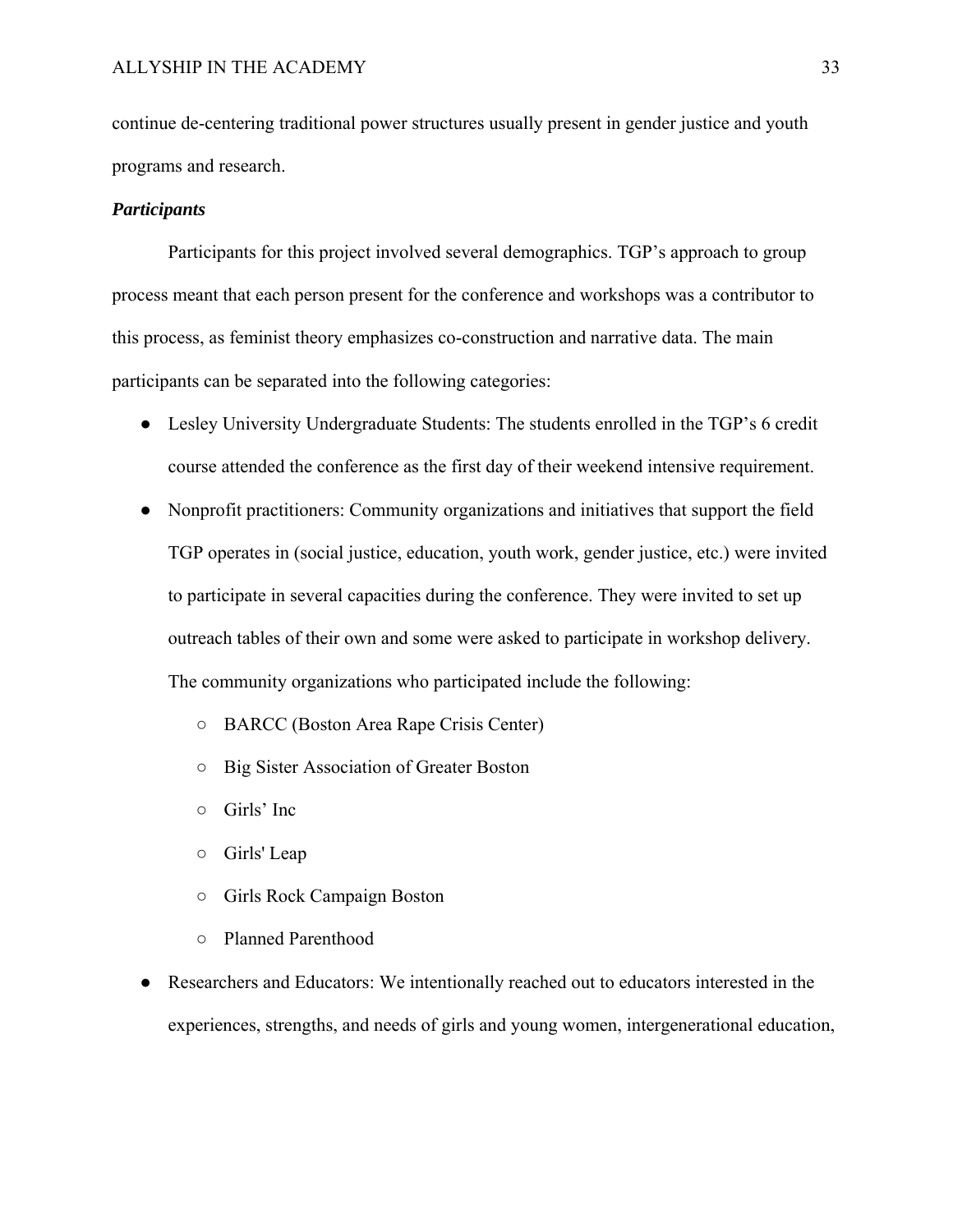and feminist pedagogy. Some were invited to deliver workshops and we hope to engage this group in future TGP initiatives and projects.

 In addition to these originally intended participants, the following groups provided great value to the conference and provided data:

- Boston Area Youth: Middle school students from East Somerville Middle School and high school students from Belmont High School were invited to attend, as students from both schools are involved with TGP programs this semester. Faculty from Fenway High School reach out to TGP asking to bring students as well. In all about 40 youth attended the conference, along with staff from each school.
- Lesley University Alumni (specifically TGP Alumni): Most alumni of TGP were invited to attend the conference and were involved in workshop facilitation as well. Many are currently in human service, education, or policy fields of work, and bring knowledge from previous years of TGP.

 Also present were a small number of nonprofit and youth work professionals otherwise unaffiliated with Lesley University or TGP, and the team of volunteers who coordinated the event (those volunteers will be a source of data explored in a following section).

#### *Materials*

 As described in the above section "Tools/Measure to Assess Progress", materials such as surveys, observations, and written discussion were collected during the conference. Particular focus was placed on post-workshop surveys, engaged feedback cards, and the "chalk talk" style lunch session, which was this project's primary source of data collection.

 During lunch, large sheets of paper and markers were laid out on each table. Also, on each table were two cards with the following questions: 1) What does Girl / Girlhood mean to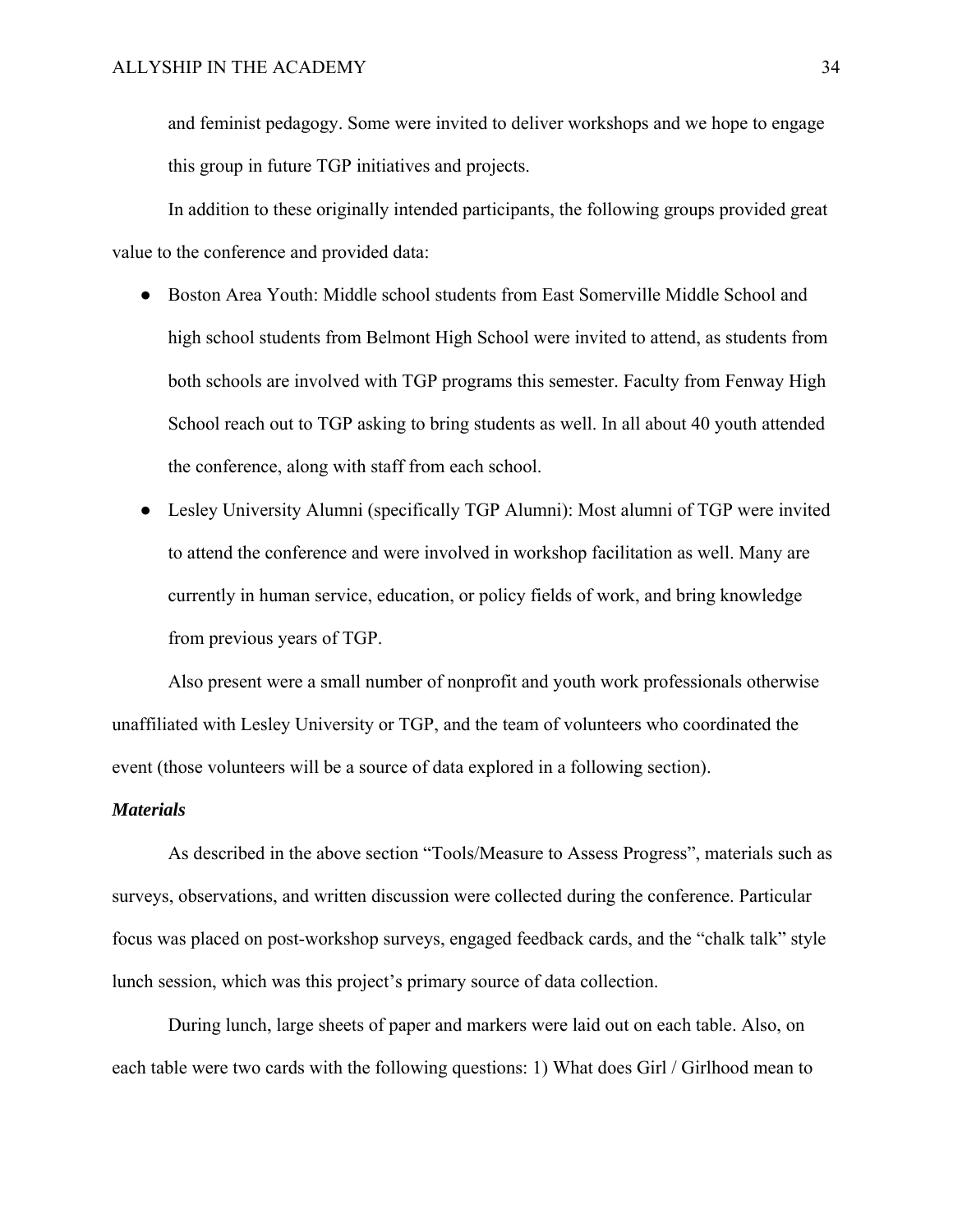you? Where do we most need to widen our lens in defining Girl / Girlhood in 2018? 2) As an adult ally to youth, how are you showing up? OR, if you are youth, what do you most need from your adult allies?

 Post-conference written reflections from leadership team and volunteers were requested via email, asking for their top takeaways, recommendations for improving the experience, and how they feel the conference was aligned (or not) with TGP's goals and values.

### *Procedure*

 In order to create the dialogue and co-construction of knowledge that is central to TGP's work, we dedicated our lunch session to conversation about how we define and interact with girlhood. This not only created opportunities for community connection and exploration of ideas but provided written and visual data. Using coding methods for qualitative research, I analyzed the responses and determined categories of content (body, community, power, etc.). While analyzing the responses and categories I pulled out three connective themes: Identity, Relationship, and Social Norms. Using these thematic connections, I explored how participant responses to our lunch chalk talk prompts reinforces or adds new information to TGP's understandings of girlhood and allyship.

 Engaged Feedback Cards were distributed and explained at the registration desk and mentioned by facilitators throughout the conference.

 Surveys were distributed by workshop facilitators after their workshops. While each workshop was provided with surveys and asked to leave 5 minutes at the end of their session for participants to complete them, there were fewer handed in than anticipated.

 Leadership Team Written Reflections gathered the observations of those who were involved in coordinating and facilitating this conference, as they were able to gather verbal and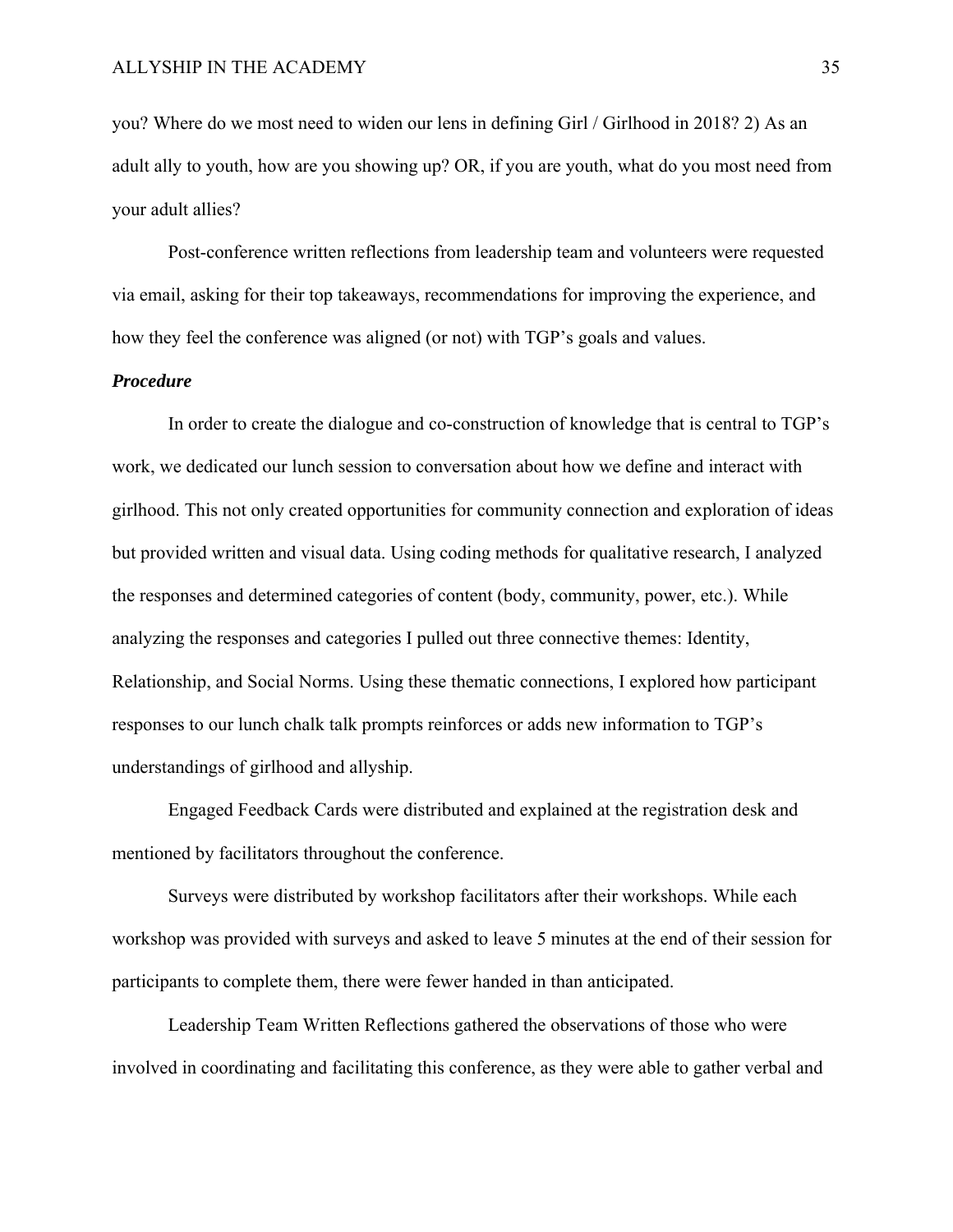behavioral responses from participants as they experienced workshops, community building, and plenaries. I will also be utilizing my own observations from the overall conference experience and from my co-facilitation role in the workshop "Queering Identity: Breaking the Binary of Girlhood".

 In addition, I will use quantitative data to explore the outreach success of the conference. Demographic representation will be contrasted with TGP's group process methods in determining whether this event adequately incorporated values of collaboration, intersectionality, and deconstruction of power dynamics.

#### **Results**

During the planning stages of this event, we had anticipated Lesley University students and The Girlhood Project (TGP) alum to make up the majority of attendees. We were pleasantly surprised to receive interest from many K-12 students and communities as well. Out of 177 registered attendees, 22.6% were youth from Belmont High School, Fenway High School, and Somerville Middle School. 23.7% were current college students (primarily undergraduates), and 14.1% were TGP alum. This means that approximately 60% of attendees were what we call "emerging girlhood scholars" and future participants.

*Figure 1: Age of Attendees* 

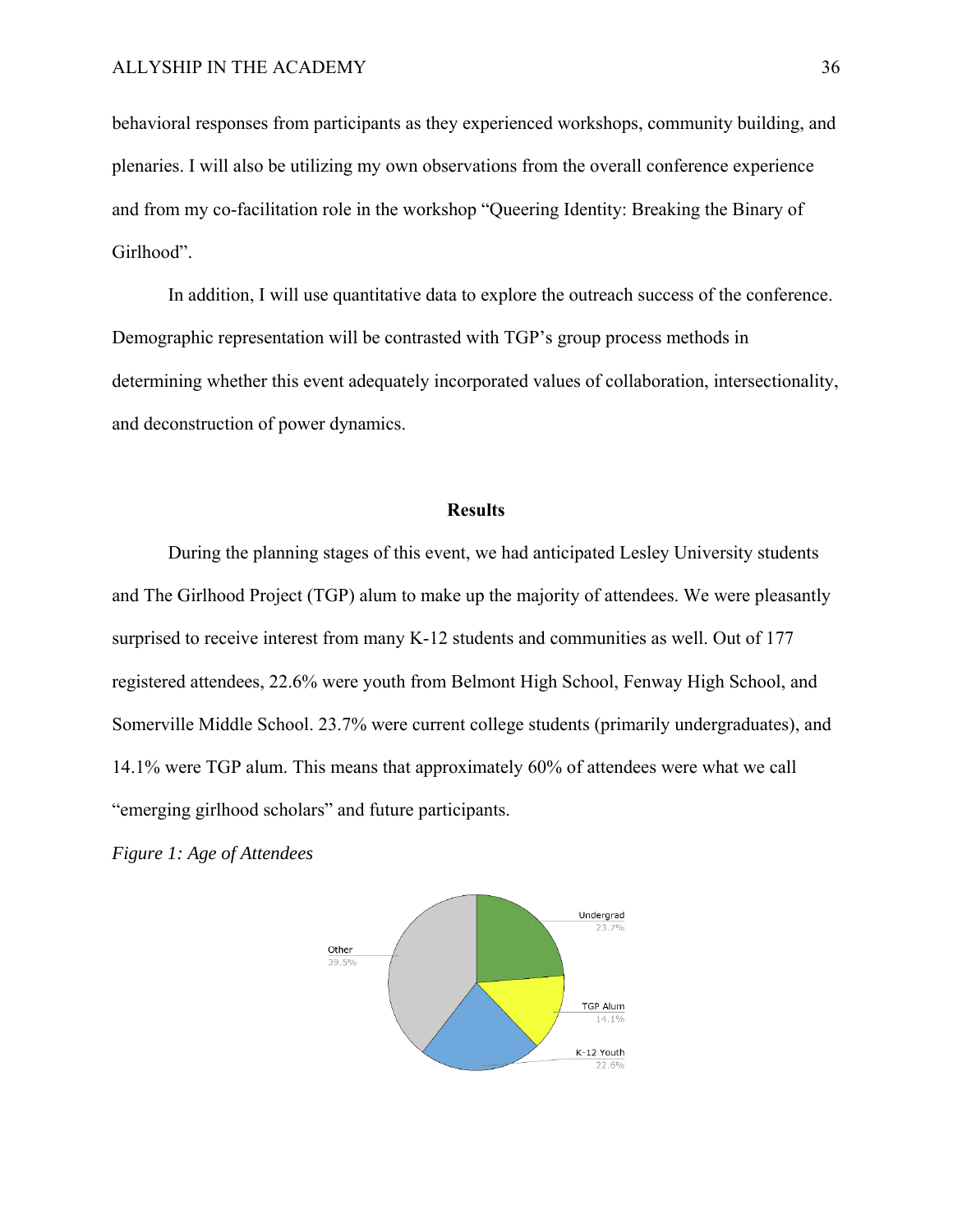The majority of data gathered from this project was qualitative and narrative in nature. While surveys and engaged feedback cards were distributed, not enough of them were completed to be a significant source of information about the conference generally or about specific workshops. The following data was collected from the collaborative lunch discussion.

 At each table, attendees wrote their thoughts, associations, experiences, and ideas down. Collaboratively the participants, presenters, and leaders of the "Redefining Girlhood: From Margin to Center" conference contributed approximately 240 pieces of data through this activity. This session followed the two morning plenary speakers, Dr. Amy Rutstein Riley and Dr. Dominique Hill, as well as the three morning workshops ("The Girlhood Project Toolbox: Activities for Engaging our Whole Selves"; "An Enthusiastic Yes: Healthy Relationships and Consent"; and "The Personal is Political: Engaging Girls in Political Advocacy"), all of which potentially gave common language and frameworks for these discussions.

The written documentation of these discussions were coded into three general themes, which emerged after categorization: Identity, Relationship, and Social Norms. The categories of comments and recorded reflections were power imbalance, body, sexuality, media, identity, social expectation, leadership, age, power, race, expression, relationship, community, confidence, insecurity, celebration, environment, autonomy, and queerness. The most prevalent categories were power imbalance, identity, allyship, social expectation, relationship, and body. The thematic focus leaned slightly towards Identity and Relationship (present in around 75% of responses), although a still significant 28% of responses involved the theme Social Norms. Responses involving the category of allyship were mostly associated with the theme of Relationship, with Social Norms being second most associated and Identity third most associated.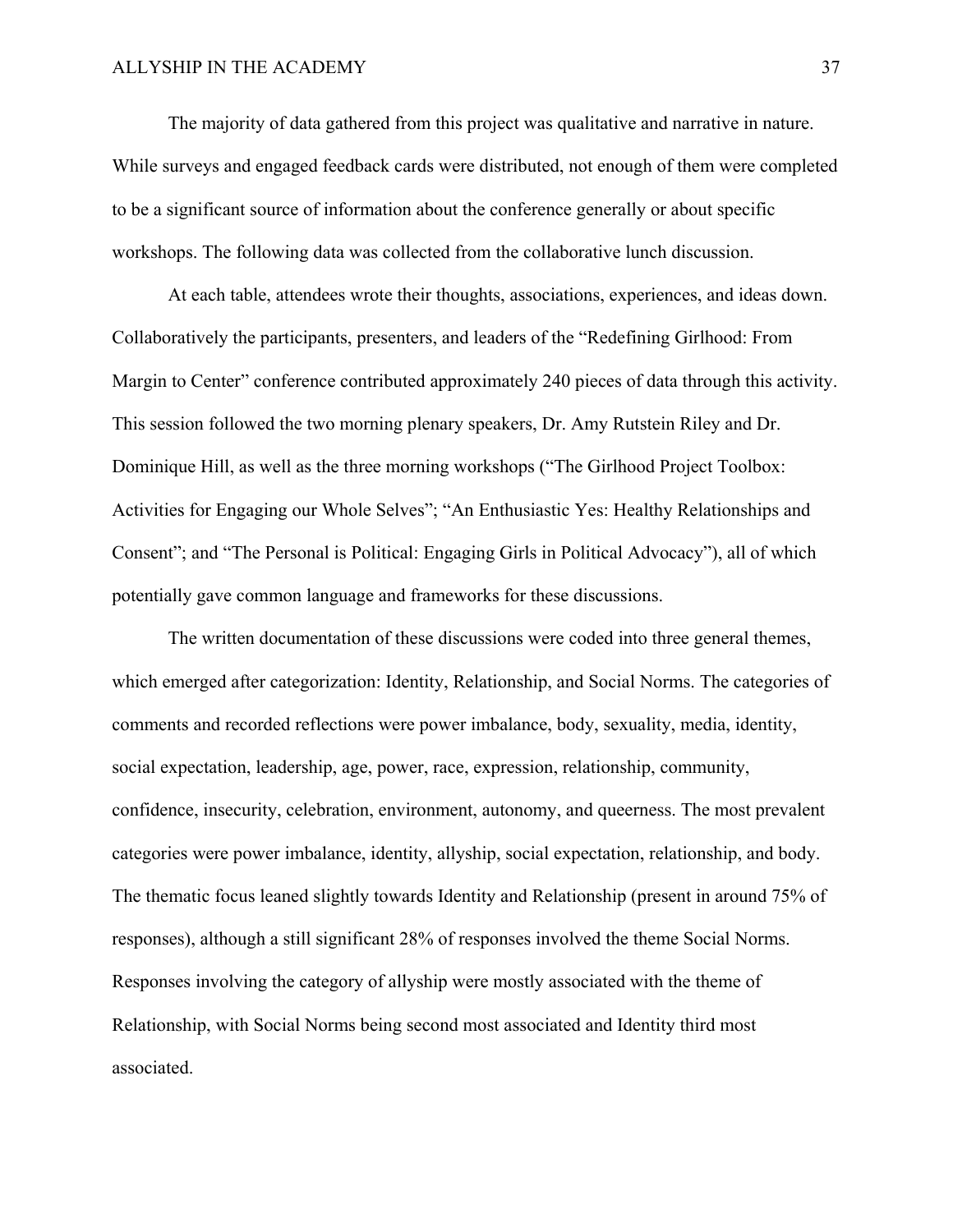#### **Discussion**

 The experience of girlhood is described in this data on a continuum of power imbalance and autonomy, from "restrictive" and "hypersexualized" to "non-binary" and "queendom". Frequently discussions about girlhood focus exclusively on needs and traumas or on a "girl power" type of surface level positivity. Focusing solely on one end of this spectrum of experience is a powerful method for enforcing a single hegemonic girlhood. When one considers the origins of Girl Studies as an academic field, this trend is not surprising (Brown, 2009; Lipkin, 2009). Hegemony is powerful when considered in the context of any identity, as it is both enforcement of power and psychological normalization of oppression. One participant claimed the spirit of our event's name: "Redefining Girlhood" in their response: "changing the definition of girlhood" While redefining identity was not the most common category, many responses reflected an interest in the concept: "Pushing boundaries"; "Curiosity"; "widen the lens to include trans girls/Black girls". These and other responses utilized the theory and practice of TGP.

 The high percentage of youth and undergraduate college students (as well as returning alum who were involved with TGP as students) speaks to the program's intentionality around researching with youth as opposed to about youth. As we attempt to deconstruct traditional power structures present in Girls' Studies, adult allies involved with TGP have had to relearn how we relate to and interpret the experiences of youth. Nearly 50 responses were categorized under allyship, with content including "Just listen"; "Adults need to meet students where they are"; "Adult allies need to listen and support us"; "We need to apologize to kids more, own up to our mistakes"; and "from our adult allies, I would want them to take us more seriously". These responses (which are from both adults and youth) show that young people often feel unheard,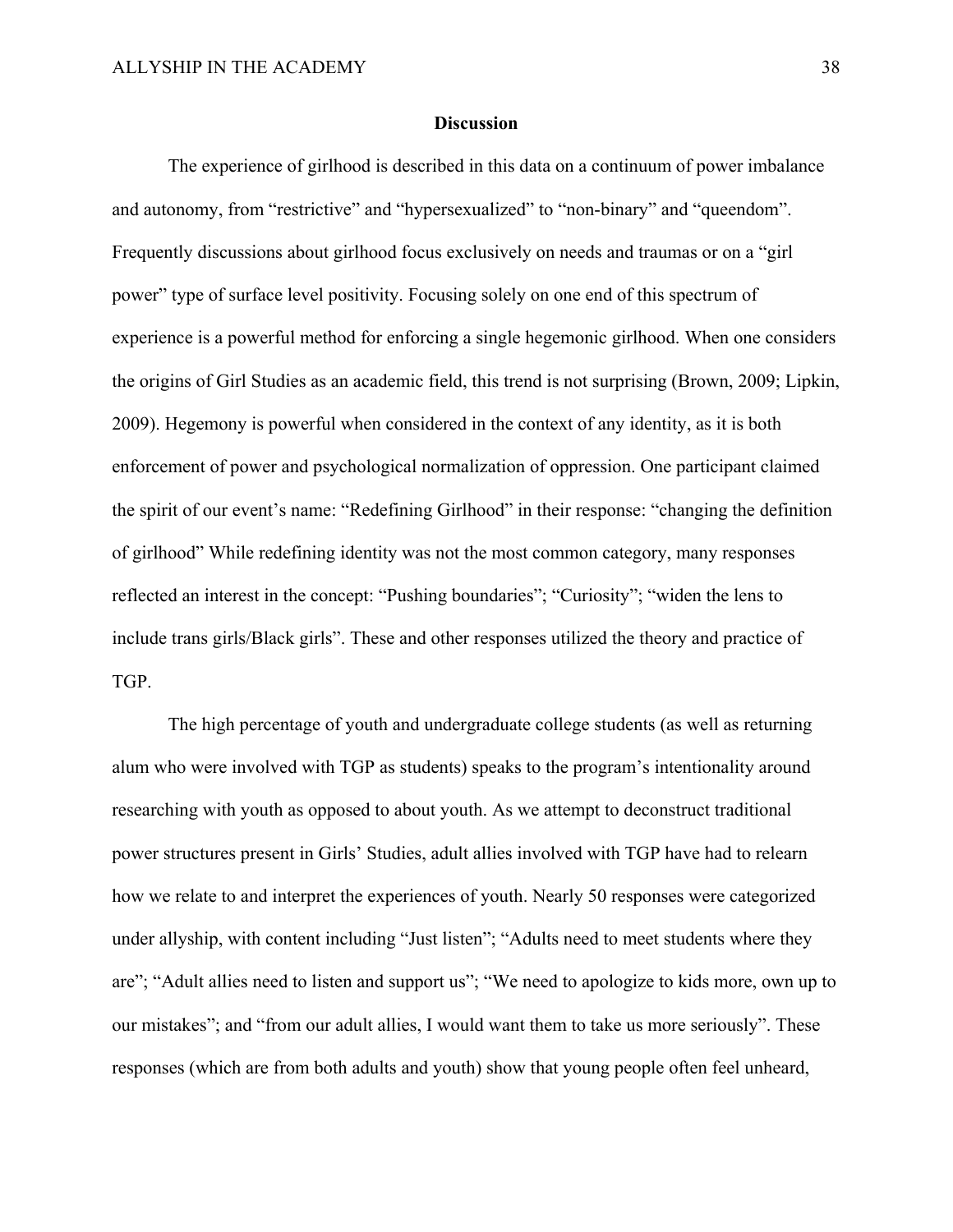invisible, and dismissed by those who claim to advocate and ally with them. Equally as prevalent as allyship was the category of relationship. This implies that participants in the conference were reflecting on the power of relationship, especially relationship that is not pre-scripted by traditional power dynamics. Dr. Dominique Hill spoke in the opening plenary about her practice of "Undressing in Public" (Hill, 2016), or radical vulnerability in the service of group building and student growth. This was referenced generally and specifically in responses, indicating that it resonated with participants.

 In analyzing this data, a trend concerning allyship emerged. While "ally" is used in daily conversation to indicate a type of person (an identity), the responses received in this project were more likely to correlate to themes of Relationship and Social Norms than to Identity. Many of these responses (as described in the above paragraph) were concerned with the actions and impacts of allies, not their identification with the term or with their intentions. This reinforces the concept of impact versus intent frequently stressed by marginalized communities (Lamont, n.d.; Indigenous Action Media, 2014; Matias, Viesca, Garrison-Wade, et. Al., 2014).

As one might expect from data that is collaboratively created, responses were as diverse as those who provided them. However, this does not mean we have all the information we need. Many responses were questions themselves, such as:

- 1) "how do we help girls develop resilience?"
- 2) "Questioning: who am I?"
- 3) "How do we determine who is and is not included?"

The dialogic nature of this activity also provided responses to these questions:

- 1) "having meaningful discussions and relationships"
- 2) "stumbling onto pieces of yourself"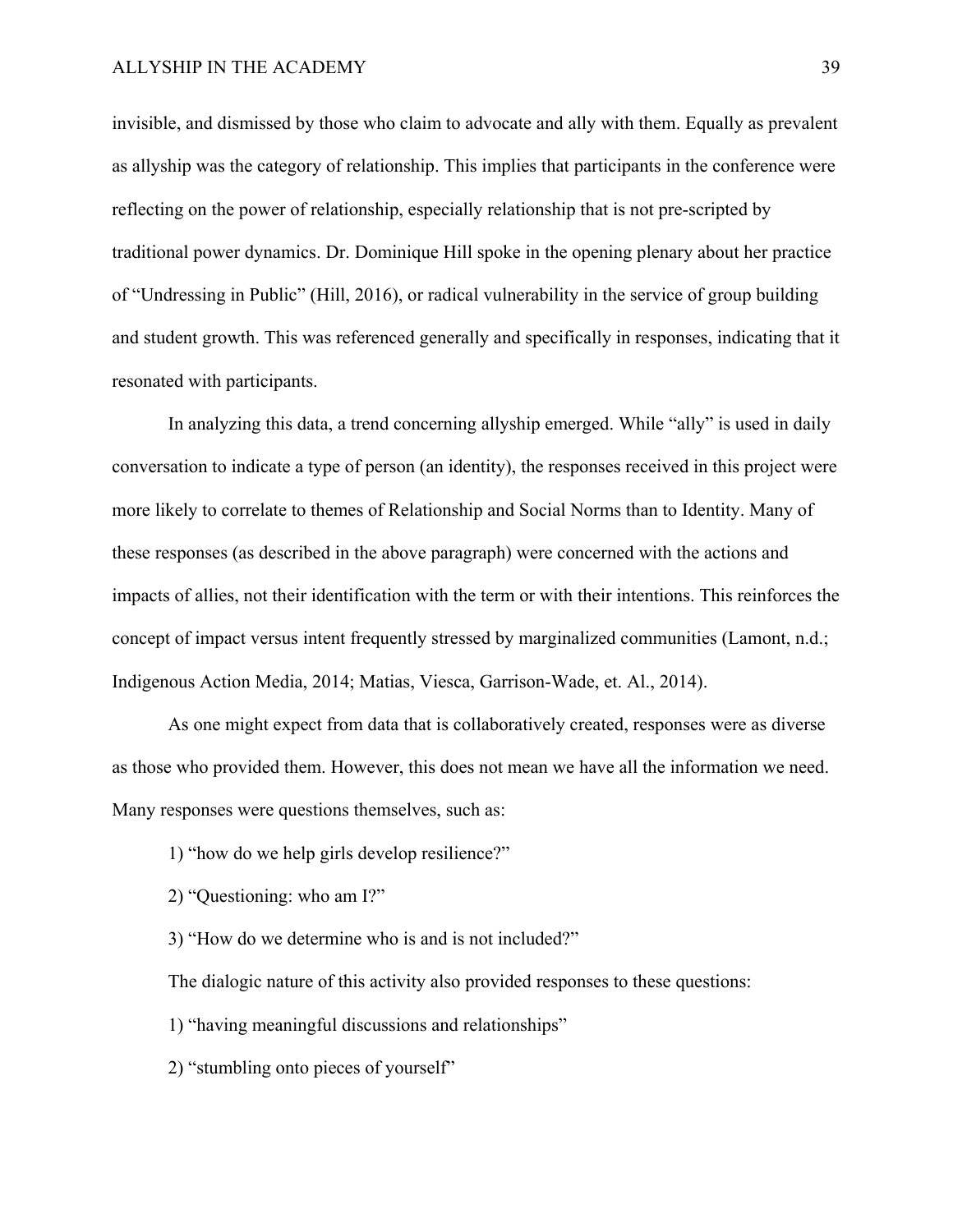3) "girls don't need to have the anatomy"

In creating space and common language for this discussion, even for a short period of time, we were able to co-construct meaning and complexity in our collective understanding of girlhoods.

### *Limitations*

 While there was intention to gather information through surveys and feedback cards to examine the successes of specific workshops, there was not enough data collected through these materials to contribute to an evaluation of workshop sessions. In the future, a more rigorous structure for distributing and collecting these materials will be a part of the planning process earlier on (placing prepared volunteers in each session, prepping facilitators to leave 5-10 minutes for survey completion, setting aside plenary time for engaged feedback cards, etc.).

 The analysis of the qualitative data collected during this event is primarily the work of one individual's perspective. As we continue to gather data in the TGP method, we will find ways to ensure the co-construction of not only the original data but of its interpretation as well. TGP is still building its reputation in communities outside of Lesley University and our community partners, and in future events we hope to strengthen ties with other activists, experts in social justice facilitation, and academics.

#### *Implications*

 The main focus of my project has been allyship, specifically that of White adults in institutions of higher education working with intersectional girlhoods. Yet the concept of "ally" has evolved so drastically over recent years that it seems no longer effective as a way to communicate a specific concept. There is a wide variety of meanings and actions associated with the term ally, from a casual agreement with a social cause to daily anti-supremacy practices.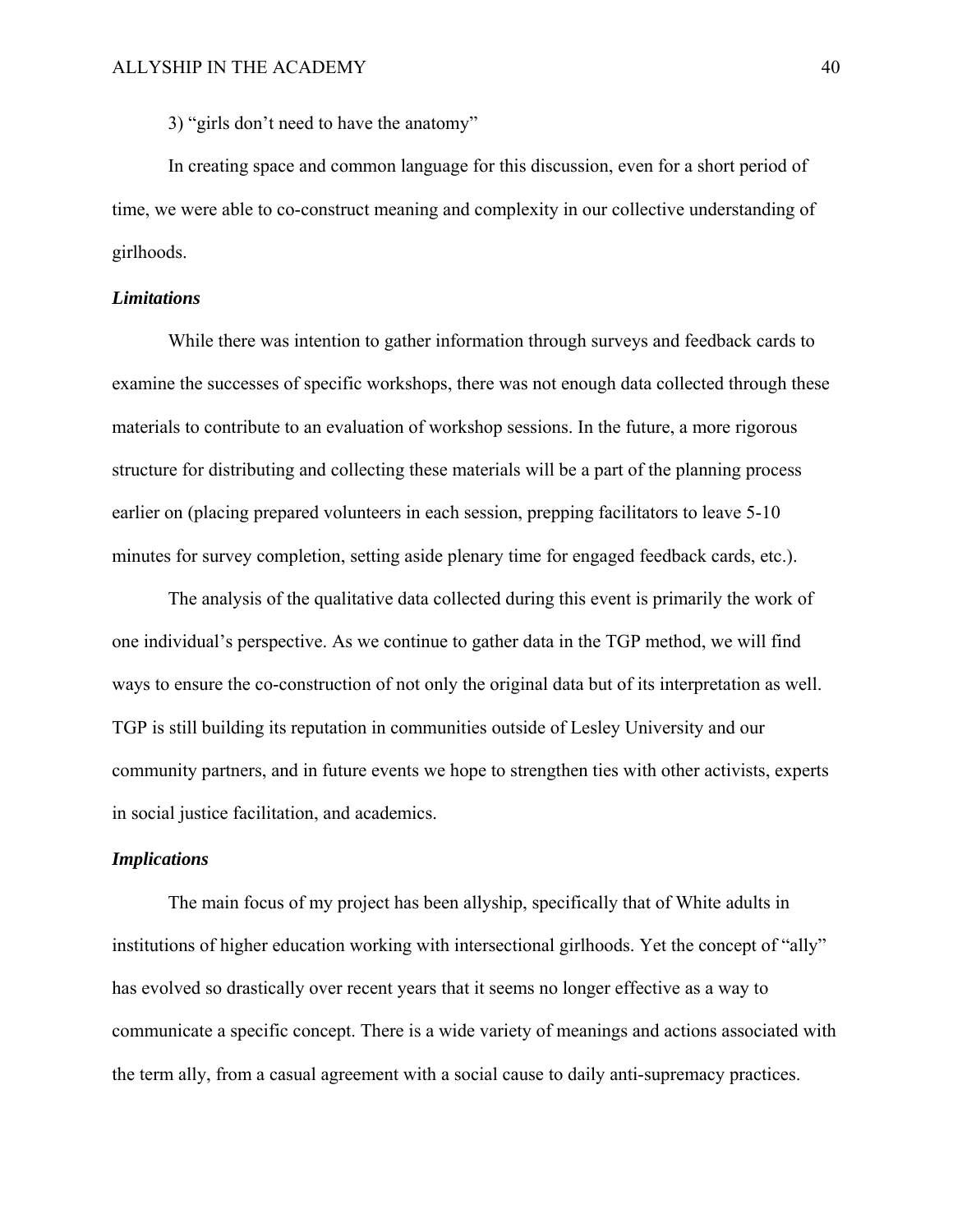Even within the responses categorized under Allyship, responses ranged from "leave space for their [girls'] thoughts and opinions", which is a necessary and challenging yet passive allyship role, to "doing the pre-work to showing up", which expresses the need for allies to do their own personal and community development. As social movements become increasingly accessible through both social media and professional pathways (including degree programs), more people come across and utilize the concept of ally. I believe there is opportunity for further exploration on how individuals and communities relate to the term ally, and about the process of navigating the space between being an ally and being an accomplice (Matias, 2014).

 In Girl Studies specifically, allyship has historically fallen short through the enforcement of white supremacy and cis-heteronormativity. Black girls and girls of color have especially be excluded from interpretations of girlhood (Collins, 2002), as have queer girls, immigrant and indigenous girls, and girls with many other marginalized identities..

*Because white imagination was maintained by the possessive investment in whiteness (Lipsitz, 2006) and hegemonic invisibility, it acted as a determiner—he who feels entitled to make decisions on behalf of others—of what is and is not truth (Matias, Viesca, Garrison-Wade, Tandon, Galliano, 2014, p. 290).* 

 Matias (2014) and Tatum (2003) write that not only does hegemonic whiteness utilize denial of its existence to assert power, white allies who become aware of racial supremacy must move beyond guilt. Fixation on racial guilt is a deterrent to authentic relationship and therefore to allyship (Davis, 2006; Freire, 2014; Lamont, n.d.; Hill, 2016; Matias, 2014; & Tatum, 2003). Much literature on allyship focuses on this major barrier to becoming an ally or training allies. And yet we see in social movements and projects such as TGP, moving past guilt into action is not the culminating moment of achieving the identity of ally. In true commitment to liberation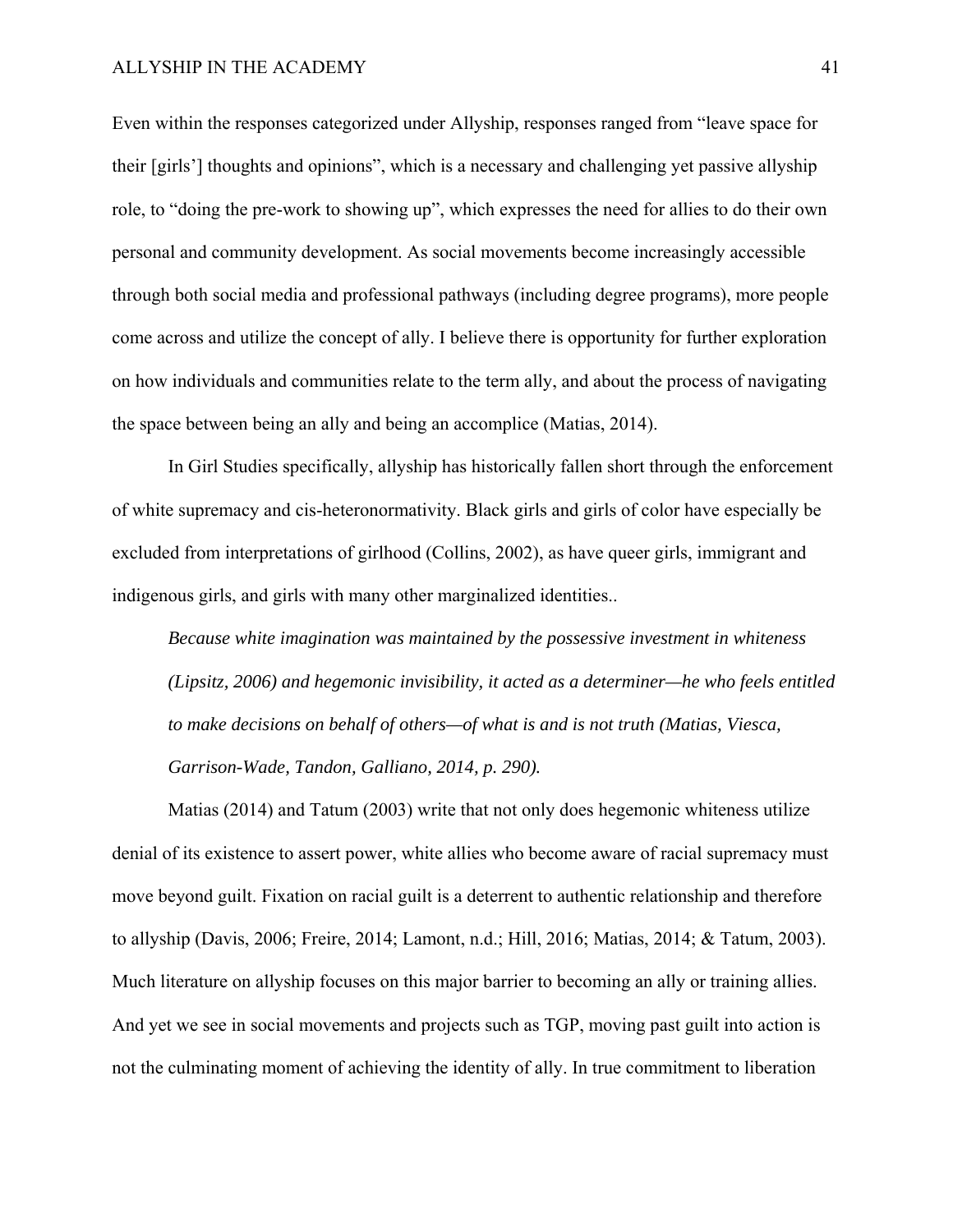and deconstruction of oppressive power systems (racism, sexism, ageism, homophobia and transphobia, xenophobia, classism, etc.), a new relationship between oppressed and privileged identities needs to be explored. "Meaningful alliances aren't imposed, they are consented upon" (Indigenous Action Media, 2014). To create meaningful alliances and to live as an "accomplice" to liberation, those with privileged identities can begin by deconstructing the traditional power systems used in academic and youth programmatic spaces. Then, as we co-construct knowledge of others and, most importantly, ourselves, we can rebuild an intersectional foundation from which to do the work.

> *"Be strong, be proud, show your insecurities, and educate yourself." Redefining Girlhood 2018 Participant*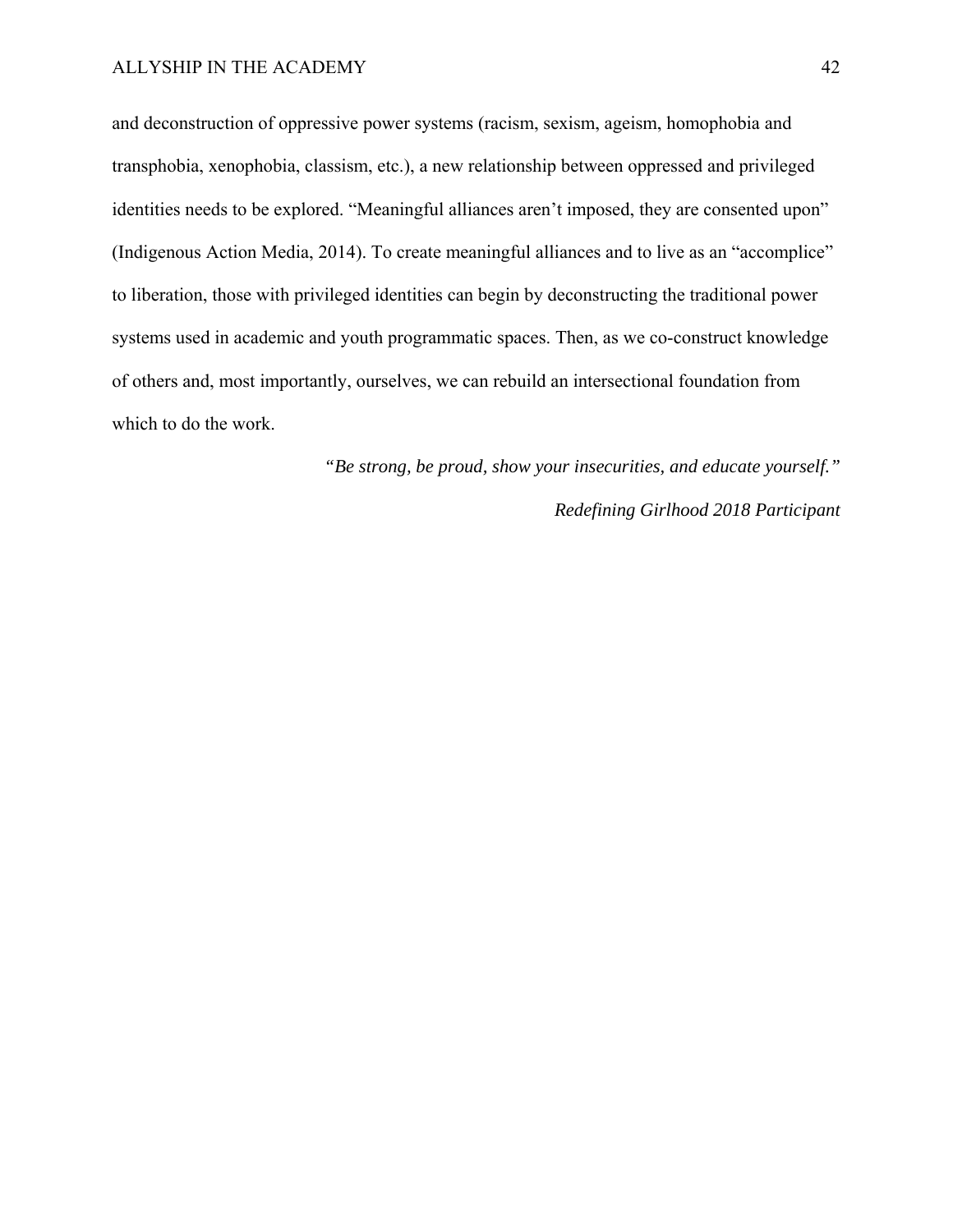#### **References**

- Bell, L. A., Goodman, D. J., & Oullett, M. L. (2016). *Design and facilitation. Teaching for diversity and social justice* (pp. 55-93). New York, NY: Routledge.
- Brown, R.N. (2009). *Black girlhood celebration: Towards a hip-hop feminist pedagogy*. NY: Peter Lang Publishing.
- Carnevale, A. P. & Strohl, J. (2013). Separate and unequal: How higher education reinforces the intergenerational reproduction of White racial privilege. Center on Education and the Workforce: Georgetown University. Retrieved from http://cdm16064.contentdm.oclc.org/cdm/ref/collection/p266901coll4/id/4167
- Chase, D., Catalano, J., & Griffin, P. (2016). *Sexism, heterosexism, and trans\* oppression: An integrated perspective. Teaching for diversity and social justice* (pp. 183-211). New York, NY: Routledge.
- Clonan-Roy, K., Jacobs, C. E., & Nakkula, M. J. (2016). Towards a model of positive youth development specific to girls of color: Perspectives on development, resilience, and empowerment. *Gender Issues, 33*(2), pp. 96-121. doi:10.1007/s12147-016-9156-7
- Collins, P. H. (2002). *Black feminist thought: Knowledge, consciousness, and the politics of empowerment*. New York, NY: Routledge.

Davis, A. (2006). What we don't talk about when we don't talk about service. Chicago, IL: GreatBooks Foundation. Retrieved from http://civicreflection.org/images/external\_resources/What\_We\_Dont\_Talk\_About\_When We Dont Talk About Service.pdf

DeJong, K. & Love, B. (2016). *Youth oppression and elder oppression. Teaching for diversity and social justice* (pp. 339-368). New York, NY: Routledge.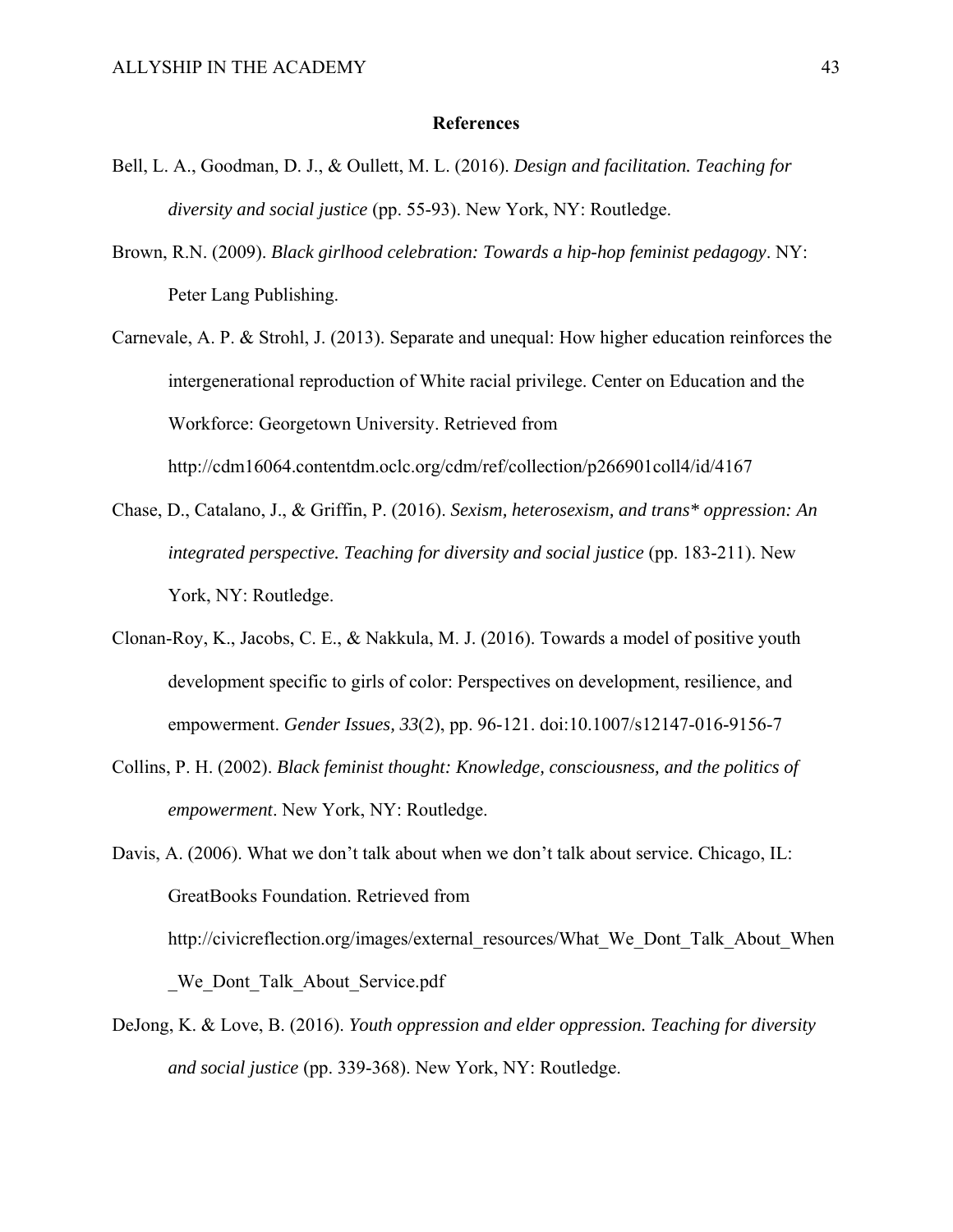Freire, Paulo. (1970). *Pedagogy of the oppressed*. New York, NY: The Seabury Press.

Freire, Paulo. (2014). *Pedagogy of solidarity*. In A. M. Araújo Freire & W. F. de Oliveira (Eds.), Pedagogy of solidarity (p. 15-34). New York, NY: Routledge.

Lamont, A. (n.d.). Guide to allyship. Retrieved from http://www.guidetoallyship.com/

- Harper, K., Katsulis, Y., Lopez, V., & Gillis, G. S. (2013). *Girls' sexualities and the media*. New York, NY: Peter Lang Publishing.
- Hill, D. C. (2016). What happened when I invited students to see me? A black queer professor's reflections on practicing embodied vulnerability in the classroom. *Journal of Lesbian Studies, 21,* (4), p. 1-11. doi:10.1080/10894160.2016.1165045
- hooks, bell. (2000). *Feminism is for everybody: Passionate politics*. London, England: Pluto Press.
- Indigenous Action Media. (2014). Accomplices not allies: Demolishing the ally industrial complex. Retrieved from http://www.indigenousaction.org/accomplices-not-alliesabolishing-the-ally-industrial-complex/

Johnson, A. (2001). *Privilege, power, and difference*. New York, NY: McGraw-Hill.

Kilbourne, J. (2014, May 8). The dangerous ways ads see women | Jean Kilbourne | TEDxLafayetteCollege [Video file]. Retrieved from https://www.youtube.com/watch?v=Uy8yLaoWybk

Lipkin, E. (2009). *Girls' studies*. Berkeley, CA: Seal Press.

Love, B. (2013). *Developing a liberatory consciousness*. In M. Adams, W. Blumenfeld, C. Castaneda, H. Hackman, M. Peters, & X. Zuniga (Eds). Readings for diversity and social justice (pp. 601-605). New York, NY: Routledge.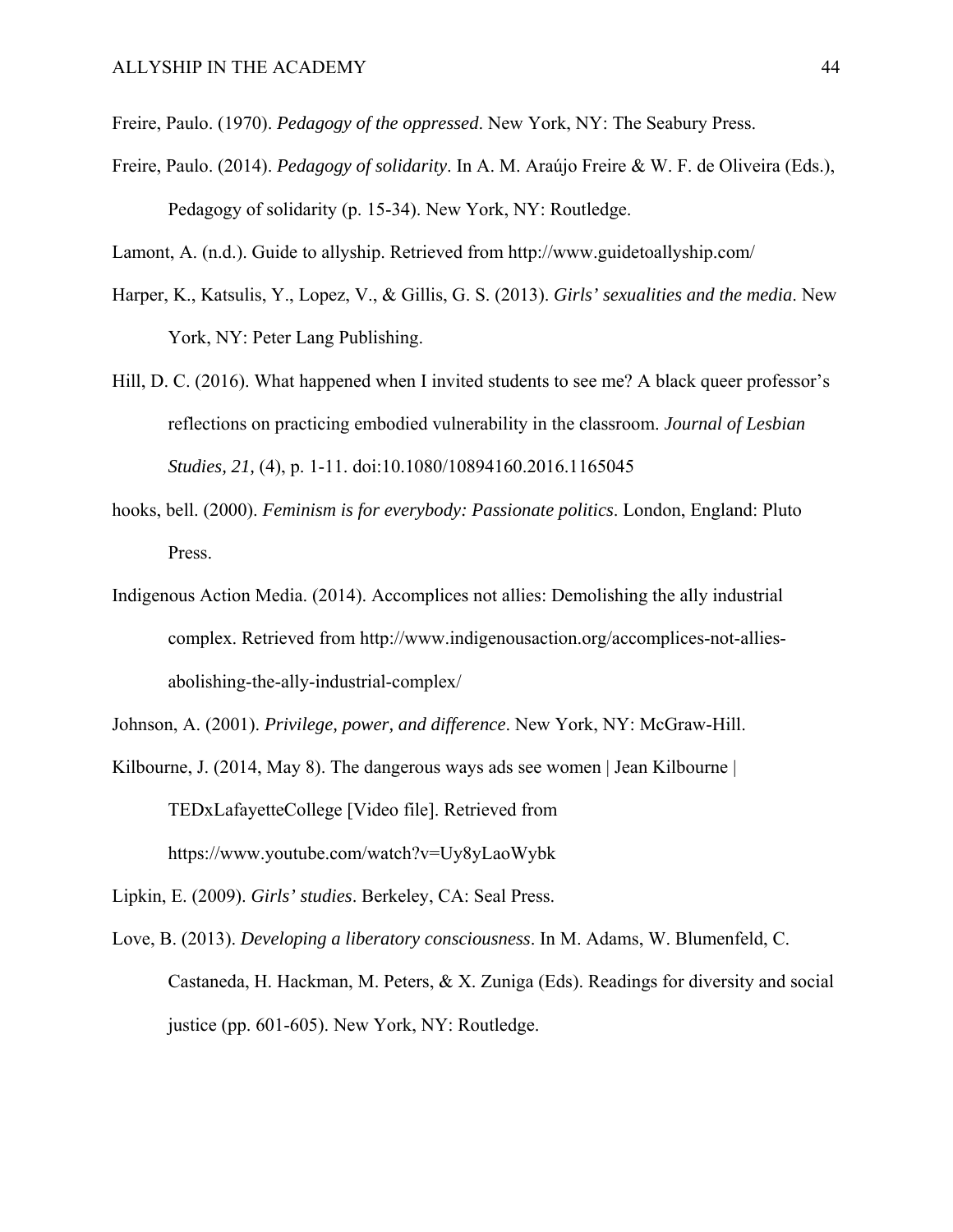- Olson, K. (2017, September). When sex and gender collide: Many transgender children show surprisingly firm identities at young ages. *Scientific American, 317*(3), p. 44-49.
- Matias, C. E., Viesca, K. M., Garrison-Wade, D. F., Tandon, M., Galindo, R. (2014). "What is critical whiteness doing in OUR nice field like critical race theory?" Applying CRT and CWS to understand the white imaginations of white teacher candidates. *Equity & Excellence in Education, 47*(3), 289-304. doi: 10.1080/10665684.2014.933692
- Tatum, B.D. (2003). *"Why are all the black kids sitting together in the cafeteria?": And other conversations about race*. NY: Basic Books.
- The Girlhood Project. (n.d.). Program Model. Retreived from http://www.thegirlhoodproject.org/program-model
- Yee, J. (Ed) (2011). *Feminism for real; Deconstructing the academic industrial complex of feminism*. Ottawa, ON: Canadian Centre for Policy Alternatives.
- Zurbriggen, L. & Roberts-Tomi, A. (Eds). (2013). *The sexualization of girls and girlhood: Causes, consequences and resistance*. NY: Oxford Press.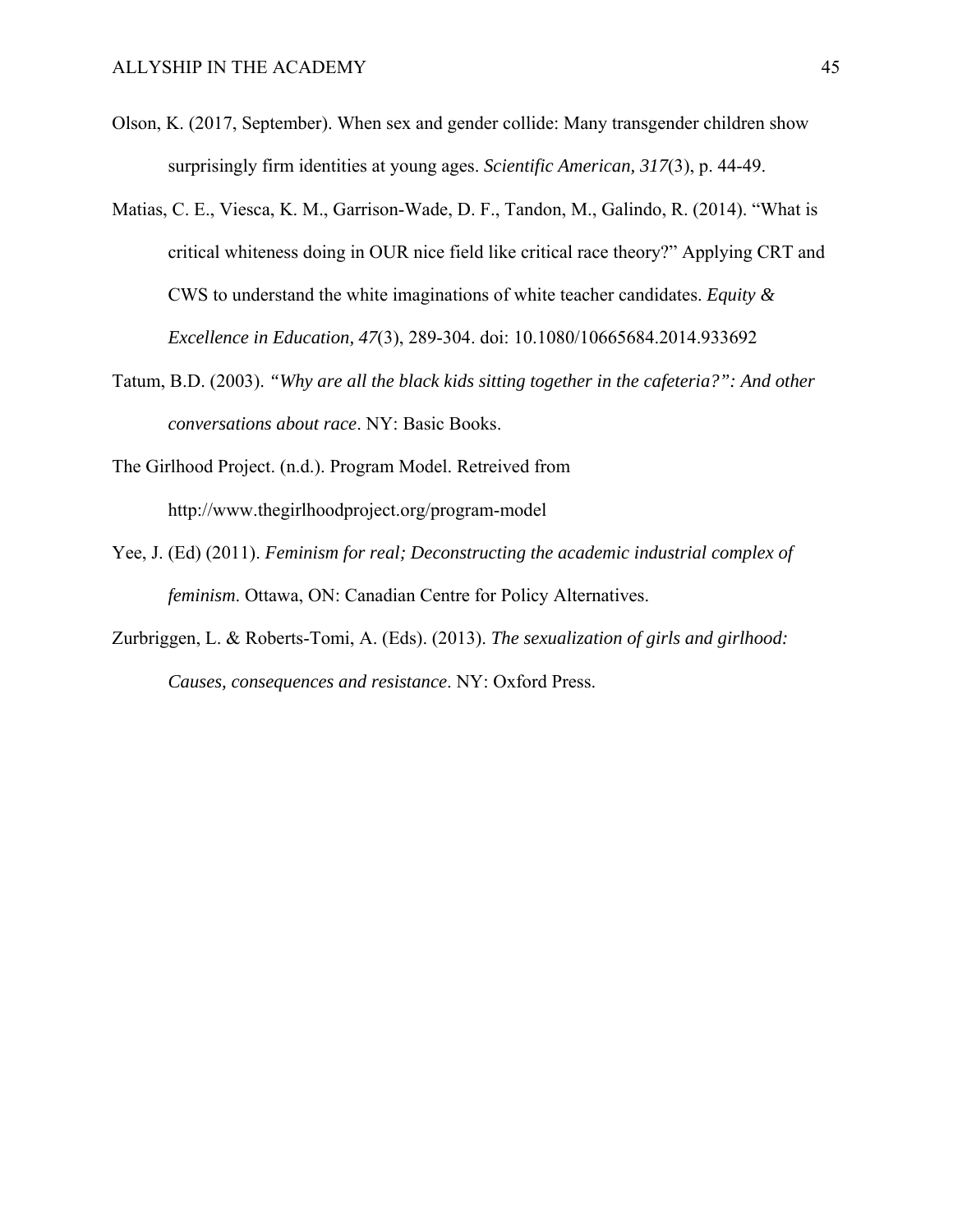## **Appendix A: Conference Promotional Flyer**

## *EGIRLHOOD* **Save the Date! Redefining Girlhood: From Margin to Center**

#### $02/02/18$

University Hall, Lesley University, Cambridge, MA 1815 Massachusetts Avenue, Second floor 8:30am - 4:30pm

The Girlhood Project (TGP) at Lesley University is celebrating ten years of transformative teaching, learning, service and feminist scholarship. We're bringing together Girlhood scholars, Girl-serving organizations, Girl-centered change makers, TGP alumni and friends for a one-of-a-kind conference experience.

Please join Dr. Amy Rutstein-Riley and TGP Community for a day of Celebration, Co-Creation, Community, and Critique!

#### **Conference Plenary Presentations:**

- Dr. Dominique C. Hill, Amherst College



Dr. Dominique C. Hill is a body-lyricist, disrupter, Black girl celebrator, and ethnographer committed to inciting questions that foreground voices, bodies, and knowledges of often disappeared and/or silenced populations. Her work situates the body as a pivotal vessel for research, teaching/learning processes, and generating collective action. She is currently a visiting assistant professor of **Black Studies at Amherst College.** 

#### - Councilor Ayanna Pressley



Ayanna Pressley's career has been marked by history-making campaigns and a relentless determination to advance a policy agenda focused on girls and women, breaking cycles of poverty and all forms of violence, and reducing trauma in our communities. Pressley was first elected to the Boston City Council on November 3, 2009, becoming the first woman of color ever to do so. In 2011, she became the first woman in 30 years and the first person of color ever to top the ticket. On the trail and in office, Pressley doesn't shy away from sharing her story as a survivor of childhood sexual abuse and sexual assault as a college student. Pressley founded and Chairs the City Council's Committee on Healthy, Women, Families, and Communities and has built broad and diverse coalitions to advance lasting, meaningful reforms to complex social issues like teen pregnancy and trauma. Pressley is an Aspen-Rodel Fellow in Public Leadership (2012).

Find us at: thegirlhoodproject.org



C LesleyUGirlhood LesleyUGirlhood